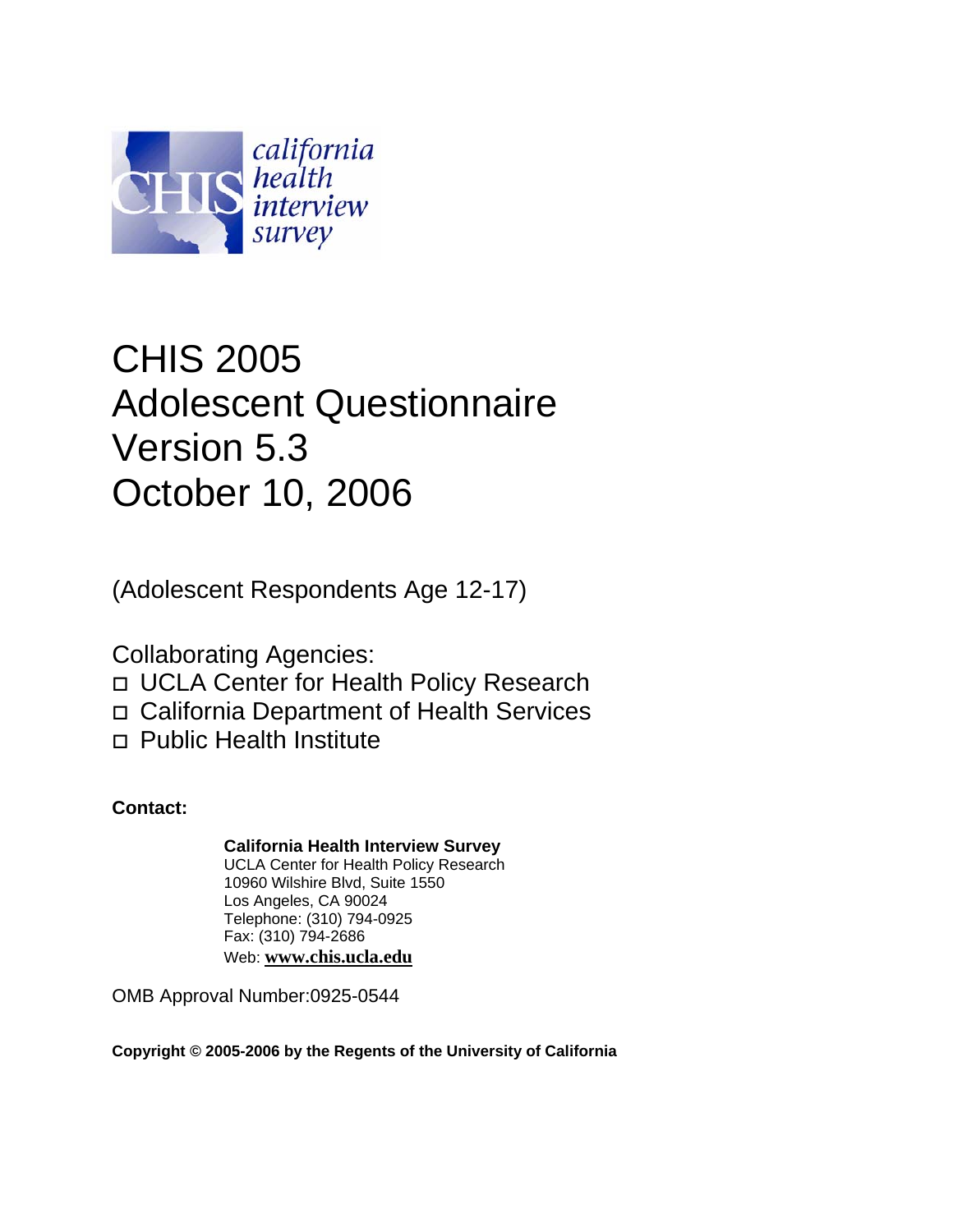# **TABLE OF CONTENTS**

| SECTION B - HEALTH STATUS, DIETING, AND HEALTH CONDITIONS  4 |  |
|--------------------------------------------------------------|--|
|                                                              |  |
|                                                              |  |
|                                                              |  |
|                                                              |  |
|                                                              |  |
|                                                              |  |
|                                                              |  |
|                                                              |  |
|                                                              |  |
|                                                              |  |
|                                                              |  |
|                                                              |  |
|                                                              |  |
|                                                              |  |
|                                                              |  |
|                                                              |  |
|                                                              |  |
|                                                              |  |
|                                                              |  |
|                                                              |  |
|                                                              |  |
|                                                              |  |
|                                                              |  |
|                                                              |  |
|                                                              |  |
|                                                              |  |
|                                                              |  |
|                                                              |  |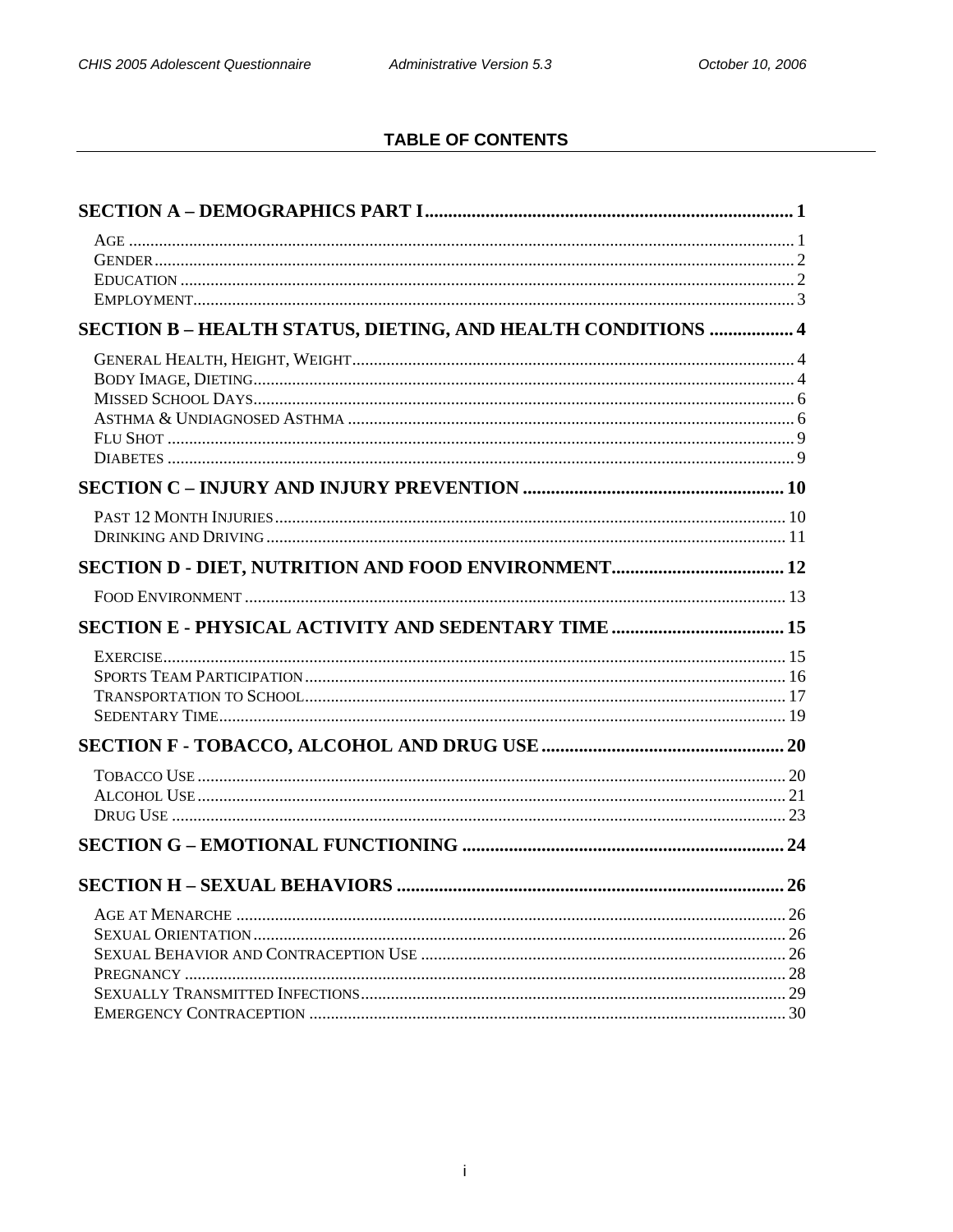NOTE: Each question in the CHIS questionnaires (adult, child, and adolescent) has a unique, sequential question number by section that follows the administration of the survey. In addition, the variable name (in the CHIS data file) associated with a question, appears in a box beneath the question number. Please consult the CHIS 2005 Data Dictionaries for additional information on variables, the population universe answering a specific question, and data file content.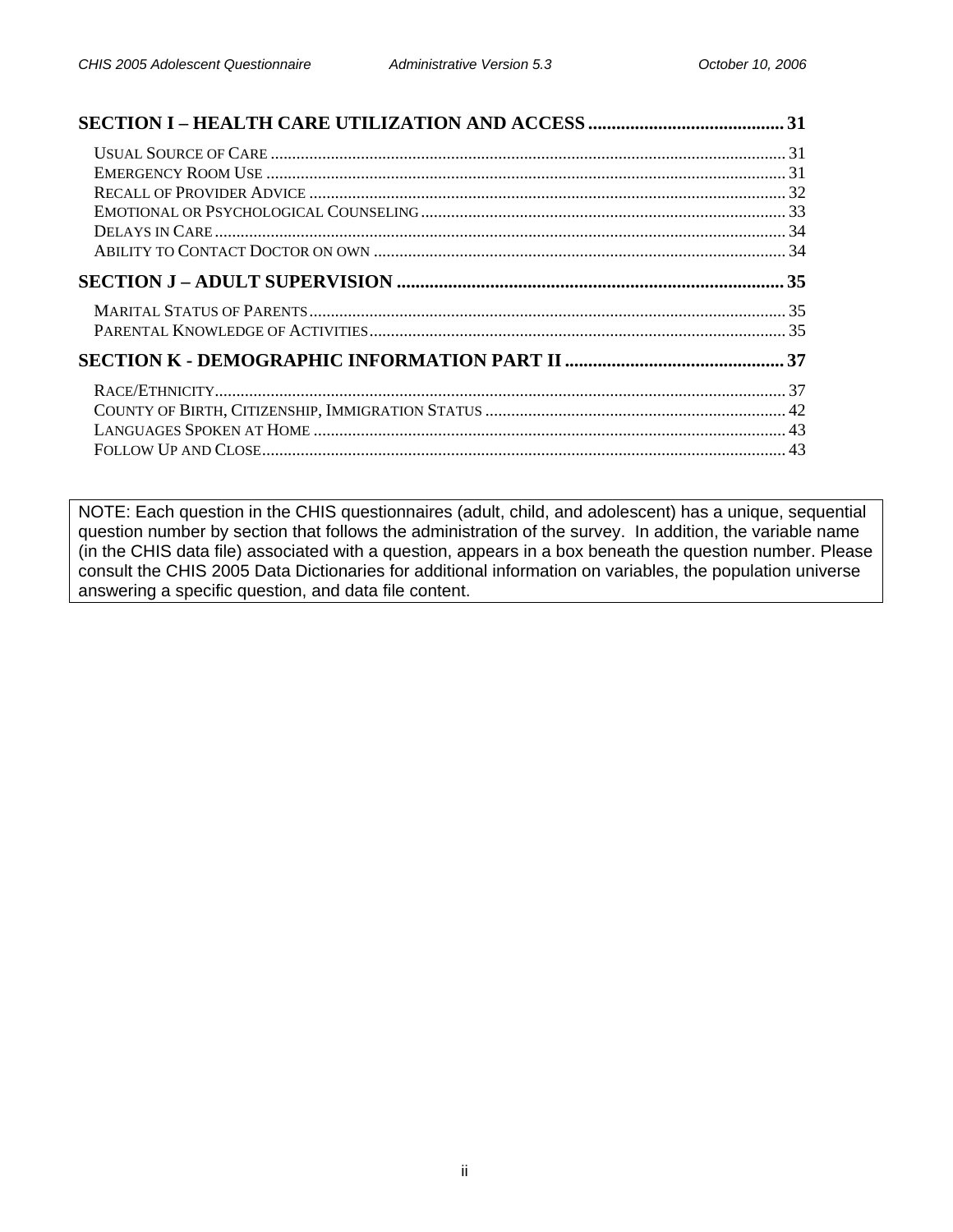# **SECTION A – DEMOGRAPHICS PART I**

### <span id="page-3-0"></span>**PROGRAMMING NOTE QT05\_A1: SET TADATE = CURRENT DATE (YYYYMMDD)**

**QT05\_A1** What is your date of birth?

**TA1** 

| 1 A 1              | $[HR: 1-12]$                                                                               | MONTH DAY YEAR<br>$\frac{1111}{[HR: 1-31]}$ $\frac{1111}{[SR: 1985-1991]}$          | [GO TO QT05_A4] |
|--------------------|--------------------------------------------------------------------------------------------|-------------------------------------------------------------------------------------|-----------------|
|                    |                                                                                            |                                                                                     |                 |
|                    | 1. JANUARY<br>2. FEBRUARY<br>3. MARCH<br>4. APRIL<br>5. MAY<br>6. JUNE                     | 7. JULY<br>8. AUGUST<br>9. SEPTEMBER<br>10. OCTOBER<br>11. NOVEMBER<br>12. DECEMBER |                 |
| ELSE GO TO QT05 A4 | <b>PROGRAMMING NOTE QT05 A2:</b><br>IF QT05_A1 = -7 OR -8 (REF/DK), CONTINUE WITH QT05_A2; |                                                                                     |                 |
| QT05_A2            | What month and year were you born?                                                         |                                                                                     |                 |
| <b>TA1A</b>        | <b>MONTH</b><br>[HR: 1-12]                                                                 | $\rule{1em}{0.15mm}$ YEAR<br>[SR: 1985-1991]                                        | [GO TO QT05_A4] |
|                    |                                                                                            |                                                                                     |                 |
|                    | 1. JANUARY<br>2. FEBRUARY<br>3. MARCH<br>4. APRIL<br>5. MAY<br>6. JUNE                     | 7. JULY<br>8. AUGUST<br>9. SEPTEMBER<br>10. OCTOBER<br>11. NOVEMBER<br>12. DECEMBER |                 |
| ELSE GO TO QT05 A4 | PROGRAMMING NOTE QT05 A3:<br>IF QT05_A2 = -7 OR -8 (REF/DK), CONTINUE WITH QT05_A3;        |                                                                                     |                 |
| QT05_A3            | How old are you?                                                                           |                                                                                     |                 |
| TA <sub>2</sub>    | $\frac{1}{2}$ [SR: 12-17]                                                                  |                                                                                     |                 |
|                    |                                                                                            |                                                                                     |                 |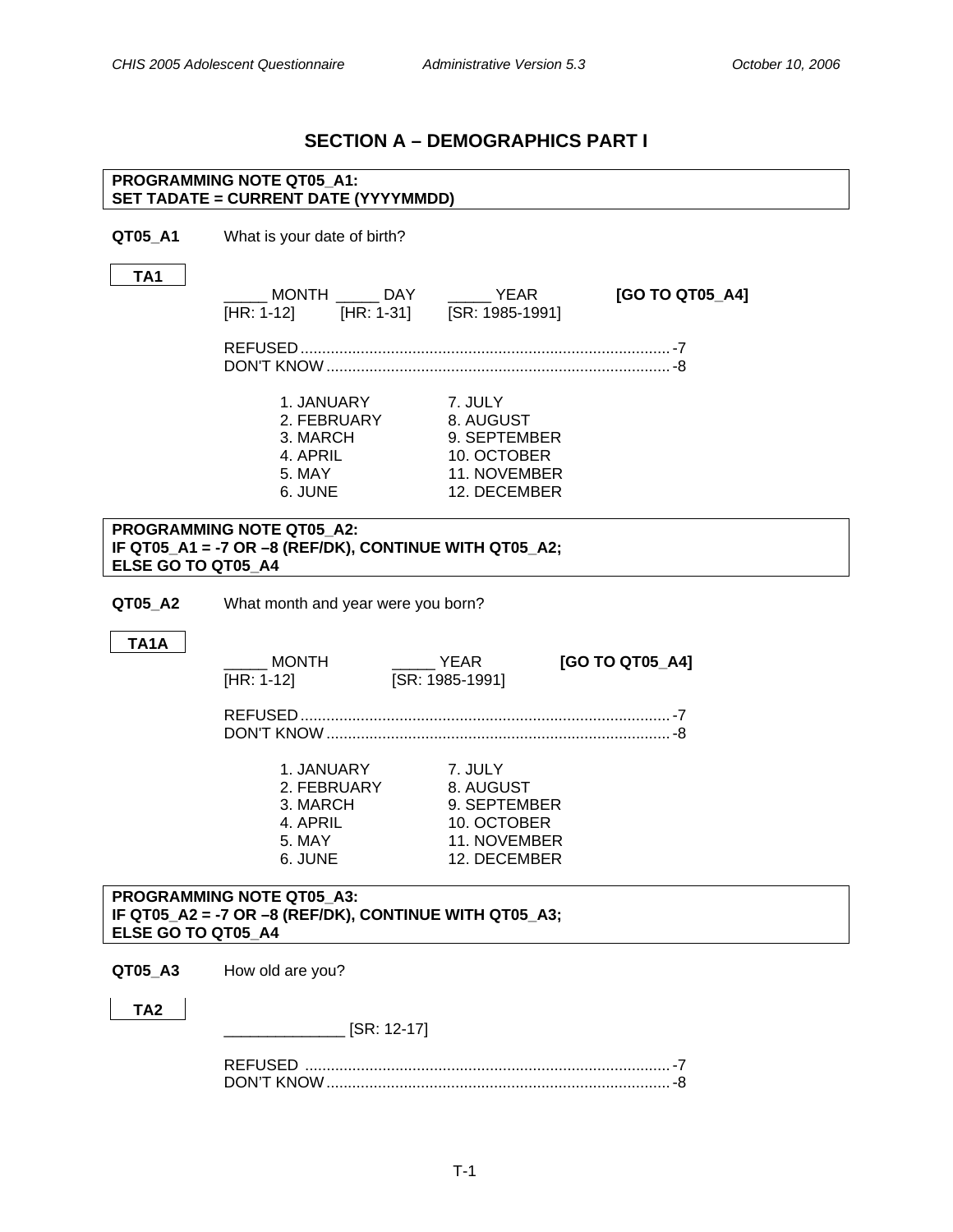<span id="page-4-0"></span>

|                 | <b>PROGRAMMING NOTE QT05_A4:</b><br>CALCULATE VALUE OF TEENAGE BASED ON QT05_A1, QT05_A2, OR QT05_A3;<br>IF QT05_A1 AND QT05_A3 ARE NOT KNOWN, USE CHILD ROSTER AGE (ENUM.AGE);<br>IF TEENAGE <> BETWEEN 12 AND 17, THEN TERMINATE INTERVIEW AND CODE INELIGIBLE (IT) |
|-----------------|-----------------------------------------------------------------------------------------------------------------------------------------------------------------------------------------------------------------------------------------------------------------------|
| QT05 A4         | Are you male or female?                                                                                                                                                                                                                                               |
| TA <sub>3</sub> |                                                                                                                                                                                                                                                                       |
| QT05_A5         | Did you attend school last week?                                                                                                                                                                                                                                      |
| TA4             | [GO TO QT05_A6]<br>[GO TO QT05_A6]<br>[GO TO QT05 A6]                                                                                                                                                                                                                 |
| QT05_A5A        | Did you attend school during the last school year?                                                                                                                                                                                                                    |
| TA4C            |                                                                                                                                                                                                                                                                       |
| QT05_A6         | What is the name of the school you go to or last attended?                                                                                                                                                                                                            |
| TA4B            | [RECORD VERBATIM]                                                                                                                                                                                                                                                     |
|                 | (NAME OF SCHOOL)                                                                                                                                                                                                                                                      |
|                 |                                                                                                                                                                                                                                                                       |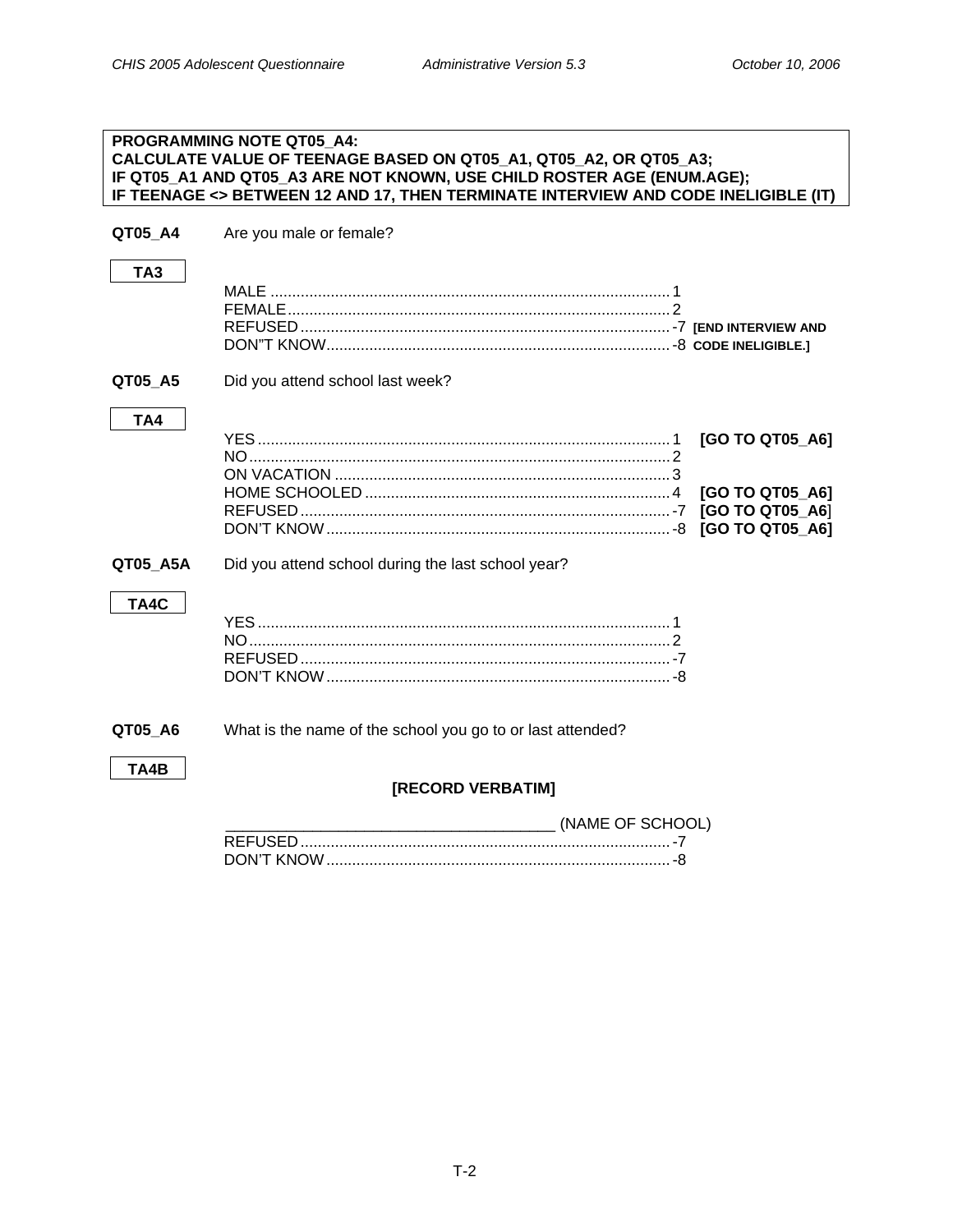<span id="page-5-0"></span>**QT05\_A7** Not including any allowance you may get, have you worked for pay in the past 12 months?

### **TA5**

**[IF NEEDED, SAY:** Include babysitting, yard work, pet care and any other odd jobs you were paid for.**]** 

**[NOTE: ENTER ZERO IF RESPONDENT DID NOT WORK DURING THE SCHOOL YEAR. IF WORK FOR PAY INTERMITTENLY, ENTER 95]** 

**QT05\_A8** How many hours do you spend working for pay in a typical week during the school year?

### **TA5A**

**[IF NEEDED, SAY:** A typical week is a usual week. Pick the most recent school year.**]** 

| NUMBER OF HOURS [HR: 0-60] |
|----------------------------|
|                            |
|                            |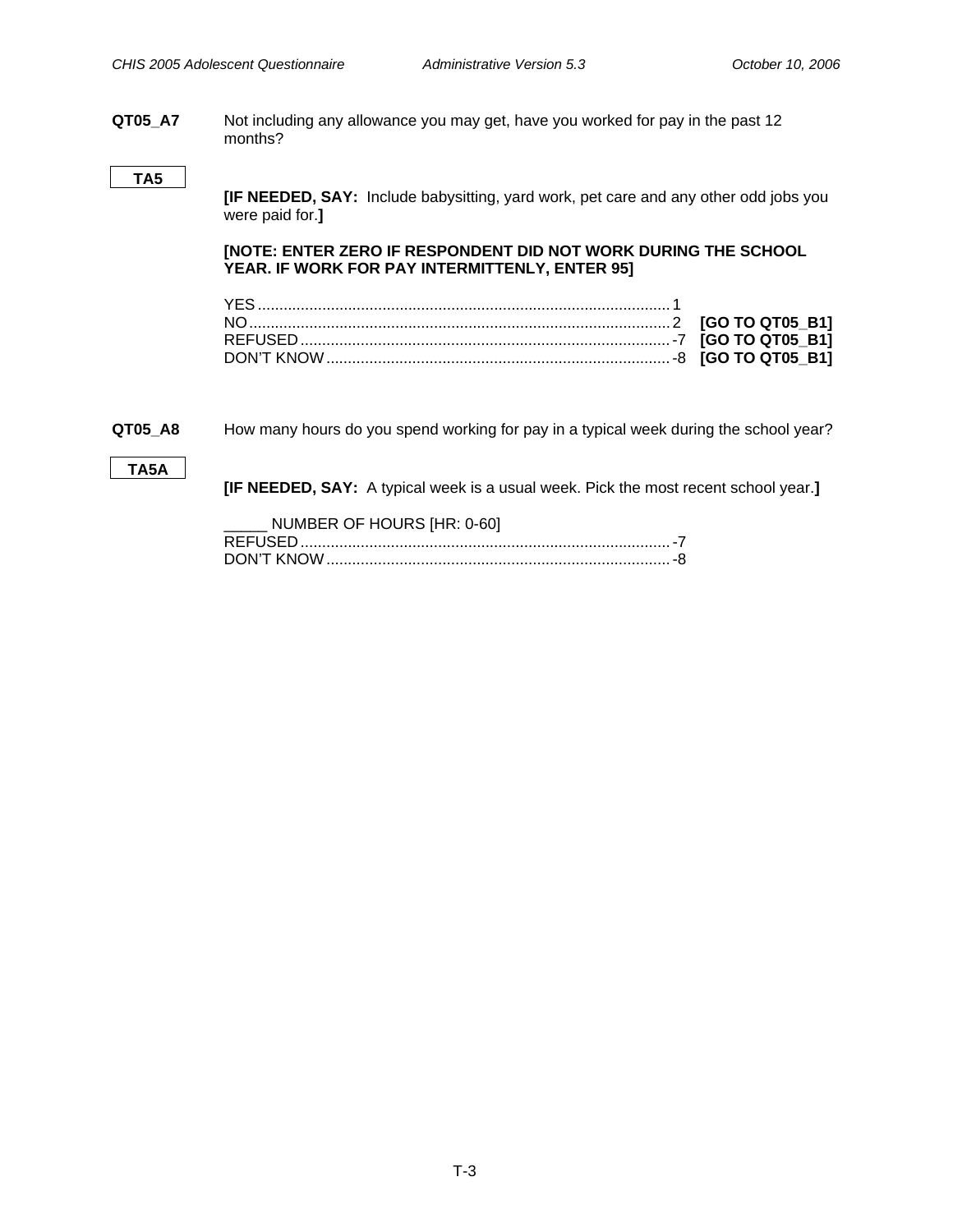# **SECTION B – HEALTH STATUS, DIETING, AND HEALTH CONDITIONS**

<span id="page-6-0"></span>**QT05\_B1** In general, would you say your health is excellent, very good, good, fair or poor?

| TB1                    |                                                                                                                                  |                           |
|------------------------|----------------------------------------------------------------------------------------------------------------------------------|---------------------------|
| QT05_B2                | About how tall are you without shoes?                                                                                            |                           |
| TB2                    | [IF NEEDED, SAY: Your best guess is fine.]                                                                                       |                           |
|                        | <b>FEET</b><br><b>INCHES</b>                                                                                                     | [FT HR: 3-7, IN HR: 0-11] |
|                        | METERS<br><b>CENTIMETERS</b>                                                                                                     | [M HR: 1-2, CM HR: 0-99]  |
| QT05_B3                | About how much do you weigh without shoes?                                                                                       |                           |
| TB <sub>3</sub>        | [IF NEEDED, SAY: Your best guess is fine.]                                                                                       |                           |
|                        | <b>POUNDS [HR: 50-450]</b>                                                                                                       |                           |
|                        | KILOGRAMS [HR: 20-220]                                                                                                           |                           |
| QT05_B4<br><b>TC33</b> | Would you say you are very underweight, slightly underweight, about the right weight,<br>slightly overweight or very overweight? |                           |
|                        | [IF NEEDED, SAY: Compared to what you would like to be]                                                                          |                           |
|                        |                                                                                                                                  |                           |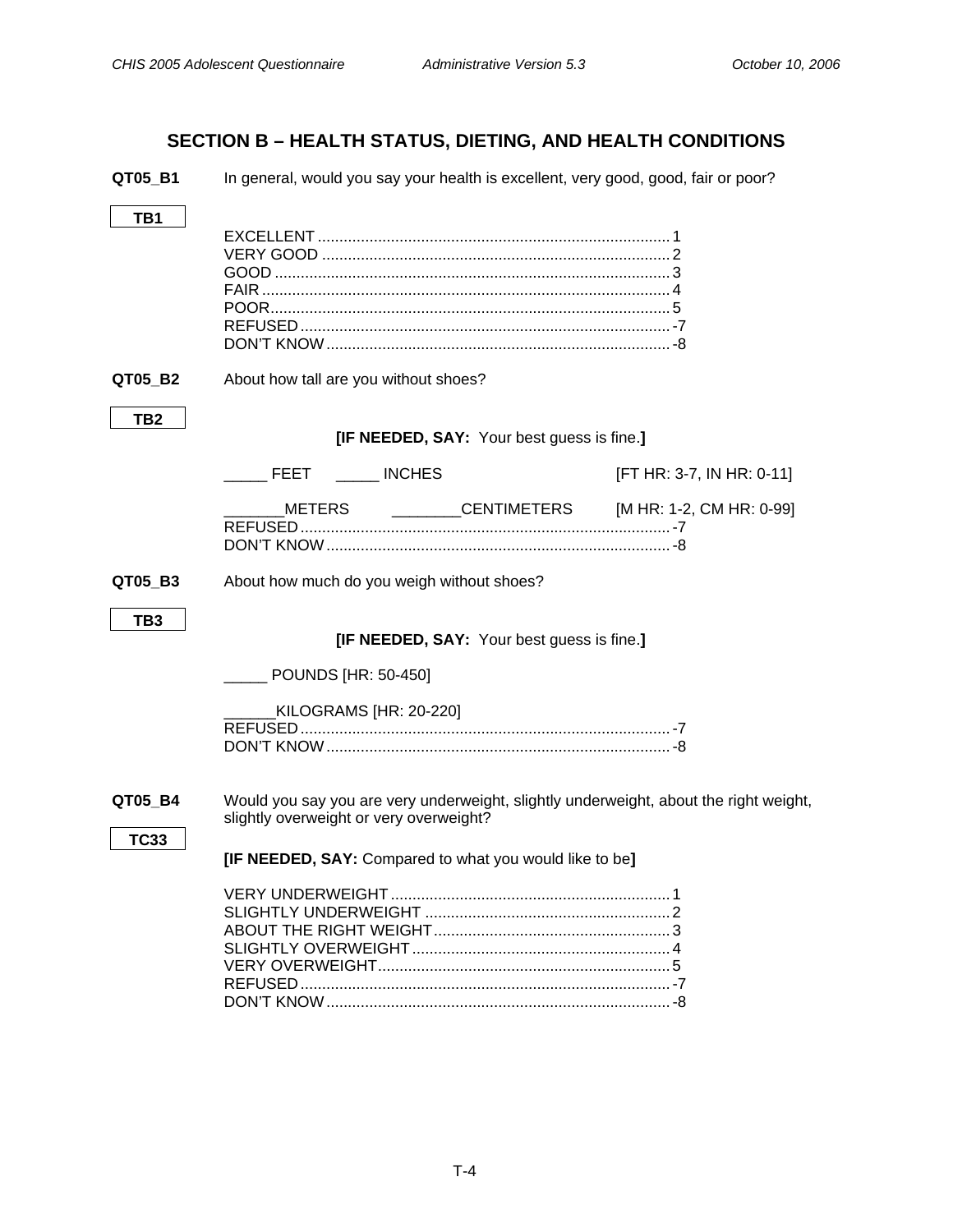| <b>PROGRAMMING NOTE QT05 B5</b><br>IF QT05_B4 NE 1 AND NE -7 (REFUSED) OR -8 (DON'T KNOW) DISPLAY "lose weight";<br>IF QT05_B4 NE 5 AND NE -7 (REFUSED) OR -8 (DON'T KNOW) DISPLAY "gain weight." |                                                                                                                                                                           |  |
|---------------------------------------------------------------------------------------------------------------------------------------------------------------------------------------------------|---------------------------------------------------------------------------------------------------------------------------------------------------------------------------|--|
| QT05_B5<br><b>TC34</b>                                                                                                                                                                            | Are you currently trying to {lose weight}, stay the same weight, {gain weight} or not do<br>anything about your weight?                                                   |  |
|                                                                                                                                                                                                   |                                                                                                                                                                           |  |
|                                                                                                                                                                                                   | <b>PROGRAMMING NOT QT05 B6</b><br>IF QT05_B5 = 1 (LOSE WEIGHT), DISPLAY "lose weight".<br>ELSE IF QT05_B5 = 2 (STAY THE SAME WEIGHT), DISPLAY "keep from gaining weight." |  |
| QT05_B6                                                                                                                                                                                           | In the past 7 days, did you diet?                                                                                                                                         |  |
| <b>TC35</b>                                                                                                                                                                                       | [IF NEEDED, SAY: To {lose weight/keep from gaining weight}]                                                                                                               |  |
|                                                                                                                                                                                                   |                                                                                                                                                                           |  |
| QT05_B7                                                                                                                                                                                           | Did you exercise?                                                                                                                                                         |  |
| <b>TC36</b>                                                                                                                                                                                       | [IF NEEDED SAY: In the past 7 days to {lose weight/keep from gaining weight}].                                                                                            |  |
|                                                                                                                                                                                                   |                                                                                                                                                                           |  |
| QT05 B8                                                                                                                                                                                           | Did you do anything else?                                                                                                                                                 |  |
| <b>TC37</b>                                                                                                                                                                                       | [IF NEEDED SAY: In the past 7 days to {lose weight/keep from gaining weight}].                                                                                            |  |
|                                                                                                                                                                                                   |                                                                                                                                                                           |  |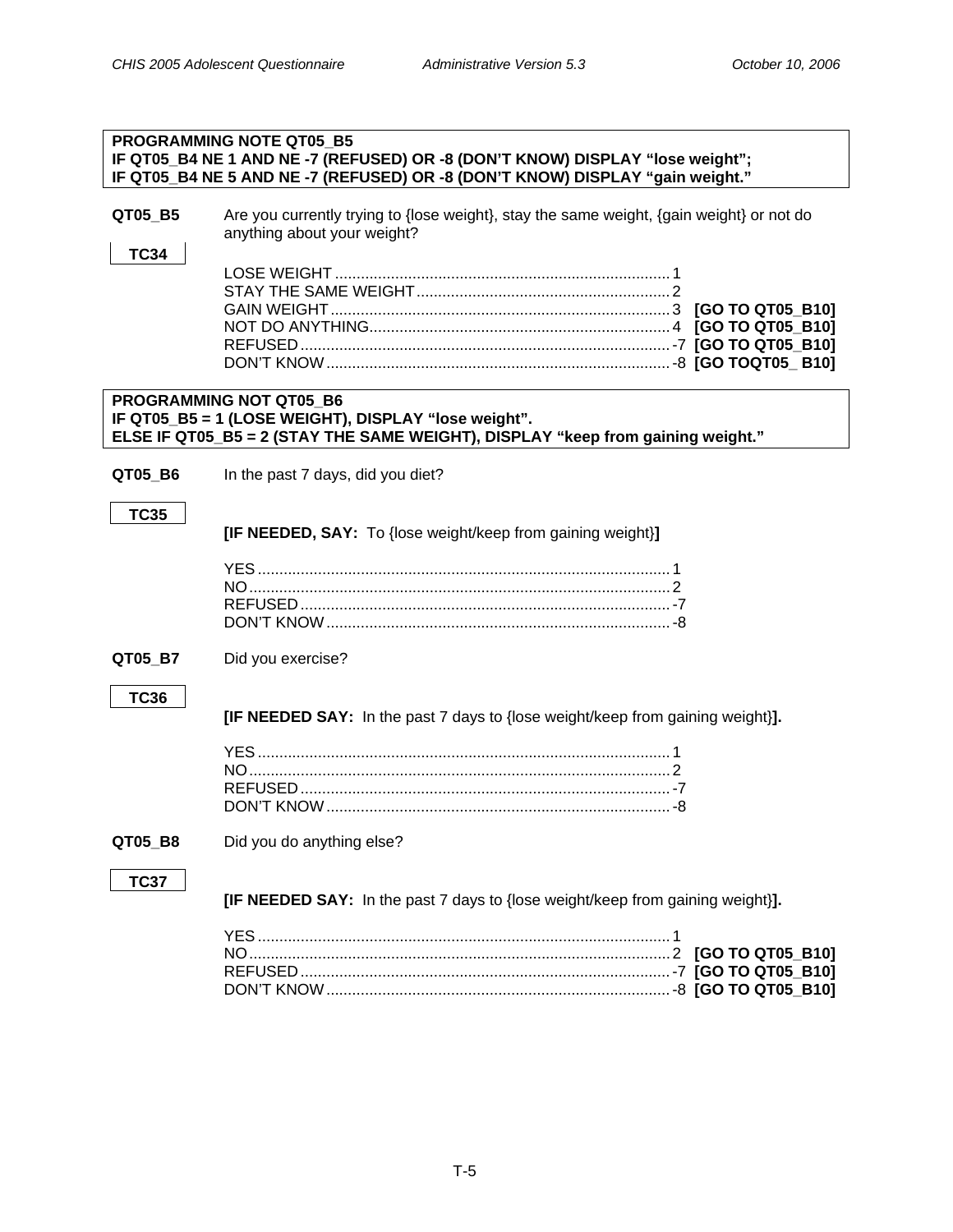### <span id="page-8-0"></span>**QT05\_B9** What else did you do?

### **TC37A**

 **[IF NEEDED SAY:** In the past 7 days to {lose weight/keep from gaining weight}**].**

### **[RECORD VERBATIM]**

### SPECIFY:

### **PROGRAMMING NOTE QT05\_B10: IF QT05\_A5= 1 (YES, CURRENTLY IN SCHOOL), CONTINUE WITH QT05\_B10; ELSE GO TO QT05\_B11. INCLUDE HOME SCHOOLERS.**

| QT05 B10        | During the last four school weeks, how many days of school did you miss because of a<br>health problem? |
|-----------------|---------------------------------------------------------------------------------------------------------|
| TB4             | DAYS [HR: 0-20]                                                                                         |
| QT05_B11        | Has a doctor ever told you or your parents that you have asthma?                                        |
| TB <sub>5</sub> |                                                                                                         |
| QT05_B12        | Do you still have asthma?                                                                               |
| <b>TB17</b>     |                                                                                                         |
| QT05_B13        | During the past 12 months, have you had an episode of asthma or an asthma attack?                       |
| <b>TB18</b>     | VES                                                                                                     |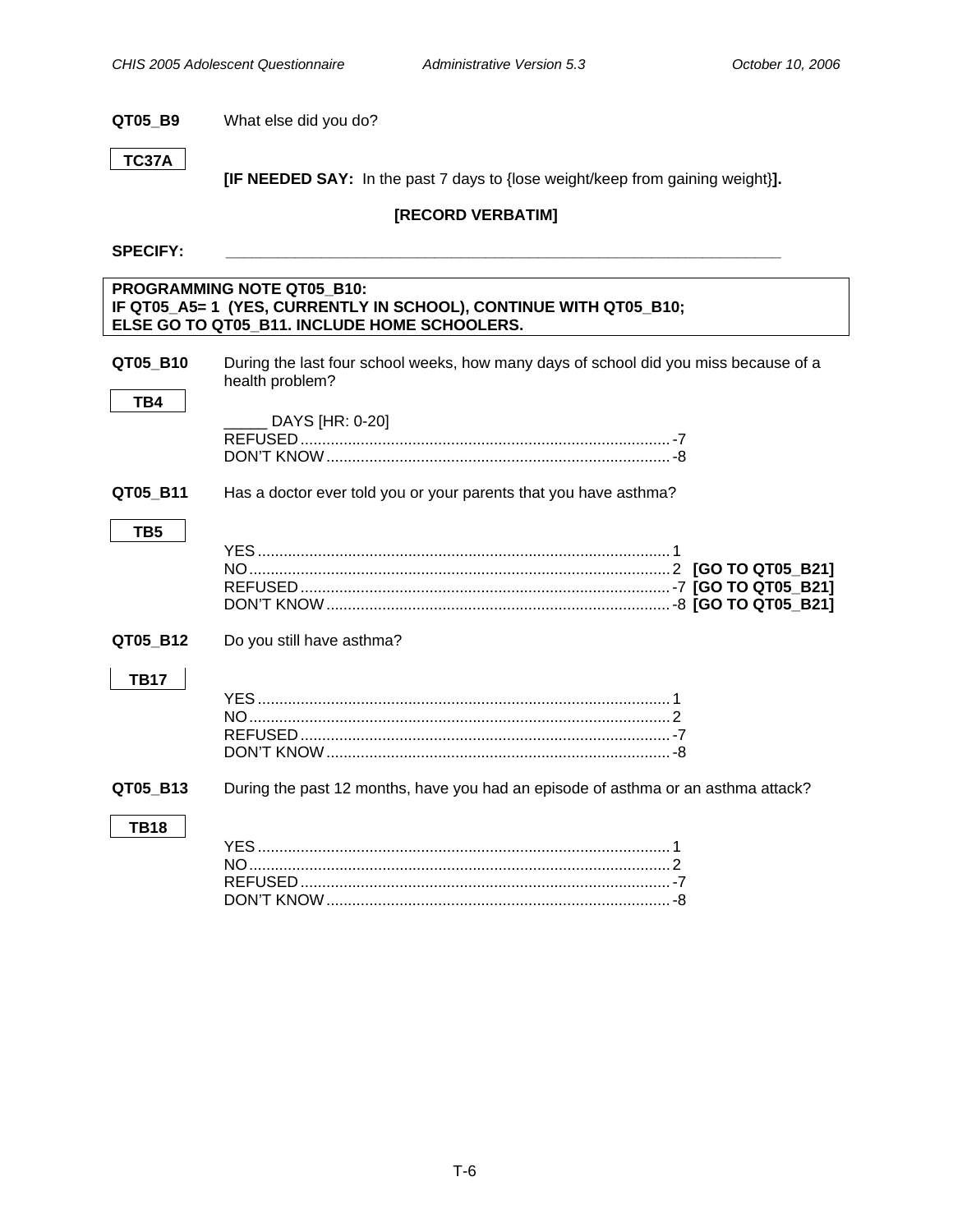|                             | <b>PROGRAMMING NOTE QT05 B14:</b><br>IF QT05_B12=2, -7, or -8 (NO, REFUSED, DON'T KNOW) AND QT05_B13=2, -7, or -8 (NO,<br>REFUSED, DON'T KNOW), GO TO QT05_B16;<br>ELSE CONTINUE WITH QT05 B14. |  |
|-----------------------------|-------------------------------------------------------------------------------------------------------------------------------------------------------------------------------------------------|--|
| QT05_B14<br>TB7             | During the past 12 months, how often have you had asthma symptoms such as<br>coughing, wheezing, shortness of breath, chest tightness or phlegm? Would you say:                                 |  |
|                             |                                                                                                                                                                                                 |  |
| QT05 B15<br><b>TB19</b>     | During the past 12 months, have you had to visit a hospital emergency room or urgent<br>care clinic because of your asthma?                                                                     |  |
|                             |                                                                                                                                                                                                 |  |
| QT05_B16<br>TB <sub>6</sub> | Are you now taking a daily medication to control your asthma that was prescribed or<br>given to you by a doctor?                                                                                |  |
|                             | <b>[IF NEEDED, SAY:</b> "This includes both oral medicine and inhalers. This is different from<br>inhalers used for quick relief."]                                                             |  |
| PROGRAMMING NOTE QT05 B17:  |                                                                                                                                                                                                 |  |

# **IF QT05\_B12 = 1 (YES, STILL HAVE ASTHMA) OR QT05\_B13 = 1 (YES, ATTACK IN LAST 12 MOS), GO TO QTR05\_B19 ELSE CONTINUE WITH QT05\_B17**

**QT05\_B17** During the past 12 months, how often have you had asthma symptoms such as coughing, wheezing, shortness of breath, chest tightness or phlegm? Would you say … **TB27**  Not at all ......................................................................................... 1 Less than every month................................................................... 2 Every month................................................................................... 3 Every week, or ............................................................................... 4 Every day? ..................................................................................... 5 REFUSED......................................................................................-7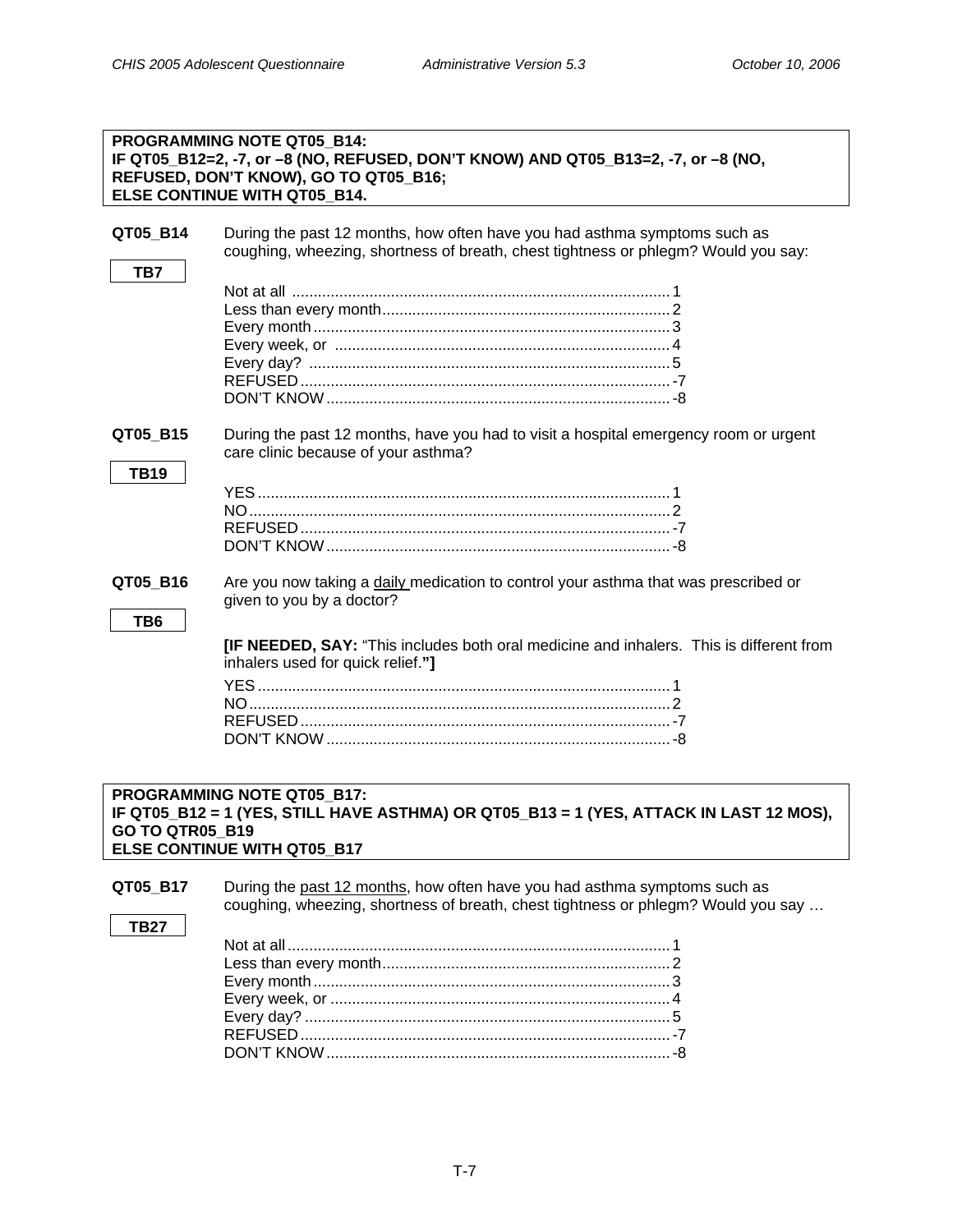| QA05_B18                          | During the past 12 months, have you had to visit a hospital emergency room or urgent<br>care clinic because of your asthma?                                                                                                                       |
|-----------------------------------|---------------------------------------------------------------------------------------------------------------------------------------------------------------------------------------------------------------------------------------------------|
| <b>TB28</b>                       |                                                                                                                                                                                                                                                   |
| QT05_B19                          | During the past 12 months, how many days of school did you miss due to asthma?                                                                                                                                                                    |
| <b>TB24</b>                       | DAYS [0-365]                                                                                                                                                                                                                                      |
|                                   |                                                                                                                                                                                                                                                   |
| QT05_B20                          | Has a doctor or other health professional ever given you an asthma management plan?                                                                                                                                                               |
| <b>TB20</b>                       | [IF NEEDED, SAY: "An asthma management plan is a printed form that tells when to<br>change the amount or type of medicine, when to call the doctor for advice, and when to<br>go to the emergency room"]<br>[INCLUDE NURSES AND ASTHMA EDUCATORS] |
|                                   |                                                                                                                                                                                                                                                   |
| PROGRAMMING QT05 B21<br>QT05_B21. | IF QT05_B11 = 1(YES, HAS ASTHMA), THEN<br>GO TO QT05_B23; ELSE IF QT05_B11 = 2 (NO) OR -7 (REF), OR -8 (DK), CONTINUE WITH                                                                                                                        |
| QT05_B21                          | During the past 12 months, have you had a wheezing or whistling sound in your chest?                                                                                                                                                              |
| <b>TB21</b>                       |                                                                                                                                                                                                                                                   |
| QT05_B22<br><b>TB25</b>           | During the past 12 months, how many attacks of wheezing or whistling have you had in<br>your chest?                                                                                                                                               |
|                                   | ATTACKS [HR: 0-999]                                                                                                                                                                                                                               |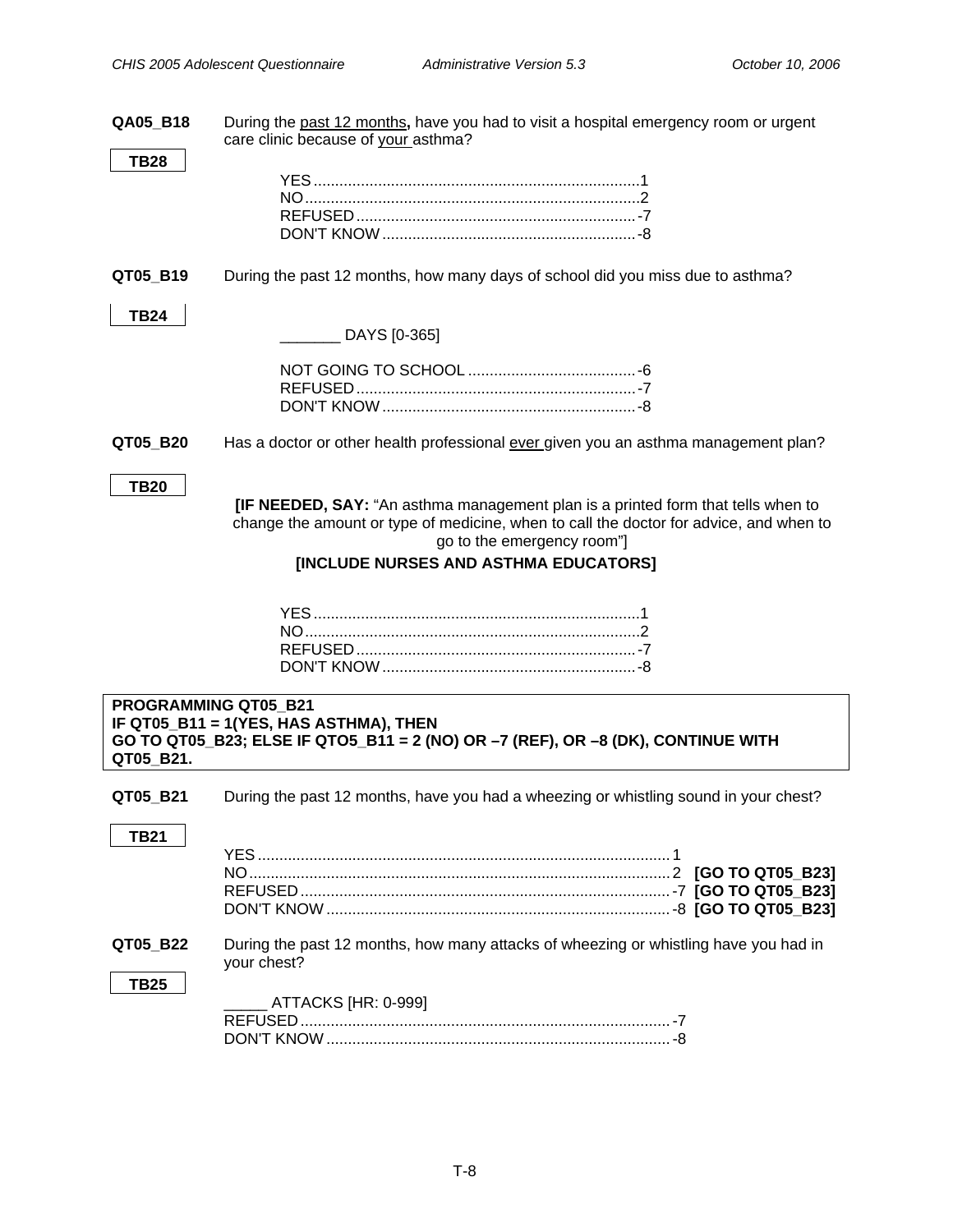<span id="page-11-0"></span>

| QT05 B23     | During the past 12 months, have you had either a flu shot?                                                                                                                                                                                                                       |
|--------------|----------------------------------------------------------------------------------------------------------------------------------------------------------------------------------------------------------------------------------------------------------------------------------|
| <b>TB26</b>  | [IF R SAYS HE/SHE HAD FLUMIST SPRAY VACCINE CODE YES]                                                                                                                                                                                                                            |
|              |                                                                                                                                                                                                                                                                                  |
| QT05_B24     | Has a doctor ever told you or your parents that you have diabetes or sugar diabetes?                                                                                                                                                                                             |
| <b>TB10</b>  |                                                                                                                                                                                                                                                                                  |
| QT05_B25     | Were you told you have Type 1 or Type 2 diabetes?                                                                                                                                                                                                                                |
| <b>TB10A</b> | <b>[INTERVIEWER INFORMATION ONLY. DO NOT READ. TYPE 1 DIABETES</b><br>RESULTS FROM THE BODY'S FAILURE TO PRODUCE INSULIN AND IS USUALLY<br>DIAGNOSED IN CHILDREN AND YOUNG ADULTS. TYPE 2 DIABETES RESULTS<br>FROM INSULIN RESISTANCE AND IS THE MOST COMMON FORM OF DIABETES."] |
|              |                                                                                                                                                                                                                                                                                  |

DON'T KNOW................................................................................-8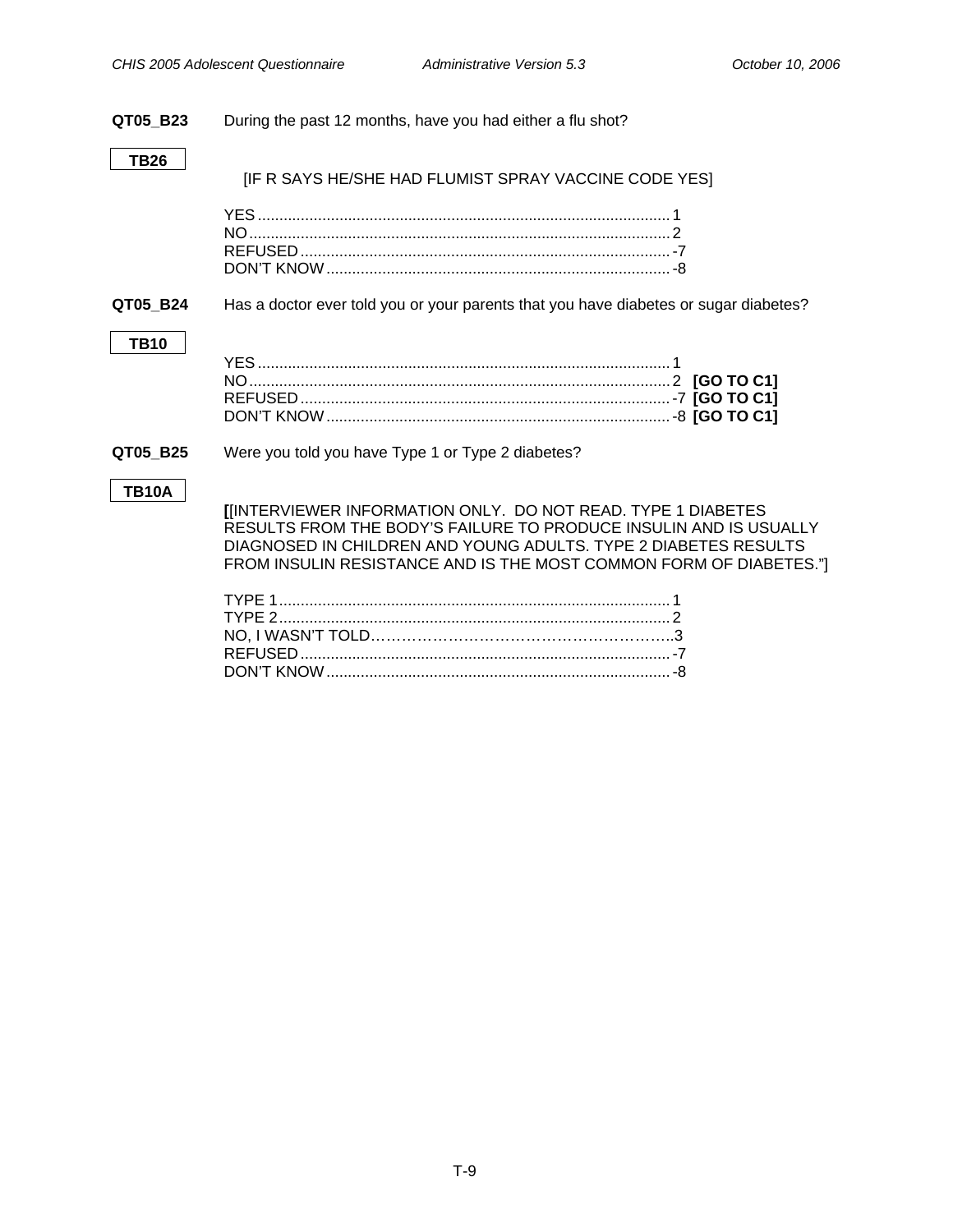# **SECTION C – INJURY AND INJURY PREVENTION**

<span id="page-12-0"></span>**QT05\_C1** During the past 12 months were you injured seriously enough that you got medical advice or treatment from a doctor?

### **QT05\_C2** How many times was that?

### **TC2**

**TC1** 

 **[IF NEEDED, SAY:** Times that you were injured in the past 12 months.**]** 

| TIMES [HR: 0-52; SR: 1-12] |
|----------------------------|
|                            |
|                            |

### **PROGRAMMING NOTE QT05\_C3: IF MORE THAN ONE SERIOUS INJURY, CATI DISPLAY THE {most recent, serious} INJURY.**

**QT05\_C3** What was the cause of the {most recent, serious} injury?

### **TC3**

| SWIMMING, BOATING, OTHER NEAR DROWNING  6 |  |
|-------------------------------------------|--|
|                                           |  |
|                                           |  |
|                                           |  |
|                                           |  |
|                                           |  |
|                                           |  |

**QT05\_C4** About how often do you wear a helmet when riding a bicycle? Would you say:

### **TC6**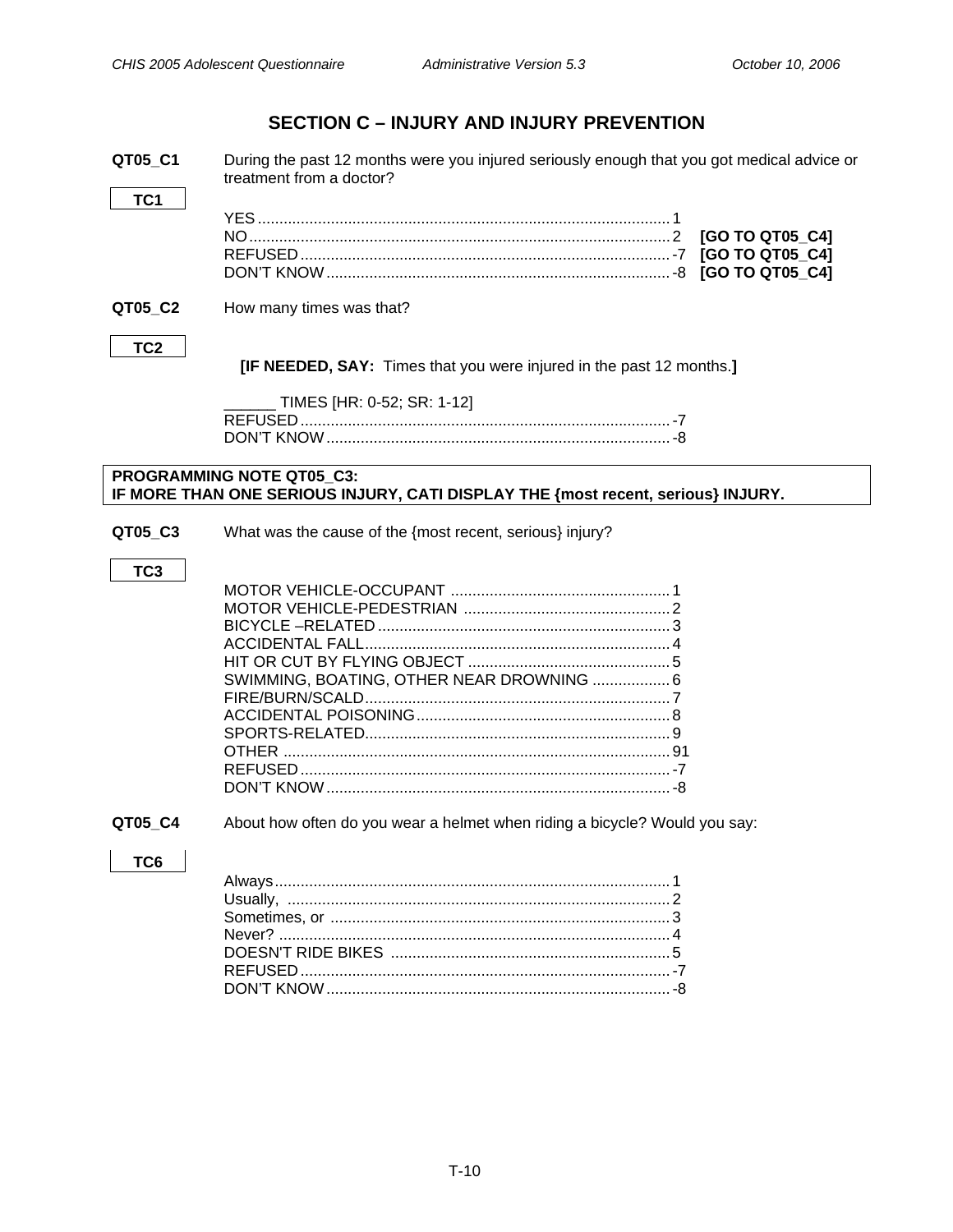### <span id="page-13-0"></span>**PROGRAMMING NOTE QT05\_C5: IF TEENAGE > 15, CATI DISPLAY {"or driving"}; ELSE IF TEENAGE 15 OR <15, DO NOT DISPLAY "or driving."**

**QT05\_C5** How often do you use a seatbelt when riding {or driving} in a car? Would you say:

### **TC6A**

**TC7** 

**QT05\_C6** Have you ever ridden in a car or other vehicle with a driver who has been drinking alcohol?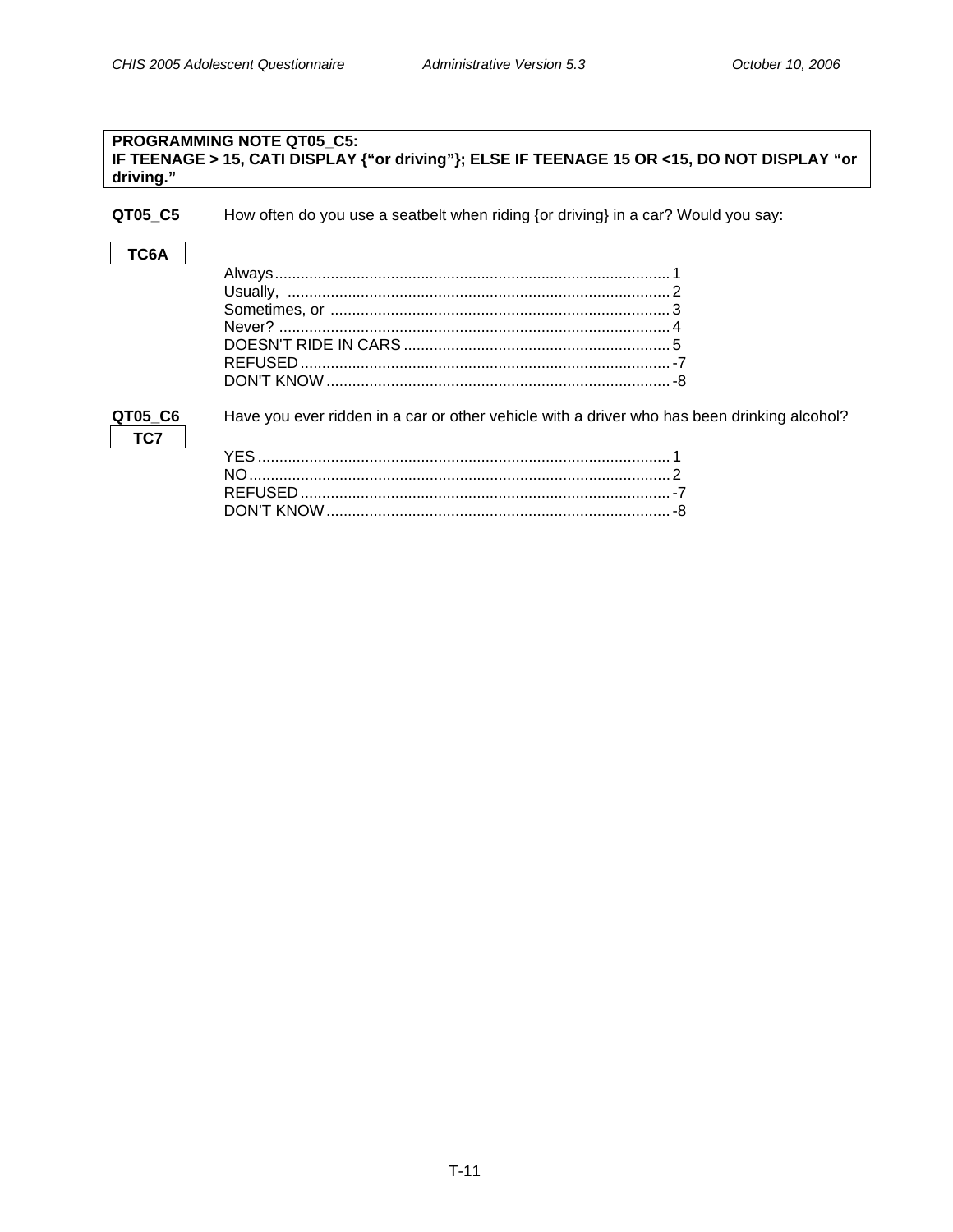# **SECTION D - DIET, NUTRITION AND FOOD ENVIRONMENT**

<span id="page-14-0"></span>I'm now going to ask about the foods you ate yesterday, including both meals and snacks.

| QT05_D1         | Yesterday, how many servings of fruit, such as an apple or banana did you eat?                                                                                                                                                                                                                                                                                                                                                                   |
|-----------------|--------------------------------------------------------------------------------------------------------------------------------------------------------------------------------------------------------------------------------------------------------------------------------------------------------------------------------------------------------------------------------------------------------------------------------------------------|
| TE4             | [IF NEEDED, SAY: A serving is whatever it means to you. Do not count juices.]                                                                                                                                                                                                                                                                                                                                                                    |
|                 | SERVINGS [HR: 0-20; SR: 0-9]                                                                                                                                                                                                                                                                                                                                                                                                                     |
| QT05 D2         | Yesterday, how many servings of vegetables, like corn, green beans, green salad, or other<br>vegetables did you eat?                                                                                                                                                                                                                                                                                                                             |
| TE <sub>6</sub> | SERVINGS [HR: 0-20; SR: 0-4]                                                                                                                                                                                                                                                                                                                                                                                                                     |
| QT05_D3         | Yesterday, how many servings of French fries, home fries, or hash brownsdid you eat?                                                                                                                                                                                                                                                                                                                                                             |
| <b>TD14</b>     | [IF NEEDED, SAY: Do not include potato chips.]                                                                                                                                                                                                                                                                                                                                                                                                   |
|                 | <b>SERVINGS</b>                                                                                                                                                                                                                                                                                                                                                                                                                                  |
| QT05_D4         | Yesterday, how many serving of other white potatoes did you eat?                                                                                                                                                                                                                                                                                                                                                                                 |
| <b>TD15</b>     | <b>[IF NEEDED, SAY:</b> "Do not include yams or sweet potatoes. Include red, yellow, purple or<br>brown-skinned potatoes."<br>[DO NOT READ. FOR INTERVIEWER INFORMATION ONLY. THIS QUESTION<br>INCLUDES DIFFERENT COLORED POTATOES AS LONG AS THE INSIDE OF THE<br>POTATO IS WHITE. THIS INCLUDES POTATOES PREPARED IN ANY FASHION, SUCH<br>AS MASHED, BAKED, OR BOILED. IT INCLUDES POTATOES PREPARED IN OTHER<br>DISHES SUCH AS POTATO SALAD.] |
|                 | <b>SERVINGS</b>                                                                                                                                                                                                                                                                                                                                                                                                                                  |
| QT05_D5         | Yesterday, how many glasses or cans of soda, such as Coke, or other sweetened drinks,<br>such as fruit punch or Sunny Delight did you drink? Do not count diet drinks.                                                                                                                                                                                                                                                                           |
| <b>TC28</b>     | GLASSES, CANS OR BOTTLES                                                                                                                                                                                                                                                                                                                                                                                                                         |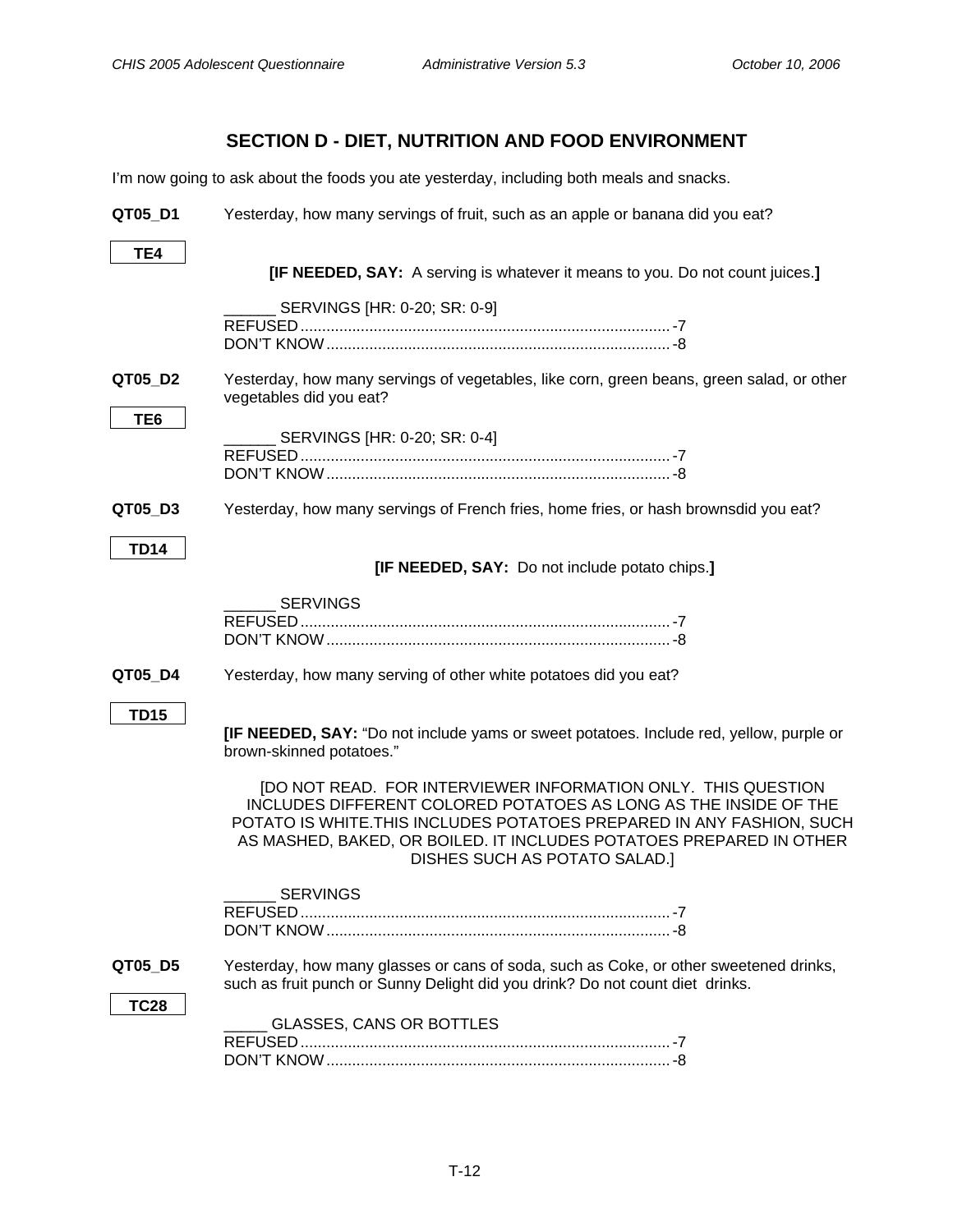<span id="page-15-0"></span>

| QT05_D6                | {Yesterday} How many glasses of 100% fruit juice such as orange or apple juice did you<br>drink?                                                          |
|------------------------|-----------------------------------------------------------------------------------------------------------------------------------------------------------|
| TE <sub>1</sub>        |                                                                                                                                                           |
|                        | <b>[IF NEEDED, SAY: Include only 100% pure juices. Do not include fruit drinks.]</b>                                                                      |
|                        | [NOTE: PART OF A GLASS COUNTS AS 1 GLASS, ASK R TO ESTIMATE NUMBER OF<br><b>GLASSES IF DRINKING FROM A BOTTLE, CAN OR CARTON.]</b>                        |
|                        | <b>GLASSES</b>                                                                                                                                            |
| QT05_D7                | {Yesterday}, How many servings of high sugar foods, such as cookies, candy, doughnuts,<br>pastries, cake or popsicles did you have?                       |
| <b>TD16</b>            | [IF NEEDED, SAY: Do not include kinds that are completely sugar-free. Include low-fat<br>kinds.]                                                          |
|                        | <b>SERVINGS</b>                                                                                                                                           |
| QT05_D8<br><b>TC30</b> | Yesterday, how many times did you eat fast food? Include fast food meals eaten at school,<br>at home or at fast-food restaurants, carryout or drive thru. |
|                        | [IF NEEDED SAY: "Such as food you get at McDonald's, Panda Express, or Taco Bell."]                                                                       |
|                        | [IF STRONGLY NEEDED, SAY: "Foods from American-style fast food restaurants"]                                                                              |
|                        | <b>TIMES</b>                                                                                                                                              |
| QT05 D9                | In the past 7 days, on how many days did you eat breakfast?                                                                                               |
| <b>TD17</b>            | # OF DAYS                                                                                                                                                 |
| QT05 D10               | In the past 7 days, on how many days did you eat lunch?                                                                                                   |
| <b>TD18</b>            | # OF DAYS                                                                                                                                                 |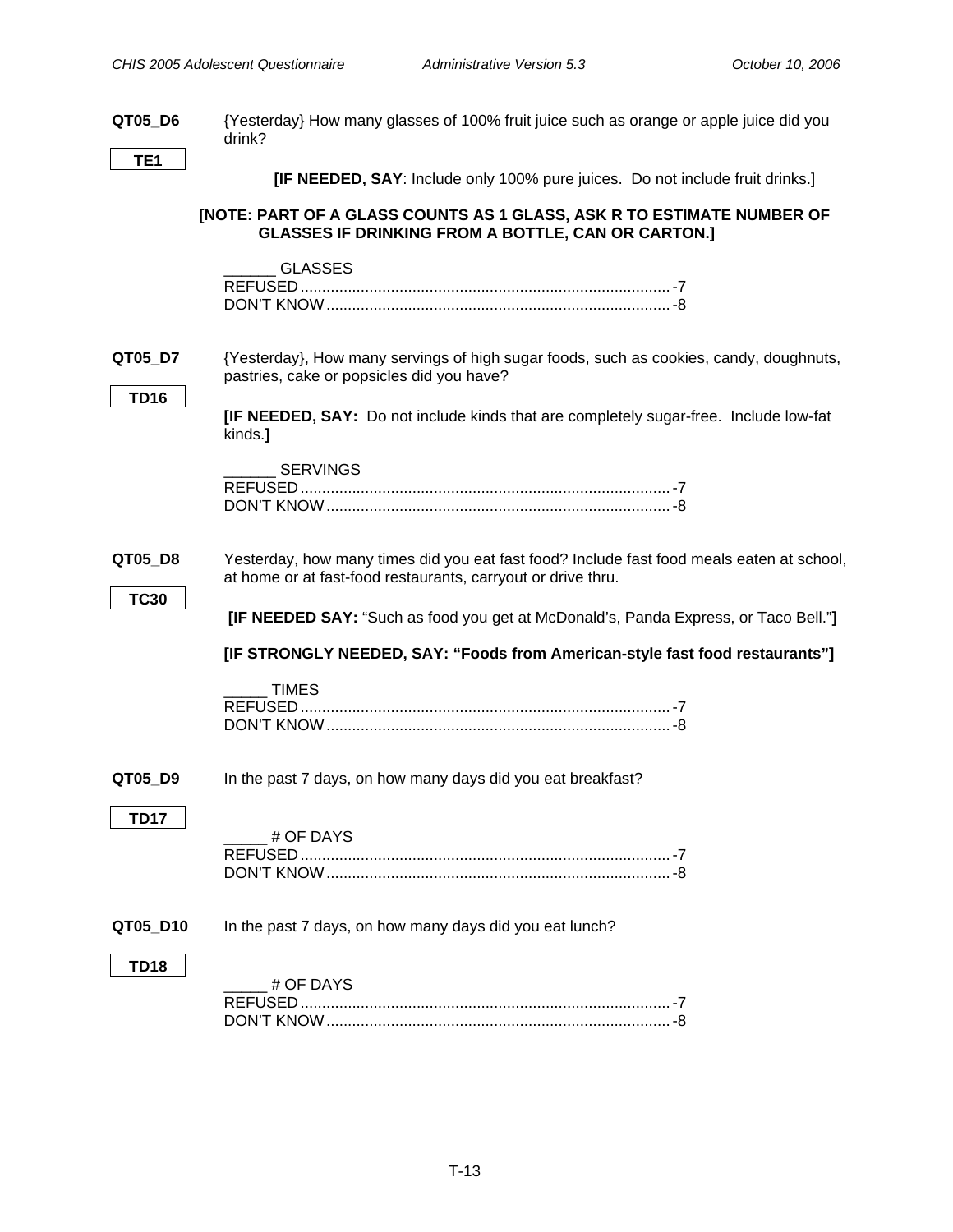**QT05\_D11** In the past 7 days, on how many days did you eat dinner at home with at least one of your parents {guardians}?

### **TD19**

| # OF DAYS |  |
|-----------|--|
|           |  |
|           |  |

### **PROGRAMMING NOTE QT05\_D12 IF QT05\_A5 = 1 OR QT05\_A5A =1 (ATTENDED SCHOOL LAST WEEK OR LAST SCHOOL YEAR) CONTINUE WITH QC05\_D12; ELSE GO TO QT05\_E1**

**QT05 D12** During the school year, where do you usually eat breakfast — at home, at school, at a restaurant or somewhere else?

**TD20** 

### **[INCLUDE WITH RELATIVES, GRANDPARENTS AS "HOME"]**

**QT05\_D13** During the school year, where do you usually eat lunch -- at home, at school, at a restaurant or somewhere else?

### **TD21**

### **[INCLUDE WITH RELATIVES, GRANDPARENTS AS "HOME"]**

**QT05 D14** During the school year, about how many times a week do you usually bring your own lunch to school from home?

### **TD22**

\_\_\_\_\_ # OF TIMES REFUSED......................................................................................-7 DON'T KNOW................................................................................-8

**QT05\_D15** Does your school have sodas in vending machines for sale?

### **TC29**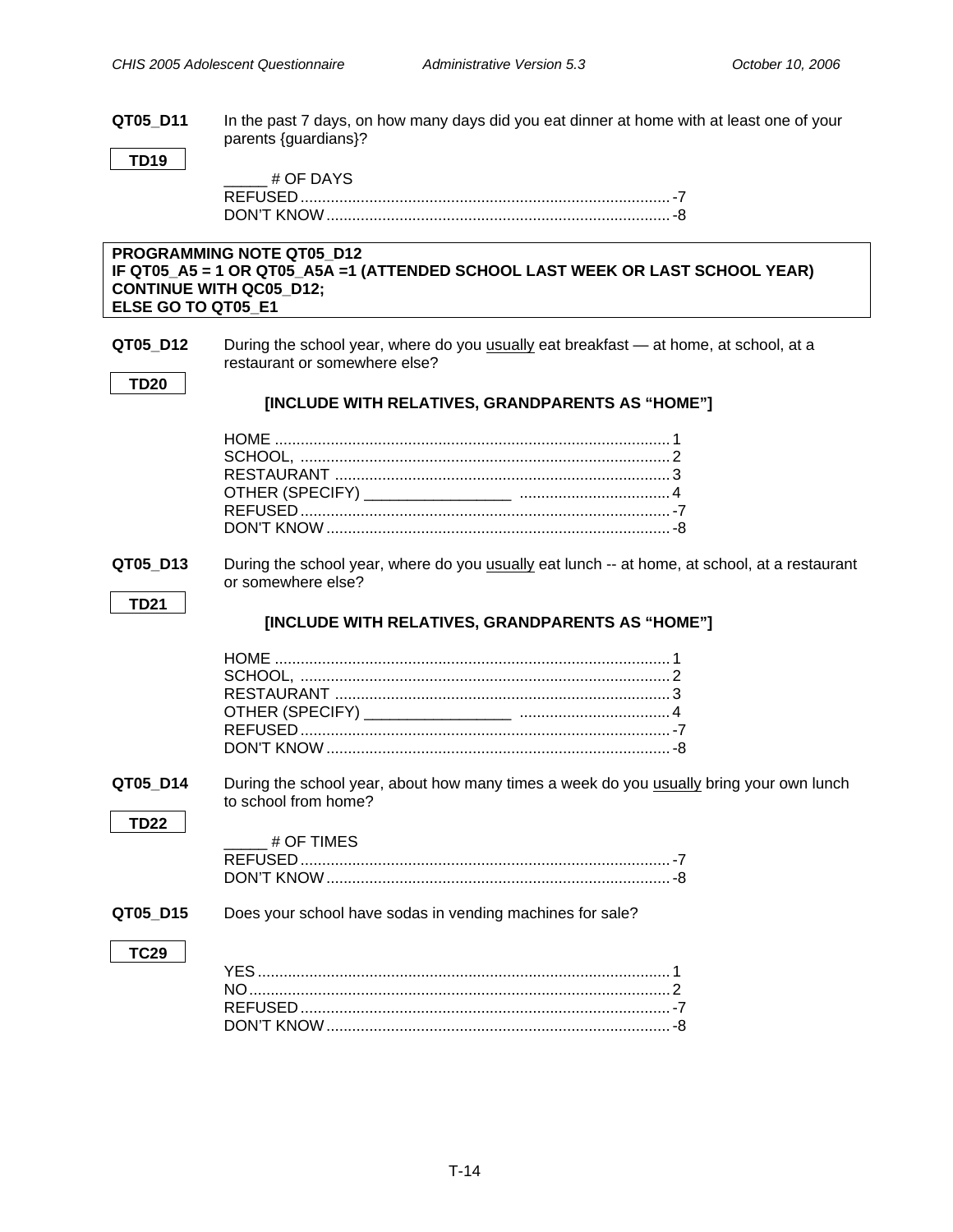# **SECTION E - PHYSICAL ACTIVITY AND SEDENTARY TIME**

<span id="page-17-0"></span>These next questions are about physical activity such as running, walking fast, biking, dancing, and playing soccer or other sports. Physical activity is any activity that makes your heart beat faster and also makes you breathe faster.

| QT05_E1                | Not including school PE in the past 7 days, on how many days were you physically active for<br>at least 60 minutes total per day?                                                  |
|------------------------|------------------------------------------------------------------------------------------------------------------------------------------------------------------------------------|
| TE8                    |                                                                                                                                                                                    |
|                        | <b>[IF NEEDED, SAY:</b> Take each day of the past 7 days and add up the time you were active<br>for each day. Then tell me how many days you were active for at least 60 minutes.] |
|                        | DAYS [HR: 0-7]                                                                                                                                                                     |
| QT05 E2<br><b>TE49</b> | Over a typical week, on how many days are you physically active for at least 60 minutes<br>total per day?                                                                          |
|                        | [IF NEEDED, SAY: .                                                                                                                                                                 |
|                        | "Just in case the past week was unusual."]                                                                                                                                         |
|                        |                                                                                                                                                                                    |
|                        | DAYS [HR: 0-7]                                                                                                                                                                     |
|                        |                                                                                                                                                                                    |
| QT05 E3                | In the past 7 days, did you do exercises to strengthen or tone your muscles, such as push-<br>ups, sit-ups, or weight lifting?                                                     |
| <b>TE10</b>            | [GO TO PN QT05_E5]<br>[GO TO PN QT05 E5]<br>[GO TO PN QT05 E5]                                                                                                                     |
| QT05 E4                | On how many of the past 7 days did you do this?                                                                                                                                    |
| <b>TE10A</b>           | [IF NEEDED, SAY: Do exercises to strengthen your muscles.]                                                                                                                         |
|                        | DAYS [HR: 0-7]                                                                                                                                                                     |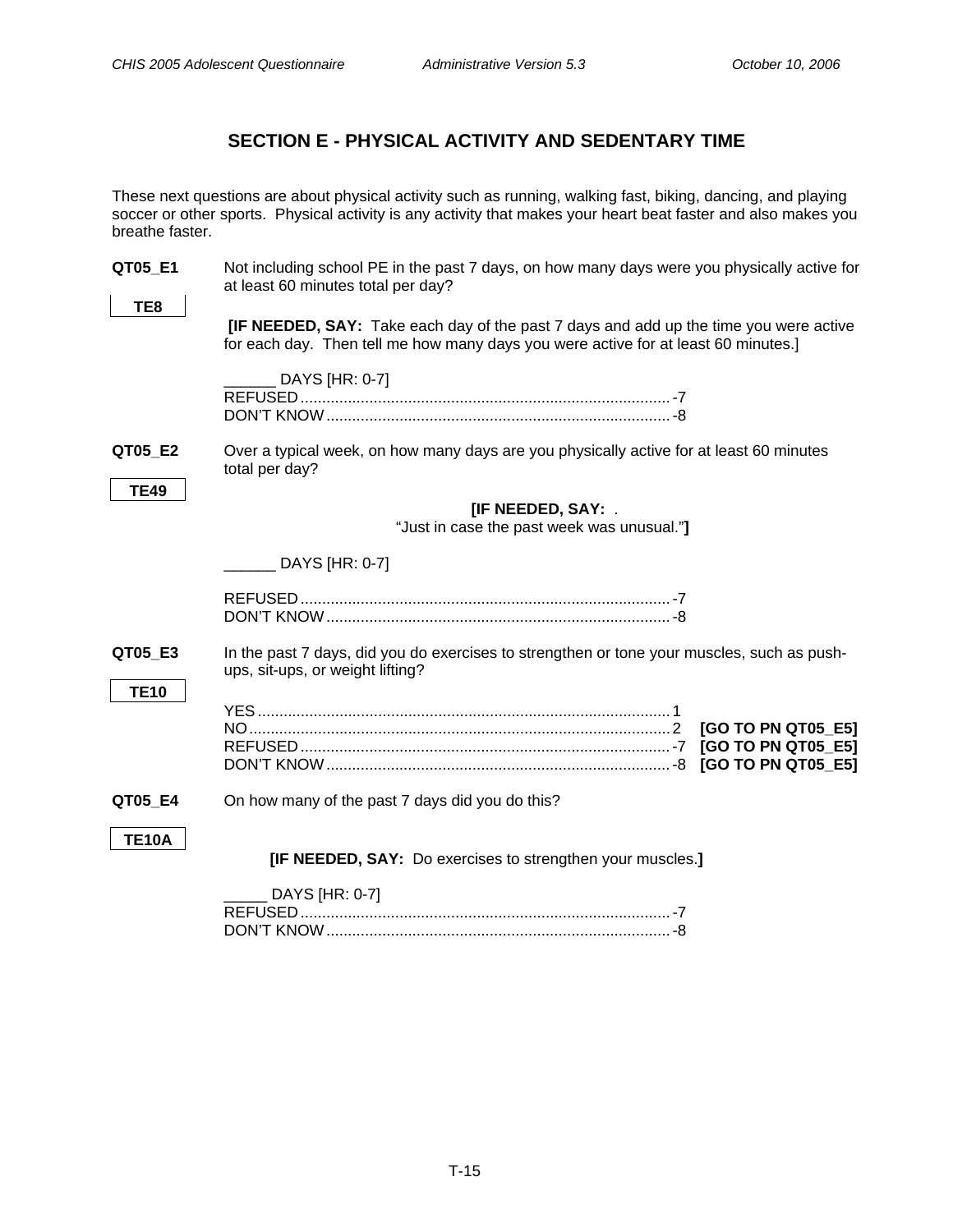### <span id="page-18-0"></span>**PROGRAMMING NOTE QT05\_E5 IF MONTH OF INTERVIEW = JULY OR AUGUST, DISPLAY "IF NEEDED" AND "IF R DOES NOT KNOW" STATEMENTS; ELSE DO NOT DISPLAY**

**QT05\_E5** Does your school offer physical education or PE during the school day?

**TC31** 

 **[IF NEEDED, SAY: "The school you will be attending in the coming year."]** 

**[IF R DOES NOT KNOW NEW SCHOOL IN FALL, SAY: "What about the school you went to this past year?"]**

| <b>PROGRAMMING NOTE QT05 E6:</b>                                               |
|--------------------------------------------------------------------------------|
| IF MONTH OF INTERVIEW = JULY OR AUGUST, DISPLAY "IF NEEDED" AND "IF R DOES NOT |
| <b>KNOW"</b>                                                                   |
| <b>STATEMENTS:</b>                                                             |
| <b>ELSE DO NOT DISPLAY.</b>                                                    |

**QT05 E6** Are you required to take PE?

**TC32** 

 **[IF NEEDED, SAY: "At the school you will be attending in the coming school year."]** 

**[IF R DOES NOT KNOW NEW SCHOOL IN FALL, SAY: "What about the school you went to this past year?"]**

**QT05\_E7** During the past 12 months, were you a member of any sports teams at school such as soccer, basketball or volleyball?

**TE50** 

 **[NOTE: IF RESPONDENT ASKS, OTHER TEAMS, SUCH AS DANCE TEAMS AND CHEERLEADING CAN ALSO BE INCLUDED]**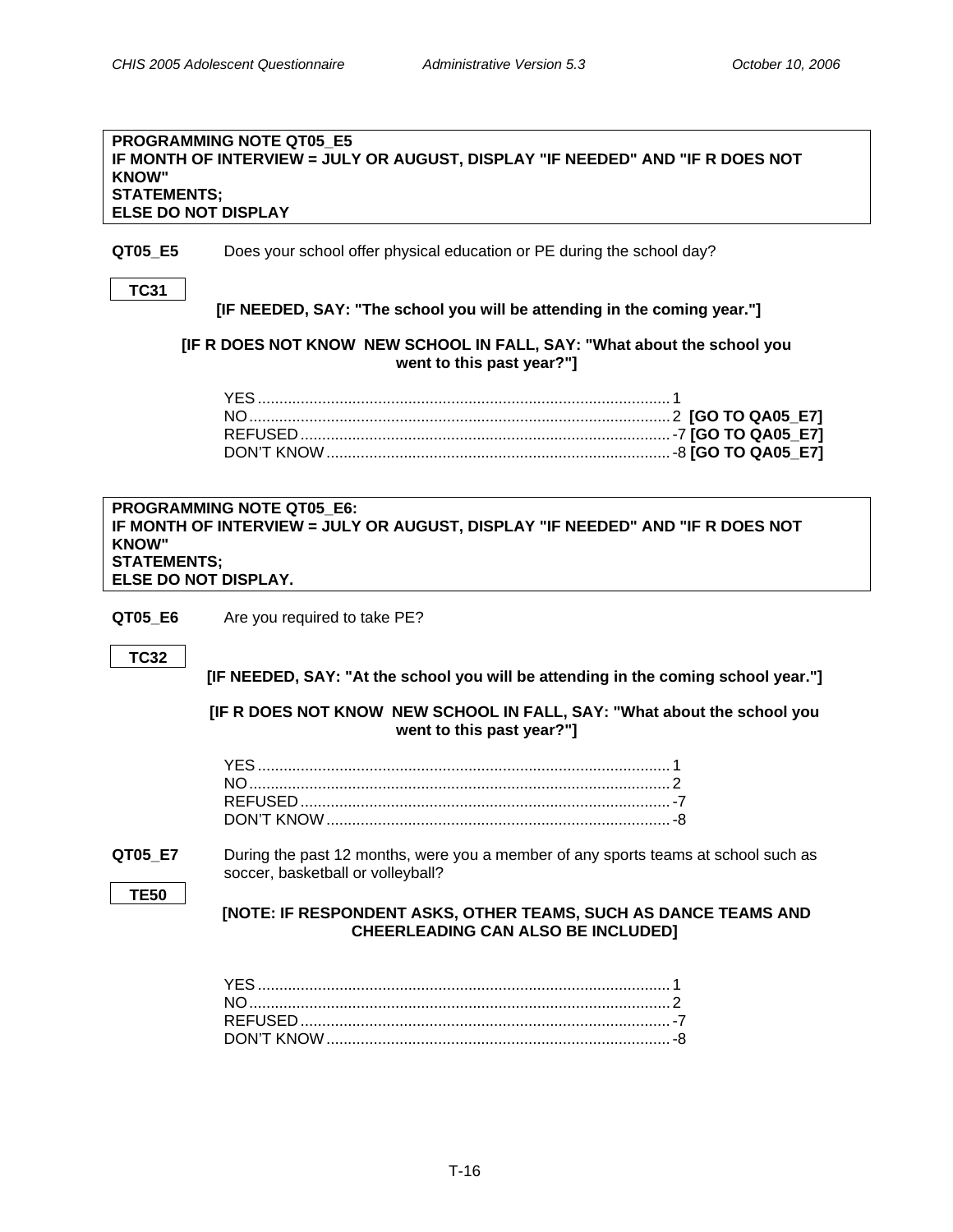<span id="page-19-0"></span>**QT05\_E8** During the past 12 months, have you been on any sports teams outside of school?

**TE51** 

**TE52** 

**QT05\_E9** During the past 12 months, have you taken any physically active classes or lessons like dance, karate, gymnastics, swimming, or tennis?

### **PROGRAMMING NOTE QT05\_E10: PLEASE EMPHASIZE THE WORDS "PAST WEEK" TO SIGNAL A CHANGE IN THE TIME FRAME.**

**PROGRAMMING NOTE QT05\_E10 IF QT05\_A5 = 1 CONTINUE and DISPLAY "A" IF QT05\_A5A = 1 CONTINUE and DISPLAY "B" ELSE GO TO QT05\_E14**

**QC05\_E10** Now I'm going to ask you about physical activity.

A) How many days in the past week did you walk, bicycle, or skateboard to school? **TE53** 

> B) During the school year, on how many days during a typical week do you walk, bicycle, or skateboard to school?

### **[NOTE FOR INTERVIEWER: THIS INCLUDES KIDS WHO RIDE ROLLERBLADES, ROLLERSHOES OR NON-MOTORIZED SCOOTERS TO SCHOOL]**

| <b>REFUSED</b> |  |
|----------------|--|
| DON'T KNOW     |  |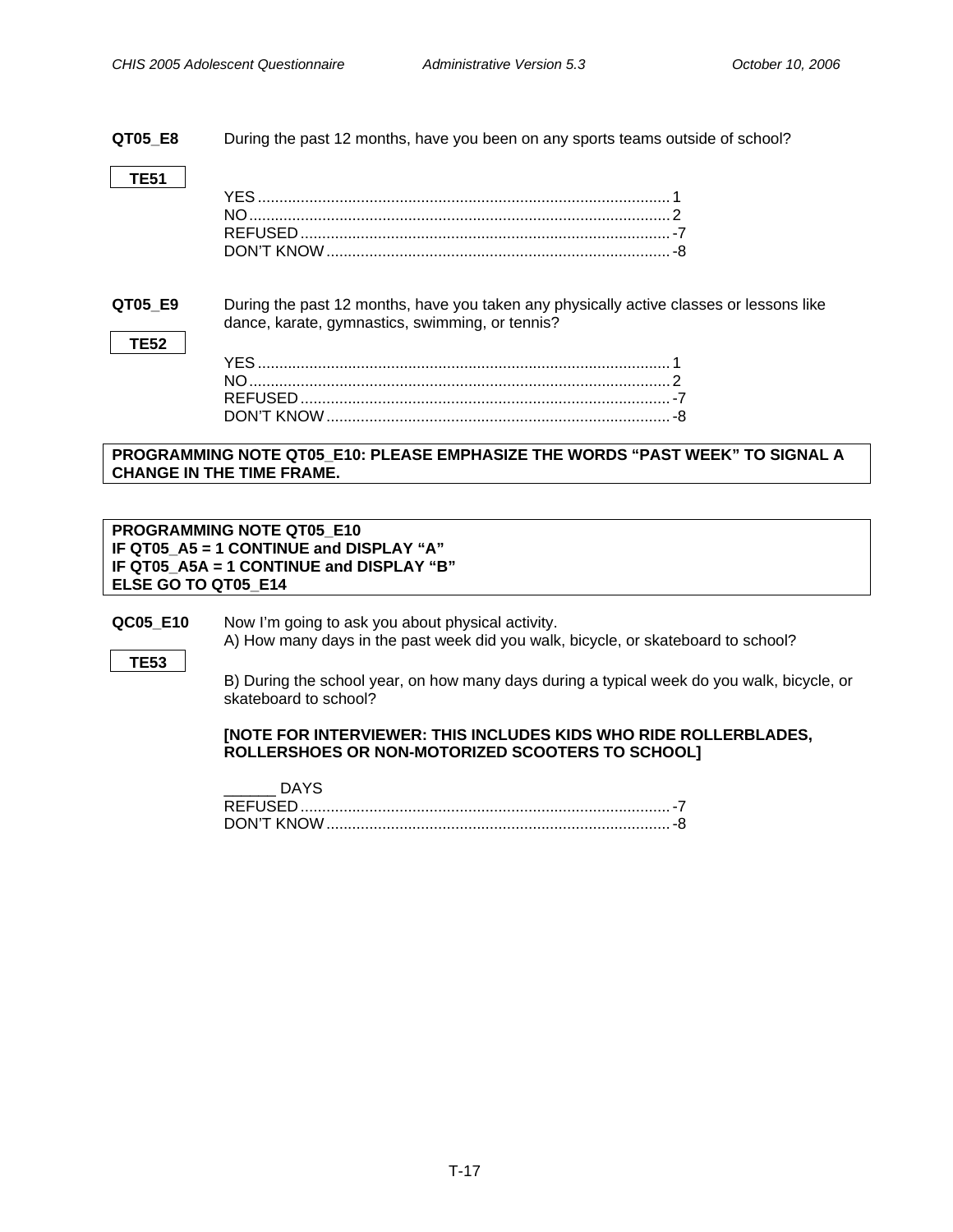|                                                                                                                                                                                                                                           | PROGRAMMING NOTE QT05 E11<br>IF QT05_E10 = 0 (DAYS), -7 OR -8, GO TO QT05_E12                                                                                                            |
|-------------------------------------------------------------------------------------------------------------------------------------------------------------------------------------------------------------------------------------------|------------------------------------------------------------------------------------------------------------------------------------------------------------------------------------------|
|                                                                                                                                                                                                                                           | ELSE IF QT05 E10 > 0 (DAYS) CONTINUE WITH QT05 E11 AND                                                                                                                                   |
|                                                                                                                                                                                                                                           | IF QT05_A5 = 1 (AT SCHOOL LAST WEEK) DISPLAY "A"                                                                                                                                         |
|                                                                                                                                                                                                                                           | IF QT05_A5A = 1 (AT SCHOOL LAST YEAR) DISPLAY "B"                                                                                                                                        |
| QT05_E11                                                                                                                                                                                                                                  | A) About how many minutes did it take you to walk, bicycle, or skateboard to school?<br>B) About how many minutes does it usually take you to walk, bicycle, or skateboard to<br>school? |
| <b>TE54</b>                                                                                                                                                                                                                               |                                                                                                                                                                                          |
|                                                                                                                                                                                                                                           | <b>MINUTES</b>                                                                                                                                                                           |
|                                                                                                                                                                                                                                           |                                                                                                                                                                                          |
|                                                                                                                                                                                                                                           |                                                                                                                                                                                          |
|                                                                                                                                                                                                                                           | [NOTE FOR INTERVIEWER: THIS INCLUDES KIDS WHO RIDE ROLLERBLADES,<br>ROLLERSHOES OR NON-MOTORIZED SCOOTERS TO SCHOOL]                                                                     |
|                                                                                                                                                                                                                                           | PROGRAMMING NOTE QT05 E12<br>IF QT05_A5= 1 (AT SCHOOL LAST WEEK) DISPLAY "A"                                                                                                             |
|                                                                                                                                                                                                                                           | IF QT05_A5A = 1 (AT SCHOOL LAST YEAR) DISPLAY "B"                                                                                                                                        |
| QC05 E12                                                                                                                                                                                                                                  | A) How many days in the past week did you walk, bicycle, or skateboard home from school?<br>B) During the school year, on how many days during a typical week do you walk, bicycle, or   |
|                                                                                                                                                                                                                                           | skateboard home from school?                                                                                                                                                             |
| <b>TE55</b>                                                                                                                                                                                                                               |                                                                                                                                                                                          |
|                                                                                                                                                                                                                                           | <b>DAYS</b>                                                                                                                                                                              |
|                                                                                                                                                                                                                                           |                                                                                                                                                                                          |
|                                                                                                                                                                                                                                           |                                                                                                                                                                                          |
|                                                                                                                                                                                                                                           | [NOTE FOR INTERVIEWER: THIS INCLUDES KIDS WHO RIDE ROLLERBLADES, ROLLERSHOES OR<br>NON-MOTORIZED SCOOTERS HOME FROM SCHOOL.]                                                             |
|                                                                                                                                                                                                                                           | [IF R DOES NOT GO DIRECTLY HOME FROM SCHOOL, INCLUDE # OF DAYS WALKED, ETC. TO<br>CHILDCARE, RELATIVE'S HOME, AFTER-SCHOOL PROGRAM, ETC.]                                                |
| PROGRAMMING NOTE QC05 E13<br>IF QT05_E12 = 0 (DAYS), -7, OR -8, GO TO QT05_E14<br>ELSE IF QT05_E12 > 0 DAYS CONTINUE WITH QT05_E13 AND<br>IF QT05_A5 = 1 (SCHOOL LAST WEEK) DISPLAY "A"<br>IF QT05_A5A = 1 (SCHOOL LAST YEAR) DISPLAY "B" |                                                                                                                                                                                          |
| QC05_E13                                                                                                                                                                                                                                  | A) About how many minutes did it take {him/her} to walk, bicycle, or skateboard home from<br>school?                                                                                     |
| <b>TE56</b>                                                                                                                                                                                                                               |                                                                                                                                                                                          |
|                                                                                                                                                                                                                                           | B) About how many minutes does it usually take (him/her/) to walk, bicycle, or skateboard<br>home from school?                                                                           |
|                                                                                                                                                                                                                                           | <b>MINUTES</b>                                                                                                                                                                           |
|                                                                                                                                                                                                                                           |                                                                                                                                                                                          |
|                                                                                                                                                                                                                                           |                                                                                                                                                                                          |
|                                                                                                                                                                                                                                           | WED. THE INCLUDES KIDS WHO DIDE DOLLEDDLADES DOLLEDSHOES ON                                                                                                                              |

**[NOTE FOR INTERVIEWER: THIS INCLUDES KIDS WHO RIDE ROLLERBLADES, ROLLERSHOES OR NON-MOTORIZED SCOOTERS HOME FROM SCHOOL.]**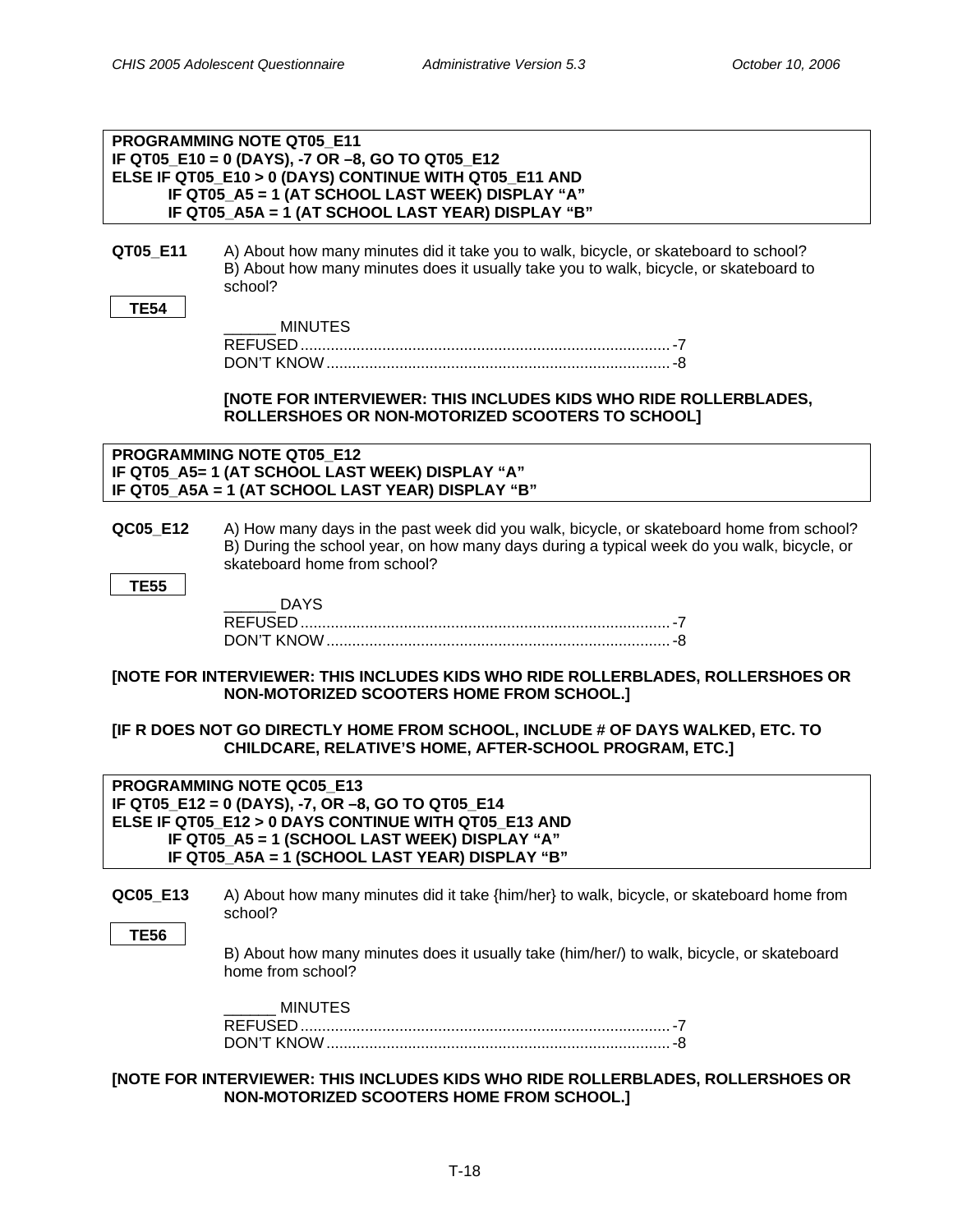<span id="page-21-0"></span>

| QT05_E14                      | Thinking about your free time on MONDAY THROUGH FRIDAY, on a typical day, about<br>how many hours do you usually watch TV or play video games (such as Playstation)?                                               |  |
|-------------------------------|--------------------------------------------------------------------------------------------------------------------------------------------------------------------------------------------------------------------|--|
| <b>TE12</b>                   |                                                                                                                                                                                                                    |  |
|                               | [IF > 0, BUT < 1, ENTER "94"]                                                                                                                                                                                      |  |
|                               | <b>HOURS</b>                                                                                                                                                                                                       |  |
| QT05_E15                      | And about how many hours per day on MONDAY THROUGH FRIDAY do you use a<br>computer for fun, not schoolwork?                                                                                                        |  |
| <b>TE13</b>                   | [IF > 0, BUT < 1, ENTER "94"]                                                                                                                                                                                      |  |
|                               | <b>HOURS</b>                                                                                                                                                                                                       |  |
| QT05_E16<br><b>TE14</b>       | Now, thinking about a typical SATURDAY AND SUNDAY, about how many hours per day<br>do you usually watch TV or play video games (such as Playstation)?<br>$[IF > 1$ HOUR, VERIFY: "That's $\{xx\}$ hours PER DAY?"] |  |
|                               | [IF > 0, BUT < 1, ENTER "94"]                                                                                                                                                                                      |  |
|                               | <b>HOURS</b>                                                                                                                                                                                                       |  |
|                               | PROGRAMMING NOTE QT05_E17<br>IF QT05_E15=93 (Doesn't have access to a PC) GO TO QT05_F1.<br><b>ELSE CONTINUE WITH QT05 E17</b>                                                                                     |  |
| QT05_E17<br><b>TE15</b>       | And about how many hours per day on a typical SATURDAY OR SUNDAY do you use a<br>computer for fun, not schoolwork?                                                                                                 |  |
|                               | $[IF > 1$ HOUR, VERIFY: "That's $\{xx\}$ hours PER DAY?"]                                                                                                                                                          |  |
| [IF > 0, BUT < 1, ENTER "94"] |                                                                                                                                                                                                                    |  |
|                               | <b>HOURS</b>                                                                                                                                                                                                       |  |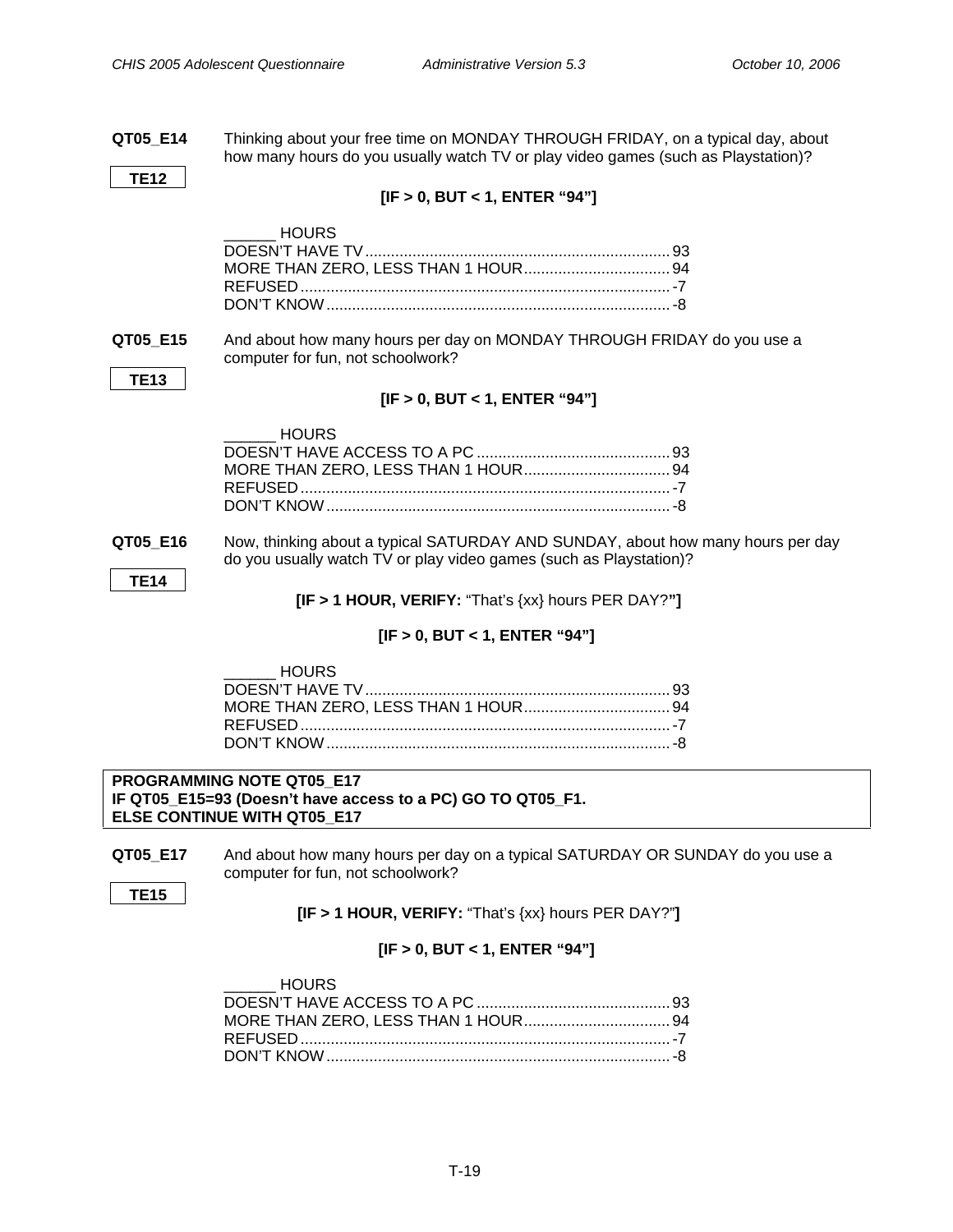# SECTION F - TOBACCO, ALCOHOL AND DRUG USE

<span id="page-22-0"></span>Now I'm going to ask about smoking.

| QT05_F1     | Have you ever smoked cigarettes, even 1 or 2 puffs?                                                                              |
|-------------|----------------------------------------------------------------------------------------------------------------------------------|
| <b>TC38</b> | [GO TO QT05_F6]<br>[GO TO QT05_F6]<br>[GO TO QT05_F6]                                                                            |
| QT05_F2     | How old were you when you smoked your first cigarette?                                                                           |
| <b>TE18</b> | AGE [HR: 1-17; SR: 6-17]                                                                                                         |
| QT05_F3     | Have you ever smoked cigarettes regularly, that is, at least 1 cigarette everyday for 30<br>days?                                |
| <b>TE17</b> |                                                                                                                                  |
| QT05_F4     | In the past 30 days, on how many days did you smoke cigarettes?                                                                  |
| <b>TE19</b> | [GO TO QT05_F6]                                                                                                                  |
| QT05_F5     | In the past 30 days, when you smoked, about how many cigarettes did you smoke per day?                                           |
| <b>TE20</b> | [IF NEEDED, SAY: On average.]<br>[IF NEEDED, SAY: "On the days you smoked?"]<br>[IF R SAYS "A Pack", CODE THIS AS 20 CIGARETTES] |
|             | <b>NUMBER OF CIGARETTES</b>                                                                                                      |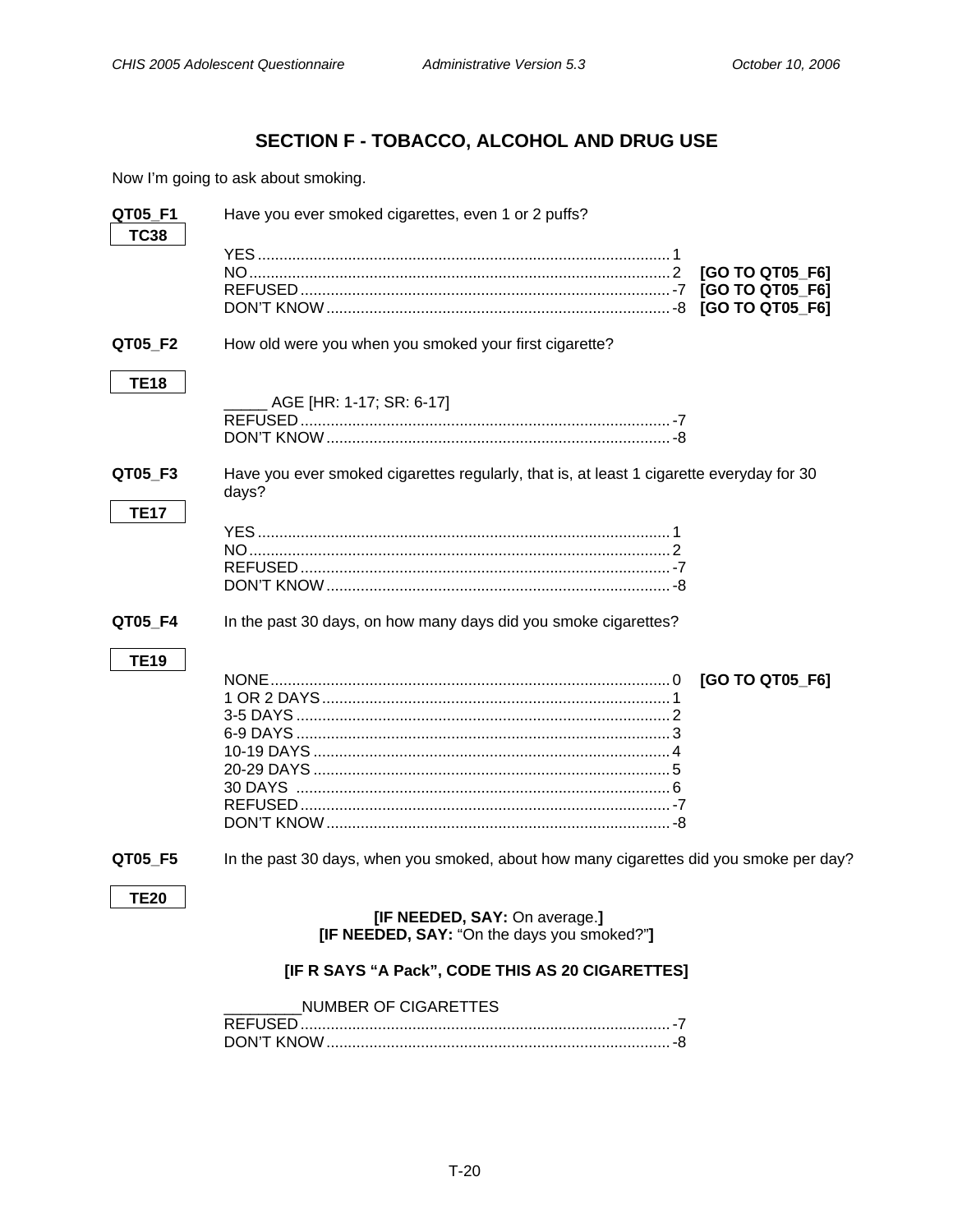<span id="page-23-0"></span>

| QT05_F6      | Did you ever have more than a few sips of any alcoholic drink, like beer, wine, mixed drinks,<br>or liquor? |                         |  |
|--------------|-------------------------------------------------------------------------------------------------------------|-------------------------|--|
| <b>TE22</b>  |                                                                                                             |                         |  |
|              |                                                                                                             |                         |  |
|              |                                                                                                             | [GO TO QT05_F12]        |  |
|              |                                                                                                             |                         |  |
|              |                                                                                                             |                         |  |
|              |                                                                                                             |                         |  |
| QT05_F7      | If we consider one drink to be a can or bottle of beer, a glass of wine, a shot of liquor, or one           |                         |  |
|              | mixed drink, on how many days in the past 30 days did you have at least one drink of                        |                         |  |
|              | alcohol?                                                                                                    |                         |  |
| <b>TE23</b>  |                                                                                                             |                         |  |
|              |                                                                                                             |                         |  |
|              |                                                                                                             | [GO TO QT05_F10]        |  |
|              |                                                                                                             |                         |  |
|              |                                                                                                             |                         |  |
|              |                                                                                                             |                         |  |
|              |                                                                                                             |                         |  |
|              |                                                                                                             |                         |  |
|              |                                                                                                             |                         |  |
|              |                                                                                                             | [GO TO QT05 F10]        |  |
|              |                                                                                                             | <b>IGO TO QT05 F101</b> |  |
|              |                                                                                                             |                         |  |
|              | <b>PROGRAMMING NOTE QT05 F8:</b>                                                                            |                         |  |
|              | IF QT05_A4=1 (MALE) GO TO QT05_F9                                                                           |                         |  |
|              |                                                                                                             |                         |  |
| QT05_F8      | How many days in the past 30 days did you have four or more drinks in a row, that is within                 |                         |  |
|              | a couple of hours?                                                                                          |                         |  |
| <b>TE24A</b> |                                                                                                             |                         |  |
|              |                                                                                                             |                         |  |
|              |                                                                                                             |                         |  |
|              |                                                                                                             |                         |  |
|              |                                                                                                             |                         |  |
|              |                                                                                                             |                         |  |
|              |                                                                                                             |                         |  |
|              |                                                                                                             |                         |  |
|              |                                                                                                             |                         |  |
|              |                                                                                                             |                         |  |
|              |                                                                                                             |                         |  |
|              |                                                                                                             |                         |  |
|              |                                                                                                             |                         |  |
|              | PROGRAMMING NOTE QT05 F9:                                                                                   |                         |  |
|              | IF QT05_A4=2 (FEMALE) GO TO QT05_F10                                                                        |                         |  |
| QT05 F9      | How many days in the past 30 days did you have five or more drinks in a row, that is within a               |                         |  |
|              | couple of hours?                                                                                            |                         |  |
| <b>TE24</b>  |                                                                                                             |                         |  |
|              | [IF RESPONDENT SAYS "the same", CODE SAME RESPONSE AS IN QT05_F8.]                                          |                         |  |
|              |                                                                                                             |                         |  |
|              |                                                                                                             |                         |  |
|              |                                                                                                             |                         |  |
|              |                                                                                                             |                         |  |
|              |                                                                                                             |                         |  |
|              |                                                                                                             |                         |  |
|              |                                                                                                             |                         |  |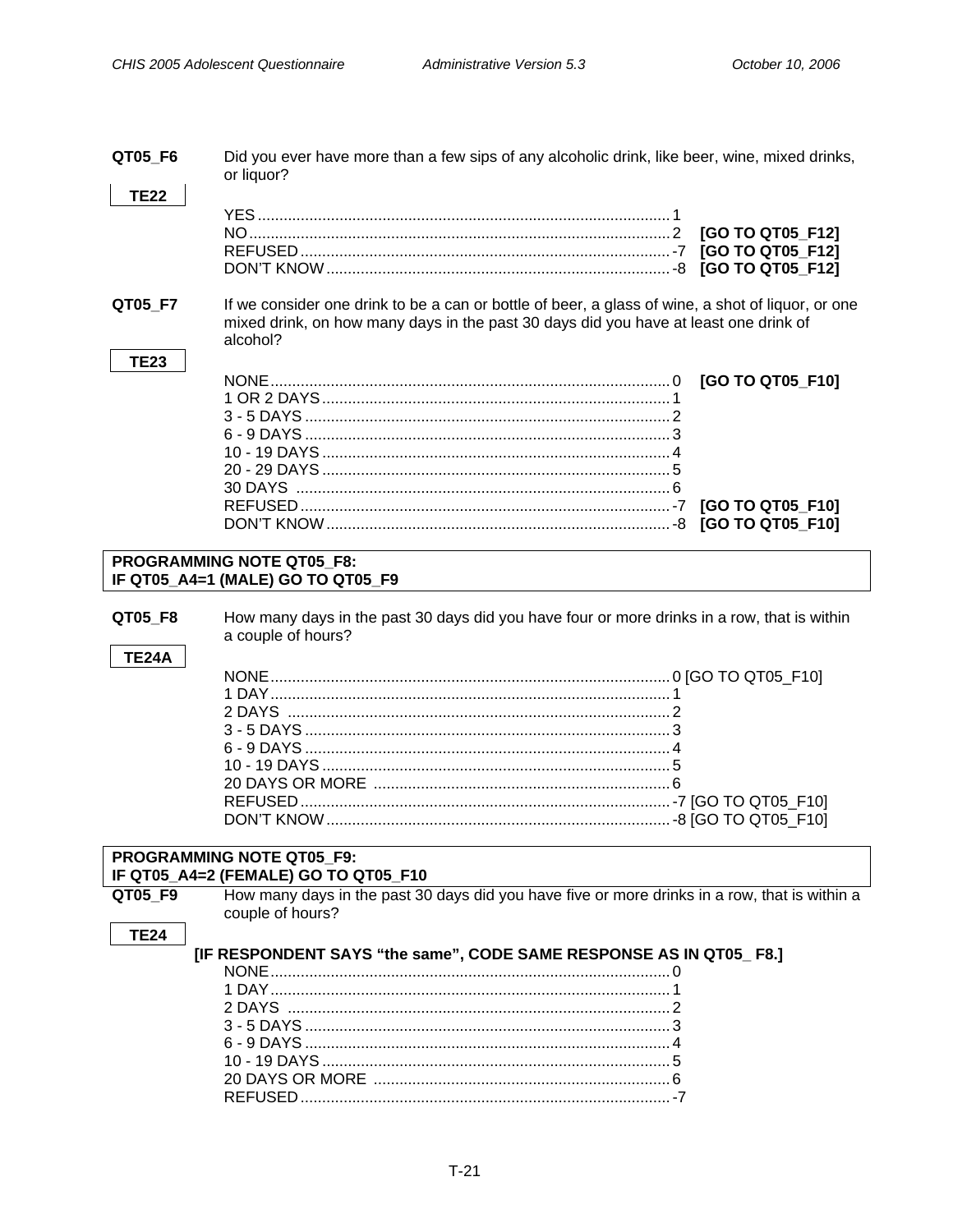DON'T KNOW................................................................................-8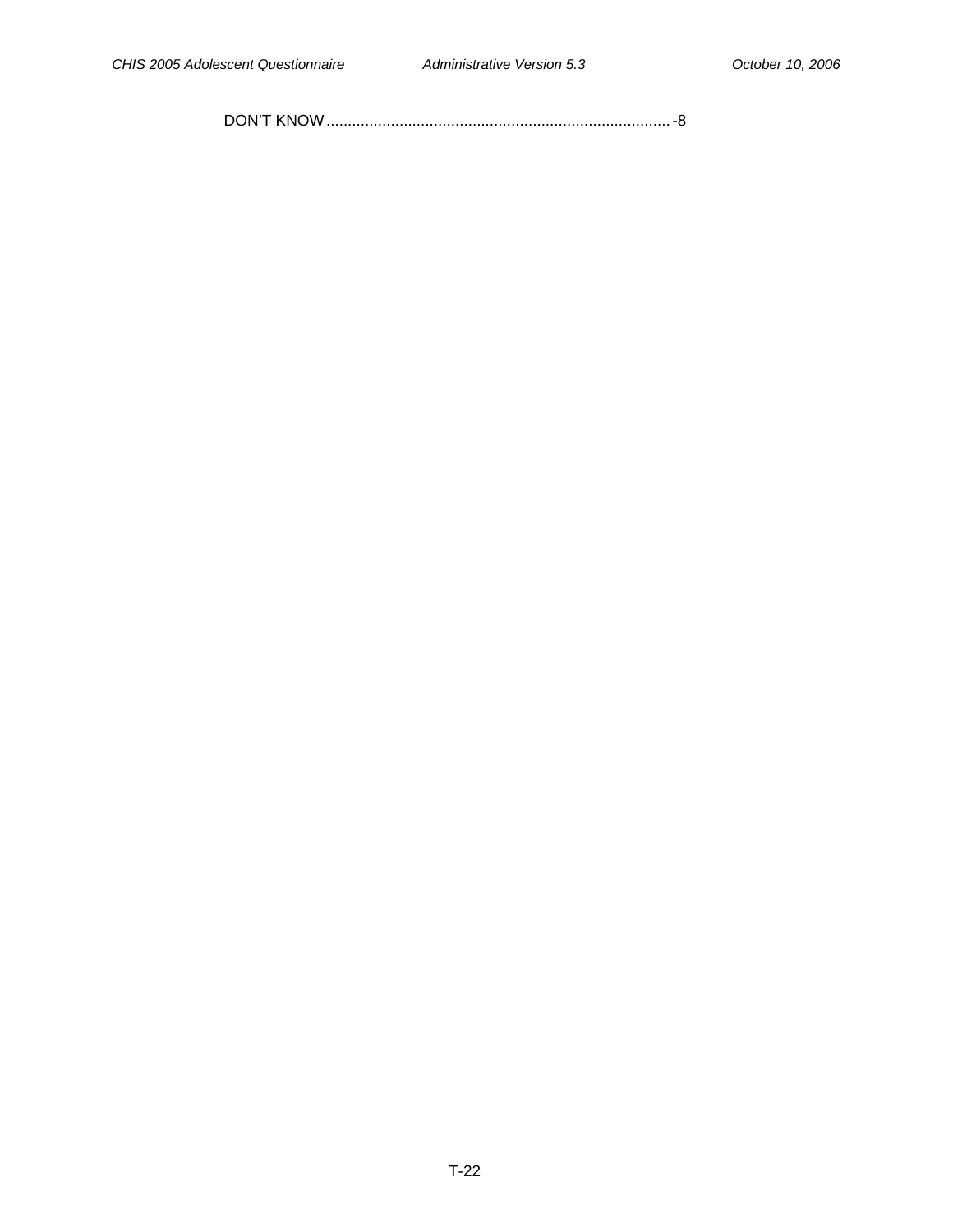<span id="page-25-0"></span>QT05\_F10 When you drink alcohol, about how many drinks do you usually have?

### **TE25**

### PROGRAMMING NOTE QT05\_F11: IF TEENAGE < 16, GO TO QT05\_F12; ELSE CONTINUE WITH QT05\_F11.

QT05\_F11 Have you ever driven a car after you've been drinking?

QT05\_F12 Have you ever tried marijuana, cocaine, sniffing glue or any other drugs?

QT05 F13 In the past 12 months have you used marijuana?

# **TC39**

#### QT05\_F14 In the past 30 days, on how many days did you use marijuana?

### **TE29**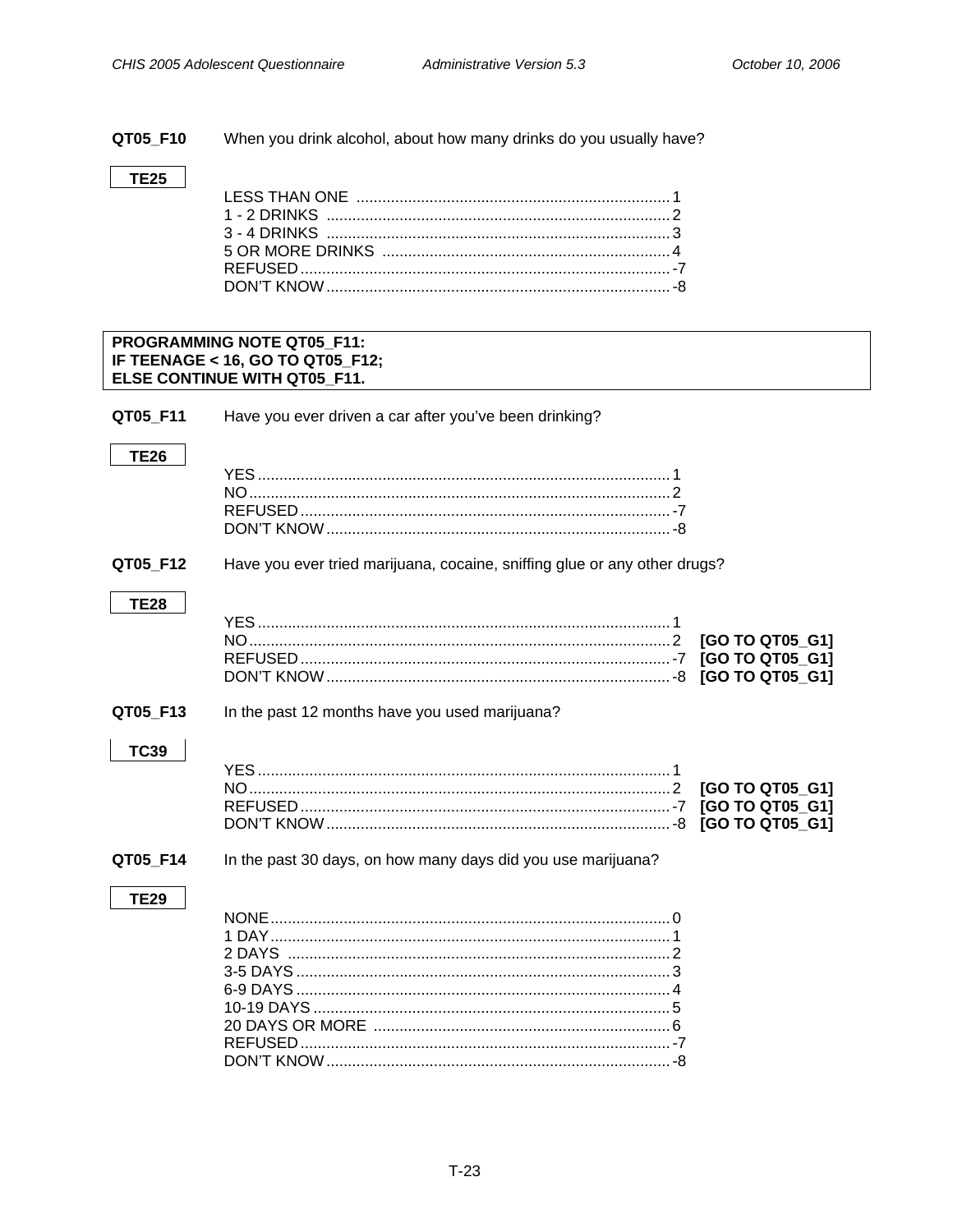# **SECTION G – EMOTIONAL FUNCTIONING**

<span id="page-26-0"></span>The next questions are about your feelings.

| QT05_G1         | In the past 7 days, for how many days were each of the following things true?                                                                                                                                     |
|-----------------|-------------------------------------------------------------------------------------------------------------------------------------------------------------------------------------------------------------------|
| TD6             |                                                                                                                                                                                                                   |
|                 | You enjoyed life.                                                                                                                                                                                                 |
|                 | [IF NEEDED, SAY: In the past 7 days, how many days did you enjoy life?]                                                                                                                                           |
|                 | NUMBER DAYS (0-7)                                                                                                                                                                                                 |
|                 |                                                                                                                                                                                                                   |
|                 |                                                                                                                                                                                                                   |
| QT05_G2         | [In the past 7 days,] You felt that you could not shake off feeling sad and unhappy, even<br>with help from your family and your friends?                                                                         |
| TD7             | [IF NEEDED, SAY: In the past 7 days, how many days did you feel sad and unhappy?]                                                                                                                                 |
|                 | <b>[IF NEEDED, SAY:</b> Shake off feeling sad and unhappy is the same as stop feeling sad<br>and unhappy." In the past 7 days, was that never, sometimes, a lot of the time or most of<br>the time true for you?] |
|                 | NUMBER DAYS (0-7)                                                                                                                                                                                                 |
|                 |                                                                                                                                                                                                                   |
|                 |                                                                                                                                                                                                                   |
| QT05_G3         | [In the past 7 days] You felt depressed?                                                                                                                                                                          |
| TD <sub>8</sub> |                                                                                                                                                                                                                   |
|                 | [IF NEEDED, SAY: In the past 7 days, how many days did you feel depressed?]                                                                                                                                       |
|                 |                                                                                                                                                                                                                   |
|                 | NUMBER DAYS (0-7)                                                                                                                                                                                                 |
|                 |                                                                                                                                                                                                                   |
| QT05_G4         | [In the past 7 days] You were happy.                                                                                                                                                                              |
|                 |                                                                                                                                                                                                                   |
| TD <sub>9</sub> | [IF NEEDED, SAY: In the past 7 days, how many days did you feel happy?]                                                                                                                                           |
|                 |                                                                                                                                                                                                                   |
|                 | NUMBER DAYS (0-7)                                                                                                                                                                                                 |
|                 |                                                                                                                                                                                                                   |
| QT05 G5         | [In the past 7 days] You felt lonely.                                                                                                                                                                             |
|                 |                                                                                                                                                                                                                   |
| <b>TD10</b>     | [IF NEEDED, SAY: How many days in the past 7?]                                                                                                                                                                    |
|                 |                                                                                                                                                                                                                   |
|                 | NUMBER DAYS (0-7)                                                                                                                                                                                                 |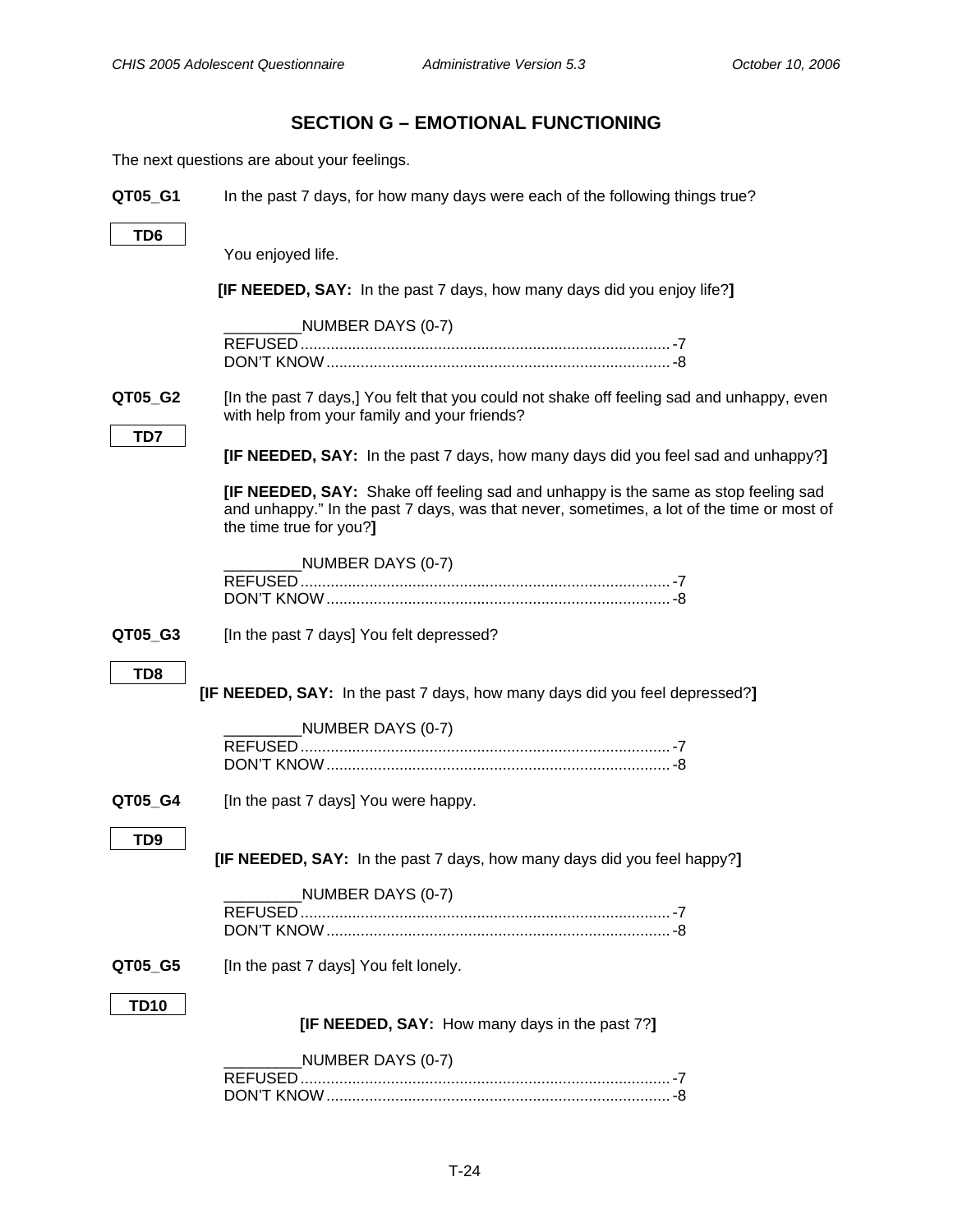# **QT05\_G6** [In the past 7 days] You felt your life was a failure. **TD11**  \_\_\_\_\_\_\_\_\_NUMBER DAYS (0-7) REFUSED......................................................................................-7 DON'T KNOW................................................................................-8 **QT05\_G7** [In the past 7 days] You felt sad. **TD12**   $_L$ NUMBER DAYS (0-7) REFUSED......................................................................................-7 DON'T KNOW................................................................................-8 **QT05\_G8** [In the past 7 days] You did not want to do the things you usually do. **TD13**  \_\_\_\_\_\_\_\_\_NUMBER DAYS (0-7) REFUSED......................................................................................-7 DON'T KNOW................................................................................-8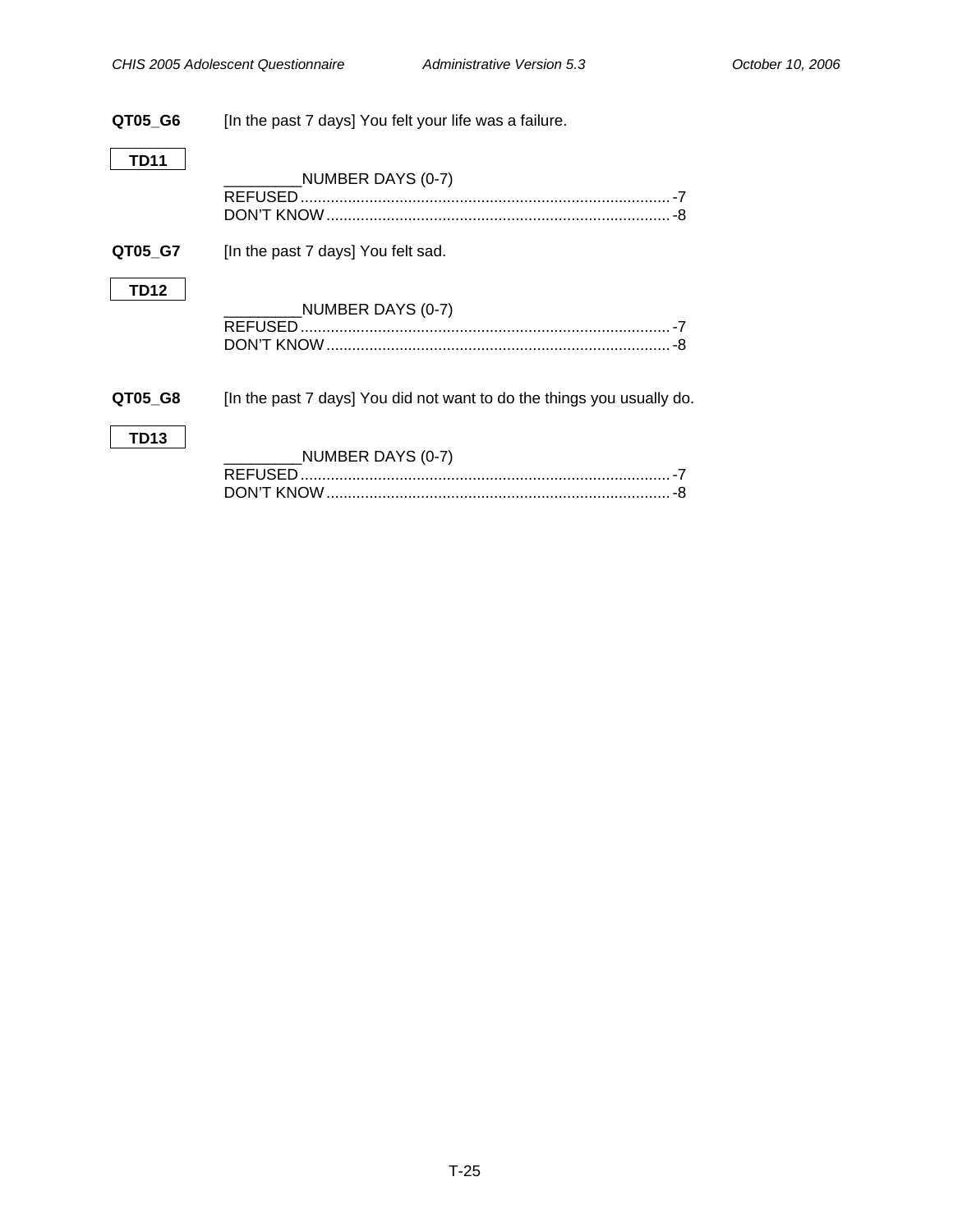# **SECTION H – SEXUAL BEHAVIORS**

<span id="page-28-0"></span>

|                                                                                                                                                                                                                                     | PROGRAMMING NOTE QT05 H1<br>IF QT05_A4=1 (MALE) GO TO PN QT05_H2.                                                                                                                     |  |
|-------------------------------------------------------------------------------------------------------------------------------------------------------------------------------------------------------------------------------------|---------------------------------------------------------------------------------------------------------------------------------------------------------------------------------------|--|
|                                                                                                                                                                                                                                     |                                                                                                                                                                                       |  |
| QT05_H1                                                                                                                                                                                                                             | How old were you when you had your first menstrual period?                                                                                                                            |  |
| <b>TH27</b>                                                                                                                                                                                                                         |                                                                                                                                                                                       |  |
|                                                                                                                                                                                                                                     | [CODE "0" IF HAVEN'T STARTED MENSES YET]                                                                                                                                              |  |
|                                                                                                                                                                                                                                     | [AGE IN YEARS]                                                                                                                                                                        |  |
|                                                                                                                                                                                                                                     |                                                                                                                                                                                       |  |
|                                                                                                                                                                                                                                     |                                                                                                                                                                                       |  |
| <b>QUESTIONS, GO TO I1;</b>                                                                                                                                                                                                         | PROGRAMMING NOTE QT05_H2-H20:<br>IF PARENT/GUARDIAN DID NOT ALLOW RESPONDENT TO ANSWER SEXUAL BEHAVIOR<br>ELSE CONTINUE WITH QUESTION QT05 H2.                                        |  |
|                                                                                                                                                                                                                                     | The next questions are about sexual behaviors and orientation. All answers will be kept private and you<br>can refuse to answer any question. We are asking everyone these questions. |  |
| QT05_H2                                                                                                                                                                                                                             | Do you feel sexually attracted to                                                                                                                                                     |  |
| <b>TH28</b>                                                                                                                                                                                                                         |                                                                                                                                                                                       |  |
|                                                                                                                                                                                                                                     |                                                                                                                                                                                       |  |
|                                                                                                                                                                                                                                     |                                                                                                                                                                                       |  |
|                                                                                                                                                                                                                                     |                                                                                                                                                                                       |  |
|                                                                                                                                                                                                                                     |                                                                                                                                                                                       |  |
|                                                                                                                                                                                                                                     |                                                                                                                                                                                       |  |
| QT05_H3                                                                                                                                                                                                                             | Have you ever had sexual intercourse?                                                                                                                                                 |  |
| <b>TE32</b>                                                                                                                                                                                                                         |                                                                                                                                                                                       |  |
|                                                                                                                                                                                                                                     | [GO TO PN QT05_H16]                                                                                                                                                                   |  |
|                                                                                                                                                                                                                                     |                                                                                                                                                                                       |  |
|                                                                                                                                                                                                                                     |                                                                                                                                                                                       |  |
| <b>PROGRAMMING NOTE QT05_H4:</b><br>IF QT05_H3 = 2 OR -7 OR -8 AND SRAGE = 12 OR 13], SKIP TO QT05_I1;<br>ELSE IF [QT05_H3 = 2 OR -7 OR -8] AND [AAGE = 14, 15, 16, OR 17], GO TO PN QT05_H16;<br><b>ELSE CONTINUE WITH QT05 H4</b> |                                                                                                                                                                                       |  |
| QT05_H4                                                                                                                                                                                                                             | How old were you when you had sexual intercourse for the first time?                                                                                                                  |  |
| <b>TE33</b>                                                                                                                                                                                                                         | YEARS OLD [HR: 1-17; SR: 10-17]                                                                                                                                                       |  |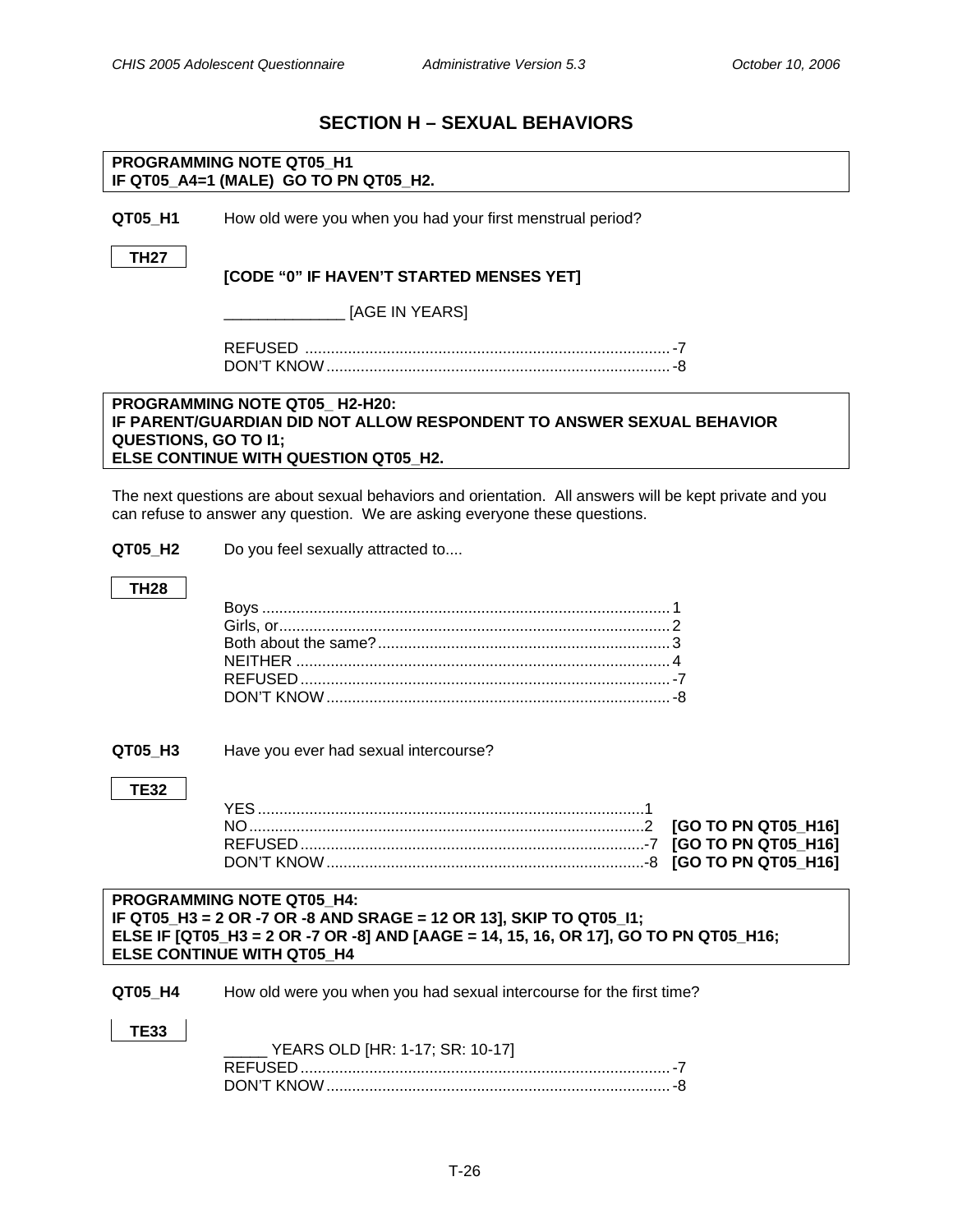**QT05\_H5** The first time you had sexual intercourse did you or your partner use a method to prevent pregnancy or disease?

**QT05\_H6** What method did you use? You can tell me, or I can read from a list and you can just answer yes or no. Do you want to tell me or shall I read from my list?

# **[FOLLOW R'S PREFERENCE]**

### **[CODE ALL THAT APPLY]**

### **[PROBE: "Any Others?"]**

**QT05\_H7** In the past 12 months, how many different people did you have sexual intercourse with?

### **TE36**

**TE35** 

| PERSON/PEOPLE [HR: 0-90; SR: 0-10] |  |
|------------------------------------|--|
|                                    |  |
|                                    |  |

### **PROGRAMMING NOTE QT05\_H8: IF QT05\_H7=0 (No Sexual Partners, past 12 months), -7 (REF) OR –8 (DK) GO TO QT05\_H10; ELSE CONTINUE WITH QT05\_H8.**

| QT05 H8 | {Is that partner male or female?} In the past 12 months, have your sexual partners |
|---------|------------------------------------------------------------------------------------|
|         | been male, female, or both male and female?                                        |

### **TH29**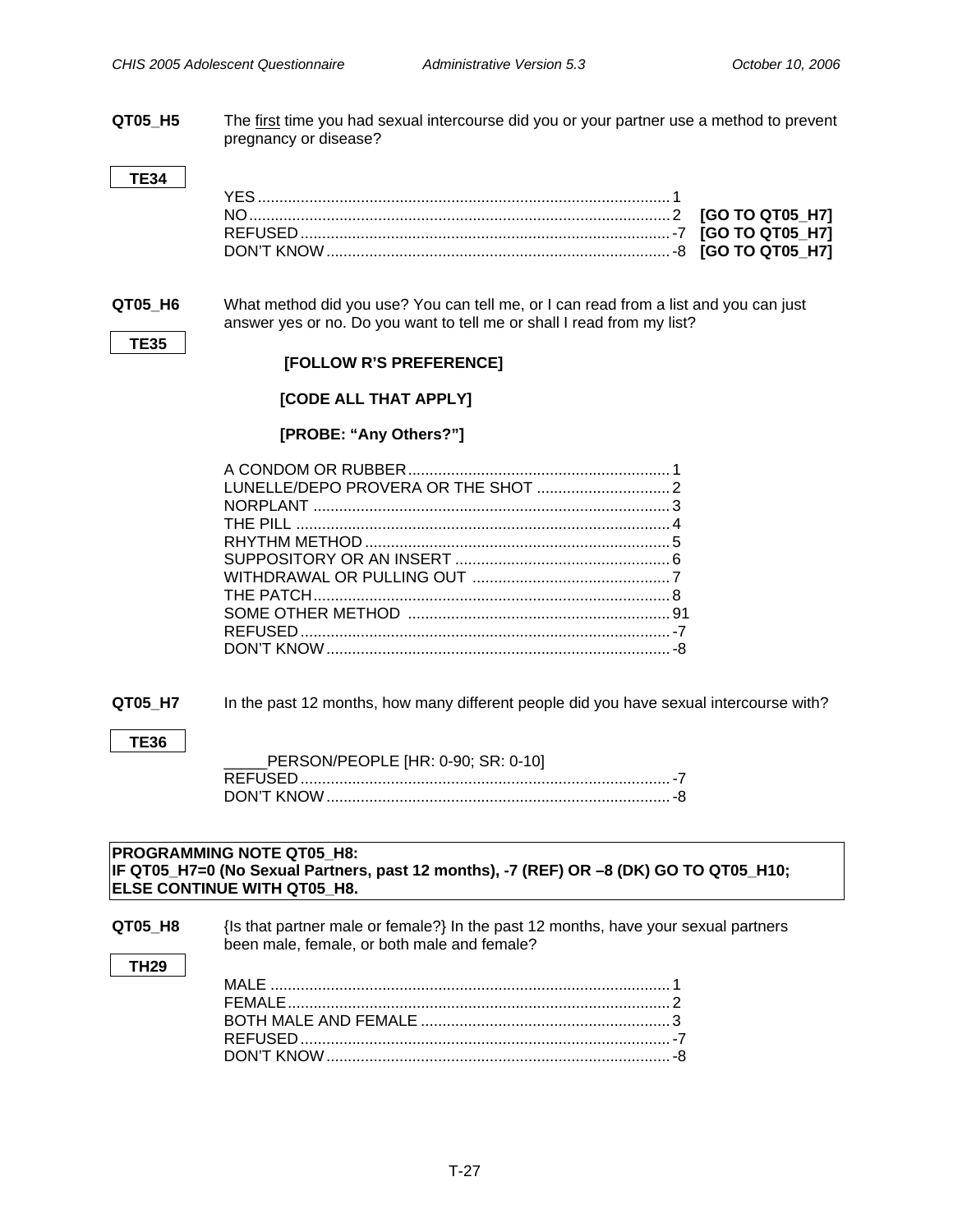#### <span id="page-30-0"></span>QT05\_H9 Have you had sexual intercourse in the past 3 months?

### $TH30$

QT05 H10 The last time you had sexual intercourse, did you or your partner use a method to prevent pregnancy or disease?

What method did you use? Do you want to tell me or shall I read from my list? QT05\_H11

### **TE38**

**TE37** 

### [FOLLOW R'S PREFERENCE]

### [CODE ALL THAT APPLY]

### [PROBE: "Any Others?"]

PROGRAMMING NOTE QT05\_H12: IF MALE, DISPLAY "Have you ever gotten someone"; ELSE IF FEMALE, DISPLAY "Have you ever been"

QT05\_H12 {Have you ever gotten someone}{Have you ever been} pregnant?

**TE39**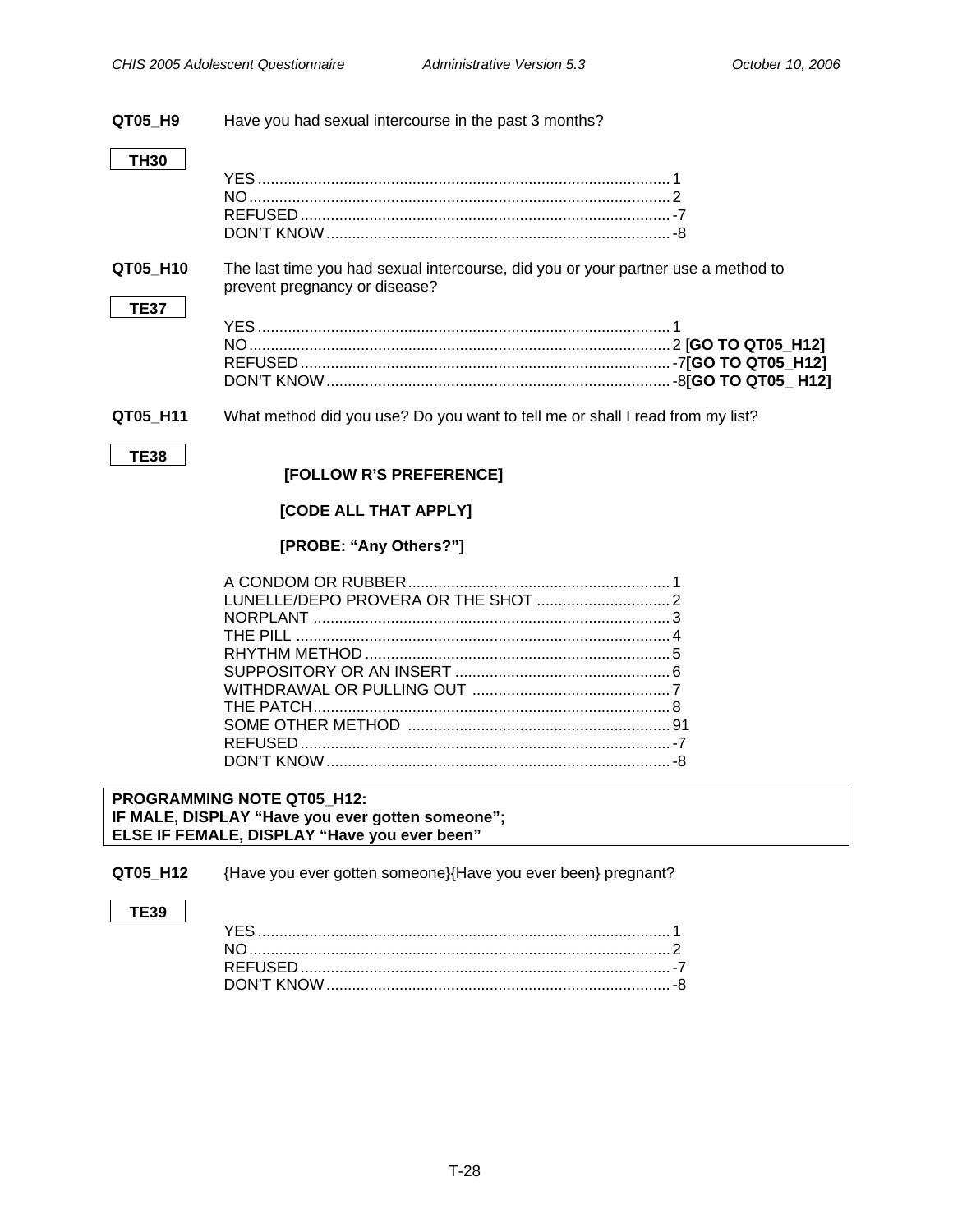#### <span id="page-31-0"></span>QT05\_H13 Have you ever been tested for HIV, the virus that causes AIDS?

### **TH31**

| QT05 H14    | months, have you ever been tested for a sexually transmitted disease? | Now thinking about other sexually transmitted diseases, besides HIV, in the past 12 |
|-------------|-----------------------------------------------------------------------|-------------------------------------------------------------------------------------|
| <b>TE43</b> |                                                                       |                                                                                     |
|             |                                                                       |                                                                                     |
|             |                                                                       |                                                                                     |
|             |                                                                       |                                                                                     |
|             |                                                                       |                                                                                     |
| QT05 H15    | What were you tested for?                                             |                                                                                     |
| <b>TH32</b> |                                                                       |                                                                                     |

### [CODE ALL THAT APPLY]

**PROGRAM NOTE QT05\_H16:** IF (QT05\_H3=1 (YES) AND QT05\_H15=1); GO TO PROGRAM NOTE QT05\_H17. ELSE IF (QT05\_H3=2, (No) -7, (DK), -8 (REF)) OR (QT05\_H3=1 AND (QT05\_H15 =2, 3, 4, 5, 6, -7, OR  $-8$ )); CONTINUE WITH QT05\_H16.

QT05\_H16 Have you ever heard of chlamydia?

### **TH33**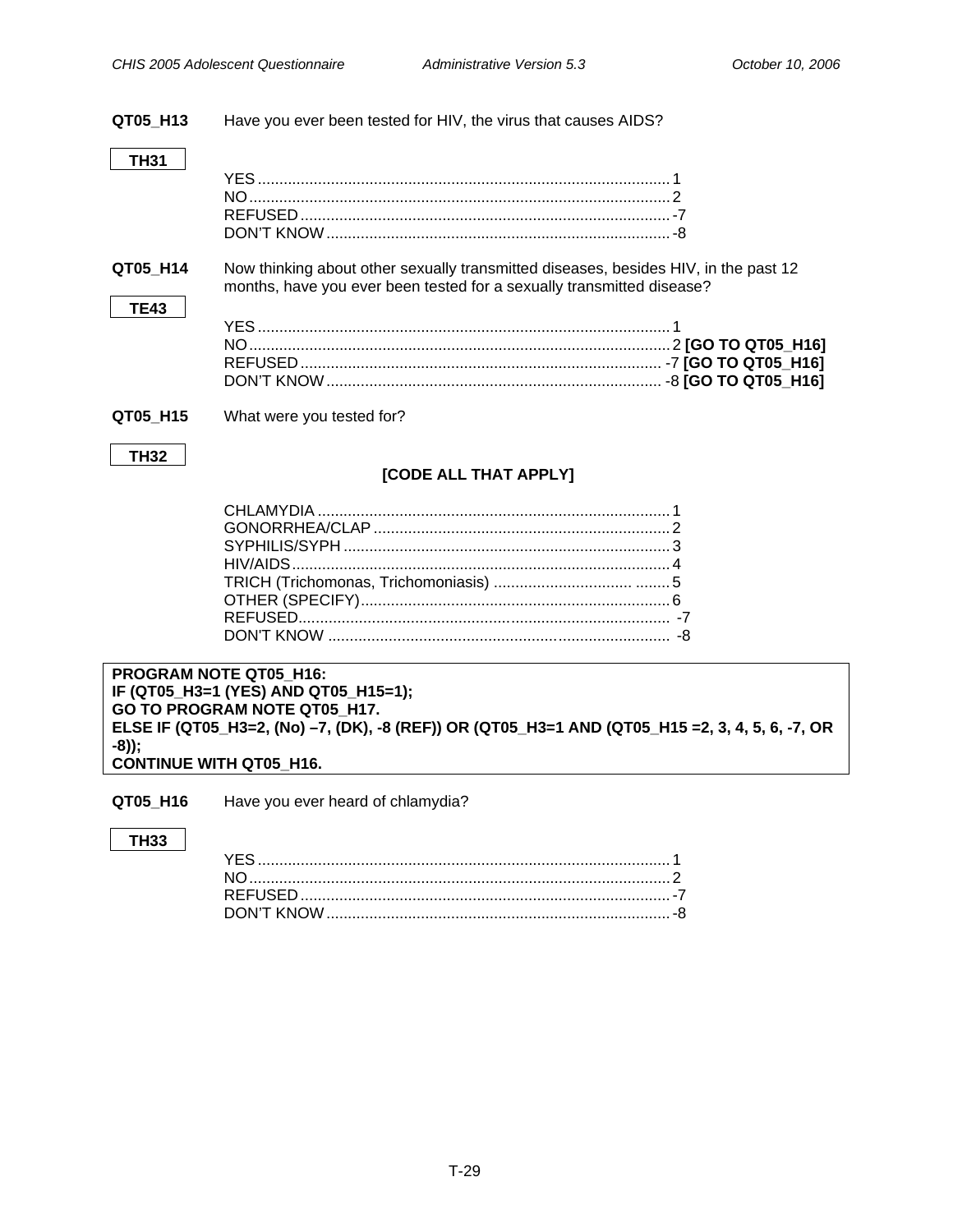<span id="page-32-0"></span>

| PROGRAM NOTE QT05_H17:<br>IF QT05_A4=1 (MALE) GO TO QT05_I1;<br>ELSE IF QT05_A4=2 (FEMALE)<br><b>CONTINUE WITH QT05 H17</b> |                                                                                                                                                                                                                                                                                                          |  |
|-----------------------------------------------------------------------------------------------------------------------------|----------------------------------------------------------------------------------------------------------------------------------------------------------------------------------------------------------------------------------------------------------------------------------------------------------|--|
| QT05_H17                                                                                                                    | Have you heard of RU486, also known as the "abortion pill"?                                                                                                                                                                                                                                              |  |
| <b>TE45</b>                                                                                                                 |                                                                                                                                                                                                                                                                                                          |  |
| QT05_H18                                                                                                                    | Have you heard of emergency contraception or the "morning after pill"?                                                                                                                                                                                                                                   |  |
| <b>TE46</b>                                                                                                                 |                                                                                                                                                                                                                                                                                                          |  |
| QT05_H19                                                                                                                    | Is the following statement true or false?                                                                                                                                                                                                                                                                |  |
| <b>TE47</b>                                                                                                                 | Women and teens in California can get emergency contraception pills by going to a<br>pharmacist in a drug store without phoning or seeing a doctor first.                                                                                                                                                |  |
|                                                                                                                             | PROGRAMMING NOTE QT05 H20<br>IF QT05_H3=2 (NEVER SEXUAL INTERCOURSE); GO TO I1. ELSE CONTINUE WITH QT05_H20.                                                                                                                                                                                             |  |
| QT05_H20<br><b>TE48</b>                                                                                                     | In the past 12 months, have you used emergency contraception pills or the "morning after<br>pill"?                                                                                                                                                                                                       |  |
|                                                                                                                             | [IF NEEDED SAY: Emergency contraception, also known as the "morning after pill"<br>contains the same medication of regular birth control pills and can prevent pregnancy if<br>taken within 72 hours of unprotected sex or contraceptive failure. It is not RU486, also<br>known as the "abortion pill"] |  |
|                                                                                                                             |                                                                                                                                                                                                                                                                                                          |  |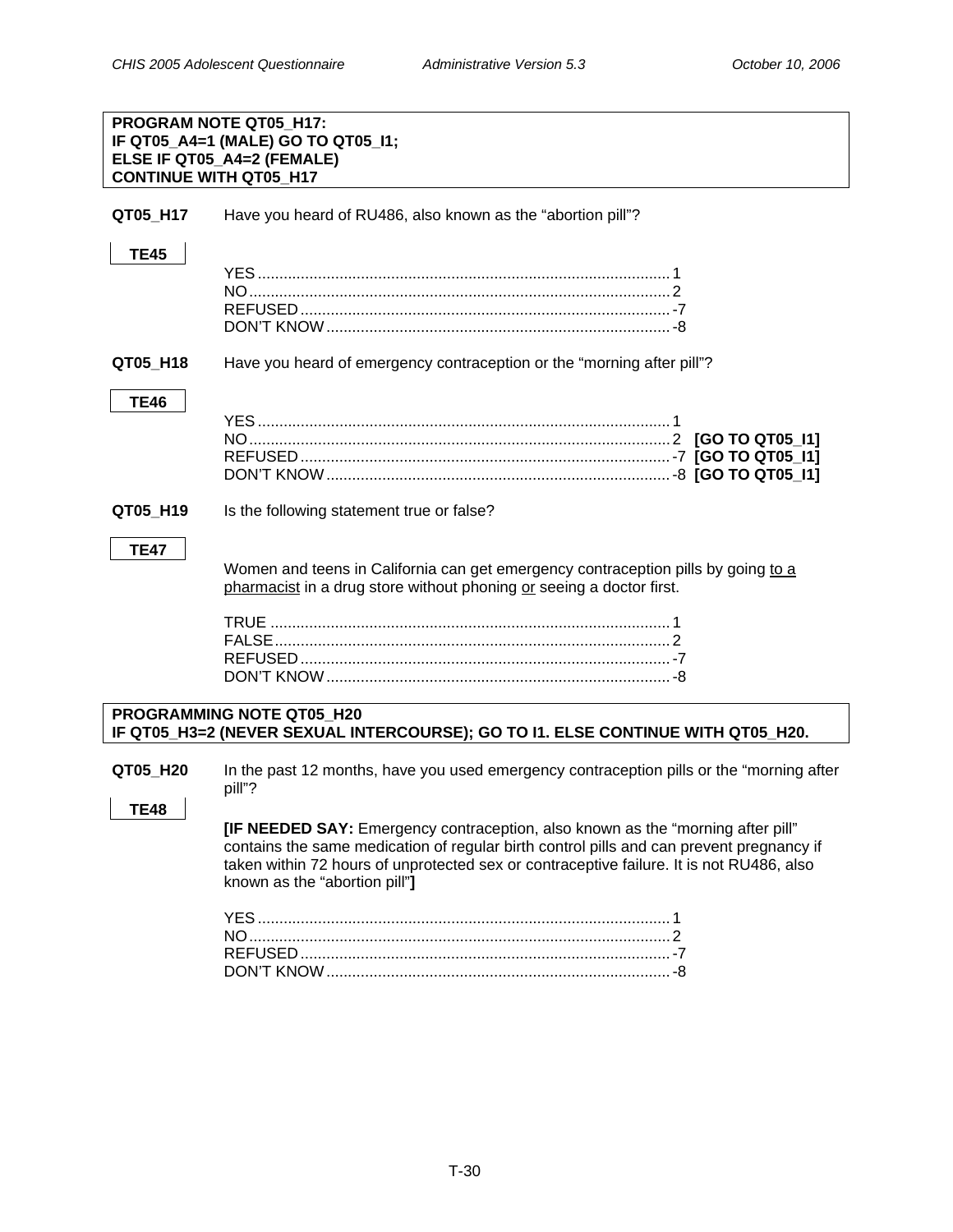# **SECTION I – HEALTH CARE UTILIZATION AND ACCESS**

<span id="page-33-0"></span>Now I'm going to ask about health care visits.

| QT05 I1                    | Is there a place that you USUALLY go to when you are sick or need advice about your<br>health?                                                                                                                                                                |
|----------------------------|---------------------------------------------------------------------------------------------------------------------------------------------------------------------------------------------------------------------------------------------------------------|
| TF1                        | [GO TO QT05_I3]                                                                                                                                                                                                                                               |
|                            | <b>PROGRAMMING NOTE QT05_I2:</b><br>IF QT05_I1 = 4 (KAISER), FILL IN QT05_I2 = 1 AND GO TO QT05_I3;<br>ELSE IF QT05_I1 = 3 (DOCTOR/MY DOCTOR), DISPLAY "Is your doctor in a private";<br>ELSE DISPLAY "What kind of place do you go to most often-a medical". |
| QT05 12<br>TF <sub>2</sub> | {What kind of place do you go to most often -- a medical/ls your doctor in a private}<br>doctor's office, a clinic or hospital clinic, an emergency room, or some other place?<br>SOME OTHER PLACE (SPECIFY): _________________ 91                            |
| QT05_I3<br>TF <sub>3</sub> | During the past 12 months, did you visit a hospital emergency room for your own health?                                                                                                                                                                       |
| QT05_I4<br><b>TF16</b>     | During the past 12 months, how many times have you seen a medical doctor?<br><b>TIMES [RANGE: 0-365]</b>                                                                                                                                                      |
|                            |                                                                                                                                                                                                                                                               |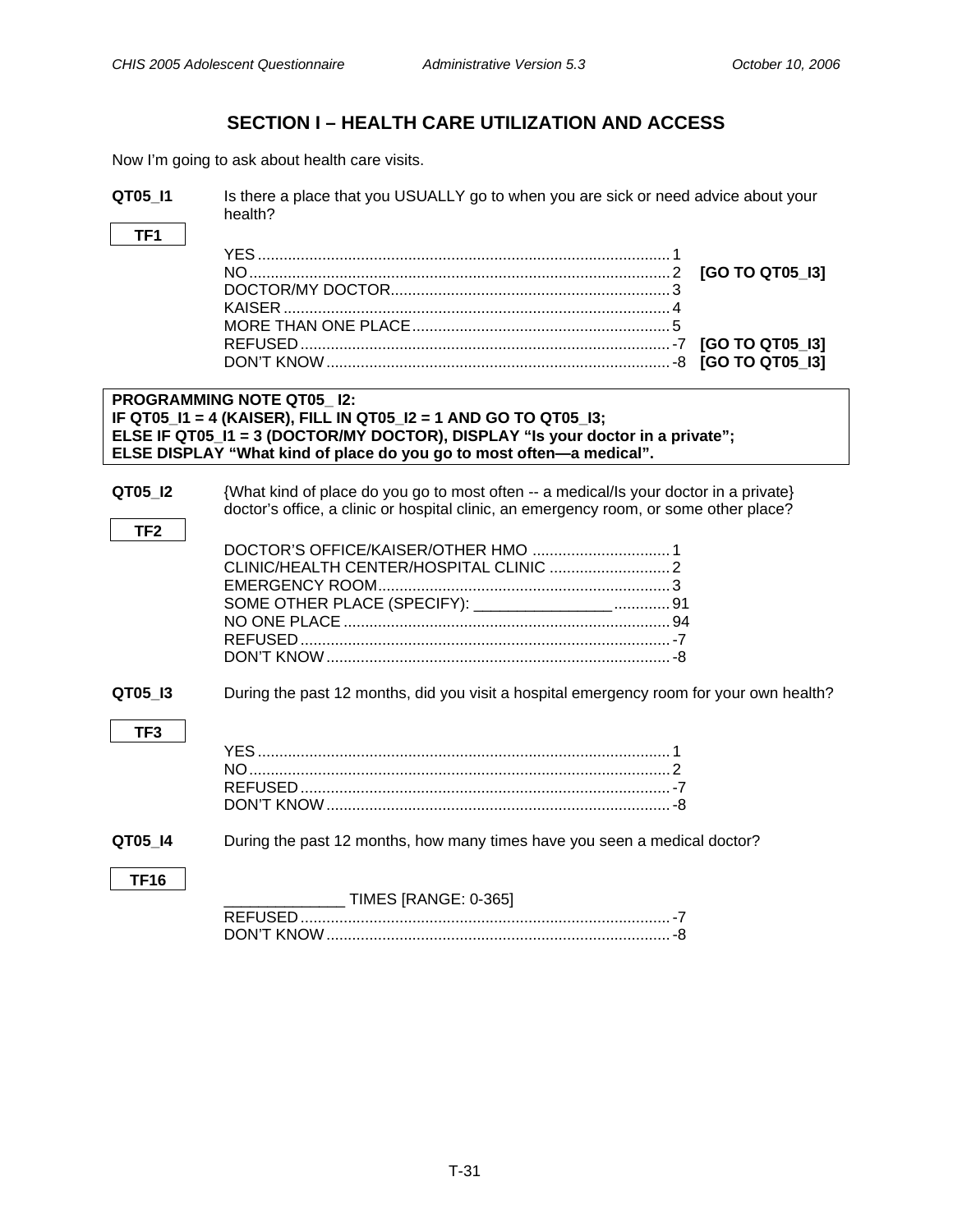<span id="page-34-0"></span>**QT05\_I5** When was the last time you saw a doctor for a physical exam or check-up?

### **TF5**

### **PROGRAMMING NOTE QT05\_I6 IF QT05\_I5 = 0 (NEVER HAD A PHYSICAL EXAM), 5 (LAST PHYSICAL EXAM 2 OR MORE YEARS AGO), -7, (REFUSED) -8 (DON'T KNOW); GO TO QT05\_I13**

**QT05\_I6** When you had your last routine physical exam, did you and a doctor talk about cigarettes or smoking?

[IF NEEDED SAY: "Doctor includes other health professionals, such as nurses."]

### **QT05 I7** ....about alcohol use?

### **TF8A**

**TF8** 

 **[IF NEEDED, SAY:** Did you talk about it at your last routine physical exam?**]**

### **QT05\_I8** ....about drug use?

### **TF8B**

 **[IF NEEDED, SAY:** Did you talk about it at your last routine physical exam?**]**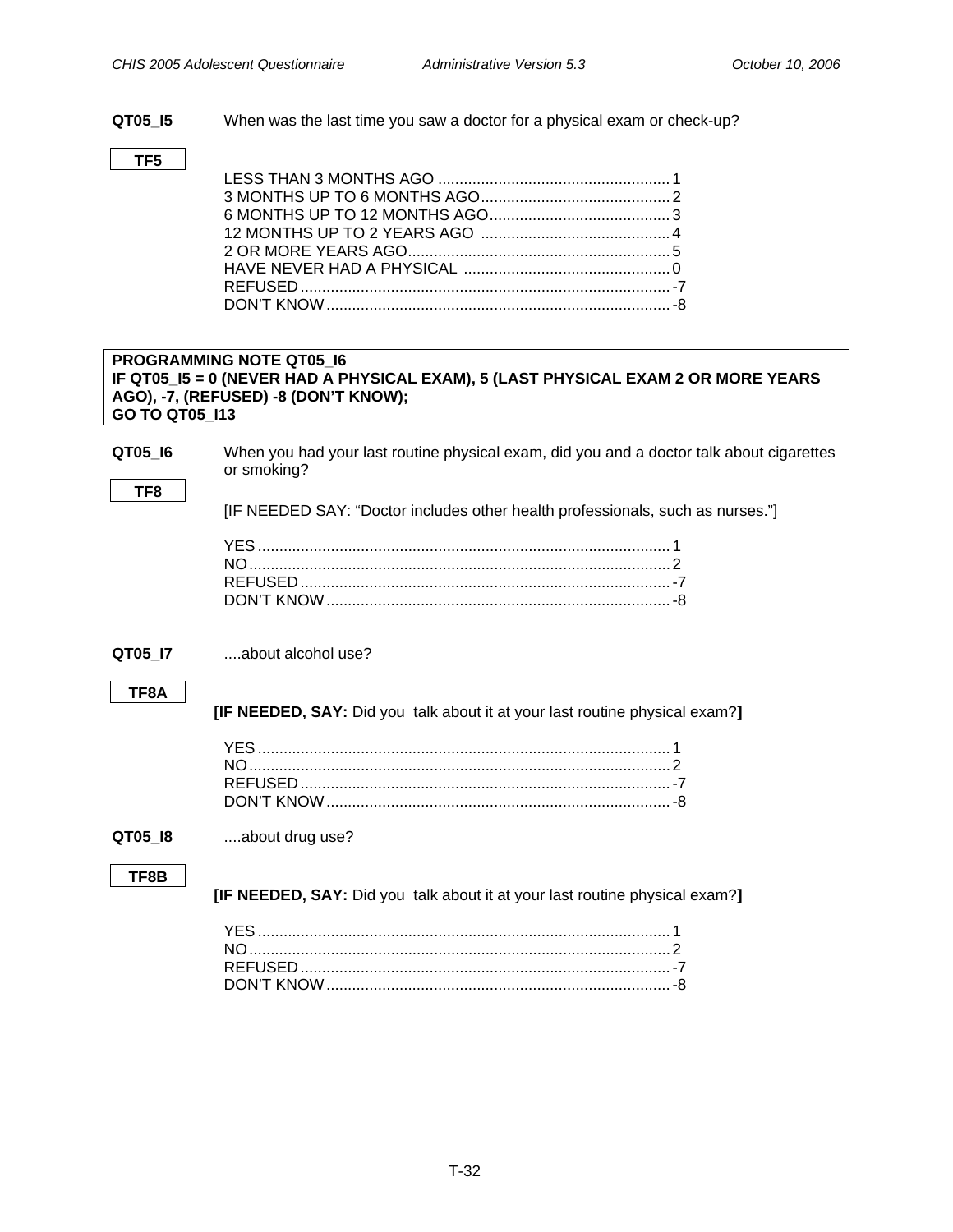<span id="page-35-0"></span>

| QT05_I9     | about sexually transmitted diseases or STDs, such as gonorrhea or chlamydia?                                          |  |
|-------------|-----------------------------------------------------------------------------------------------------------------------|--|
| TF8E        |                                                                                                                       |  |
|             |                                                                                                                       |  |
|             |                                                                                                                       |  |
|             |                                                                                                                       |  |
|             |                                                                                                                       |  |
| QT05_I10    | about exercise or physical activity?                                                                                  |  |
| TF8H        |                                                                                                                       |  |
|             |                                                                                                                       |  |
|             |                                                                                                                       |  |
|             |                                                                                                                       |  |
|             |                                                                                                                       |  |
| QT05_I11    | about nutrition or healthy eating?                                                                                    |  |
|             |                                                                                                                       |  |
| TF8I        |                                                                                                                       |  |
|             |                                                                                                                       |  |
|             |                                                                                                                       |  |
|             |                                                                                                                       |  |
| QT05_I12    | about your emotions or moods?                                                                                         |  |
|             |                                                                                                                       |  |
| TF8F        |                                                                                                                       |  |
|             | [IF NEEDED, SAY: Did you talk about it at your last routine physical exam?]                                           |  |
|             |                                                                                                                       |  |
|             |                                                                                                                       |  |
|             |                                                                                                                       |  |
|             |                                                                                                                       |  |
| QT05_I13    | During the past 12 months did you think you needed help for emotional or mental health                                |  |
|             | problems, such as feeling sad, , anxious or nervous?                                                                  |  |
| <b>TI11</b> |                                                                                                                       |  |
|             |                                                                                                                       |  |
|             |                                                                                                                       |  |
|             |                                                                                                                       |  |
|             |                                                                                                                       |  |
| QT05 I14    | During the past 12 months did a parent or guardian, think you needed help for emotional<br>or mental health problems? |  |
| <b>TI12</b> |                                                                                                                       |  |
|             |                                                                                                                       |  |
|             |                                                                                                                       |  |
|             |                                                                                                                       |  |
|             |                                                                                                                       |  |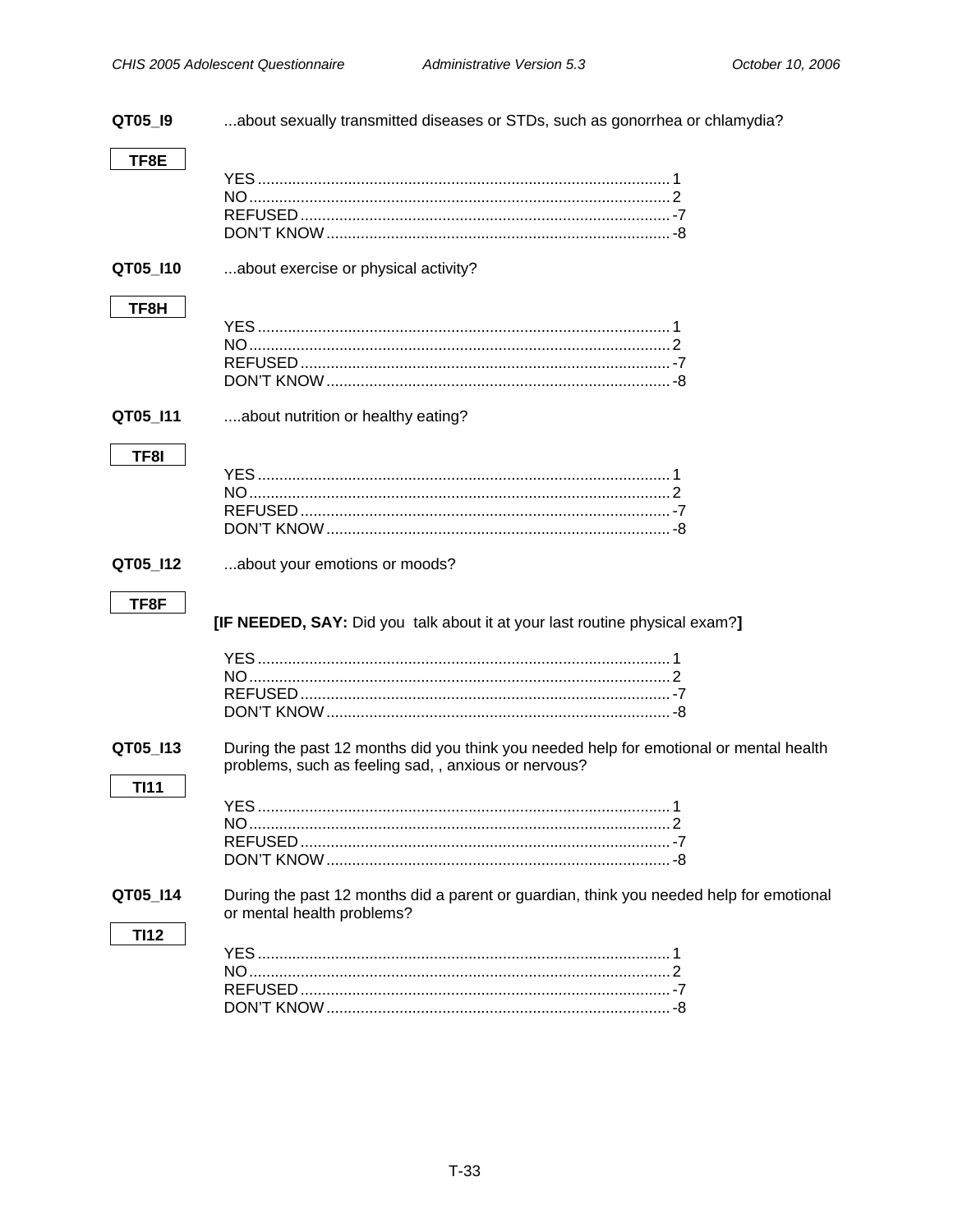<span id="page-36-0"></span>**QT05\_I15** In the past 12 months, have you received any psychological or emotional counseling?

**TF11** 

**QT05\_I16** In the past 12 months, did you delay or not get any medical care you felt you needed?

### **TF9**

 **[IF NEEDED, SAY:** Such as seeing a doctor, a specialist or other health professional?**]** 

**QT05\_I17** Was cost or lack of insurance a reason why you delayed or did not get the care you felt you needed?

### **TF22**

### **PROGRAMMING NOTE QT05\_I18 IF TEENAGE < = 13 GO TO QT05\_J1**

**QT05\_I18** About how sure are you that you can make an appointment for your own health care without your family knowing, would you say..?

### **TF23**

 **[IF NEEDED SAY:** If you need to make a confidential appointment on your own.]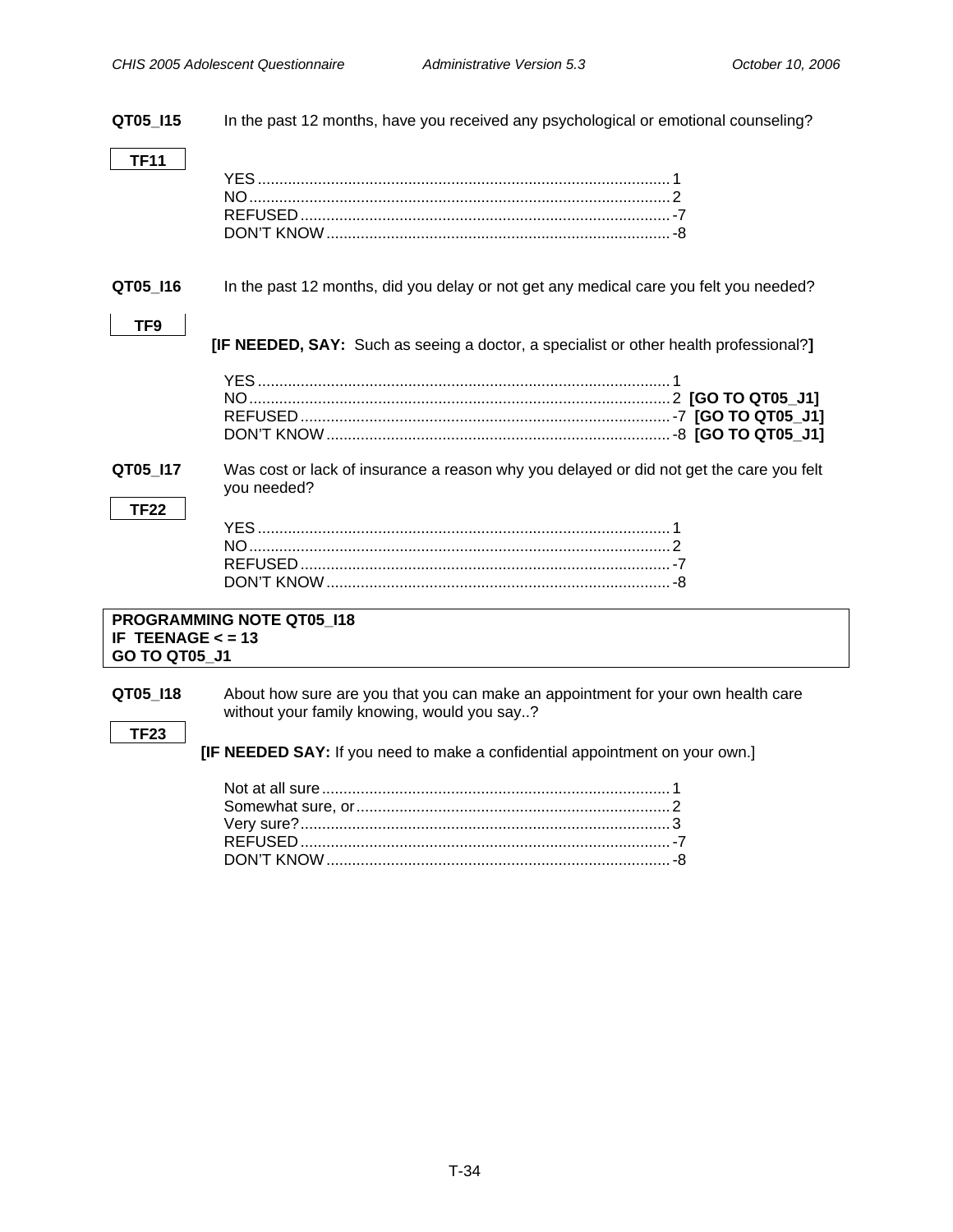# **SECTION J – ADULT SUPERVISION**

<span id="page-37-0"></span>These next questions are about your parents.

| QT05_J1                                                                                                                                                              | Are your parents:                                                                                                                                                     |  |
|----------------------------------------------------------------------------------------------------------------------------------------------------------------------|-----------------------------------------------------------------------------------------------------------------------------------------------------------------------|--|
| TH <sub>1</sub>                                                                                                                                                      |                                                                                                                                                                       |  |
|                                                                                                                                                                      | [GO TO QT05_J3]<br>[GO TO QT05_J3]                                                                                                                                    |  |
|                                                                                                                                                                      | [GO TO QT05_J3]<br>[GO TO QT05_J3]                                                                                                                                    |  |
|                                                                                                                                                                      | [GO TO QT05_J3]                                                                                                                                                       |  |
|                                                                                                                                                                      |                                                                                                                                                                       |  |
| QT05_J2                                                                                                                                                              | Do you live with both your parents in the same house or apartment?                                                                                                    |  |
| TH <sub>2</sub>                                                                                                                                                      |                                                                                                                                                                       |  |
|                                                                                                                                                                      |                                                                                                                                                                       |  |
| QT05 J3                                                                                                                                                              | About how often is there an adult around during your after-school hours? Would you say:                                                                               |  |
| TH <sub>5</sub>                                                                                                                                                      |                                                                                                                                                                       |  |
| <b>PROGRAMMING NOTE QT05_J4:</b><br>IF QT05_J1=7, CATI DISPLAY SHOULD HIGHLIGHT "guardians" AND NOT HIGHLIGHT "parents";<br>ELSE CATI SHOULD ONLY DISPLAY "parents". |                                                                                                                                                                       |  |
| QT05_J4<br>TH <sub>6</sub> A                                                                                                                                         | About how much do your parents {guardians} really know about where you go when you<br>go out at night? Would you say, they know a lot, know a little or know nothing? |  |
|                                                                                                                                                                      | [IF ONLY ONE PARENT HAS ANY KNOWLEDGE, CODE THAT PARENTS LEVEL OF<br><b>KNOWLEDGE]</b>                                                                                |  |
|                                                                                                                                                                      |                                                                                                                                                                       |  |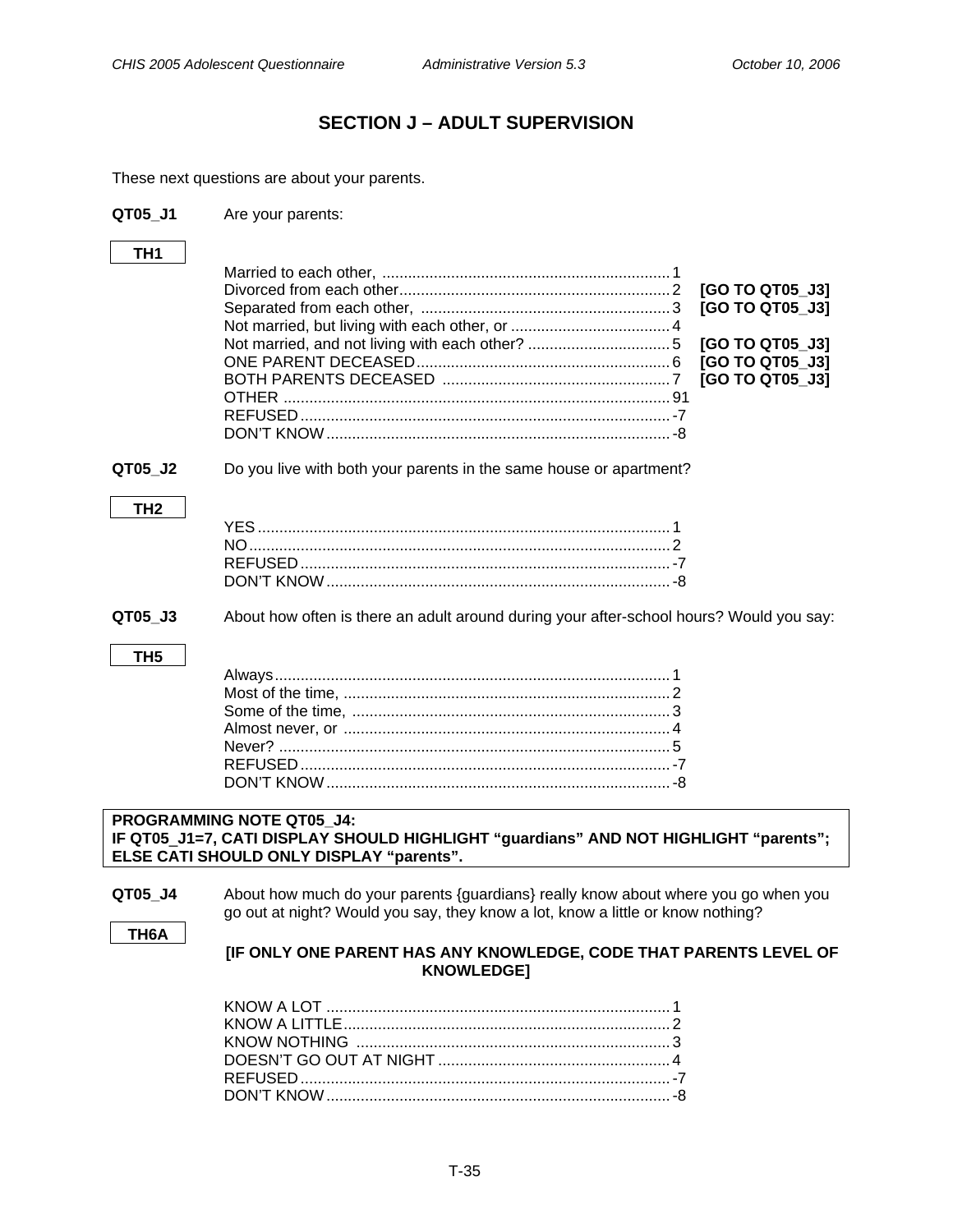### **QT05\_J5** About how much do they know about what you do with your free time? Would you say, they know a lot, a little or nothing?

**TH6B**

### **PROGRAMMING NOTE QT05\_J6 IF QT05\_A5 = 1 (ATTENDING SCHOOL), ADD {"after school"} TO CATI DISPLAY.**

**QT05\_J6** And … how about where you are most afternoons {after school}? [Would you say, they know a lot, a little or nothing?]

### **TH6C**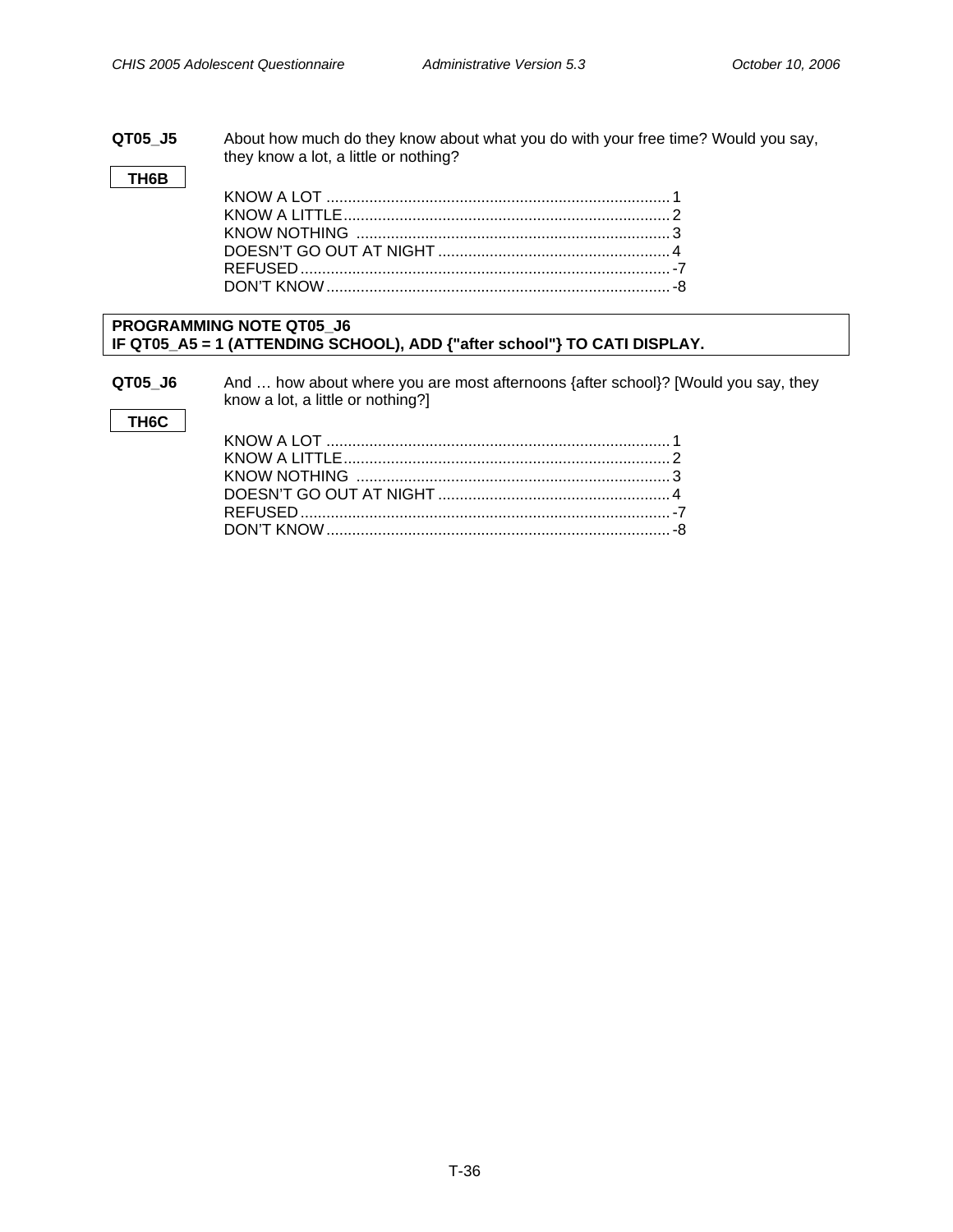# **SECTION K - DEMOGRAPHIC INFORMATION PART II**

<span id="page-39-0"></span>So we can be sure we have included all races and ethnic groups in California, I need to ask a few questions about you.

**QT05\_K1** Are you Latino or Hispanic?

**TI1** 

### **[IF NEEDED, SAY: Such as Mexican, Central or South American?]**

**TI1A** 

### **QT05\_K2** And what is your Latino or Hispanic ancestry or origin? Such as Mexican, Salvadoran, Cuban, Honduran -- and if you have more than one, tell me all of them.

### **[IF NEEDED, GIVE MORE EXAMPLES]**

### **[CODE ALL THAT APPLY]**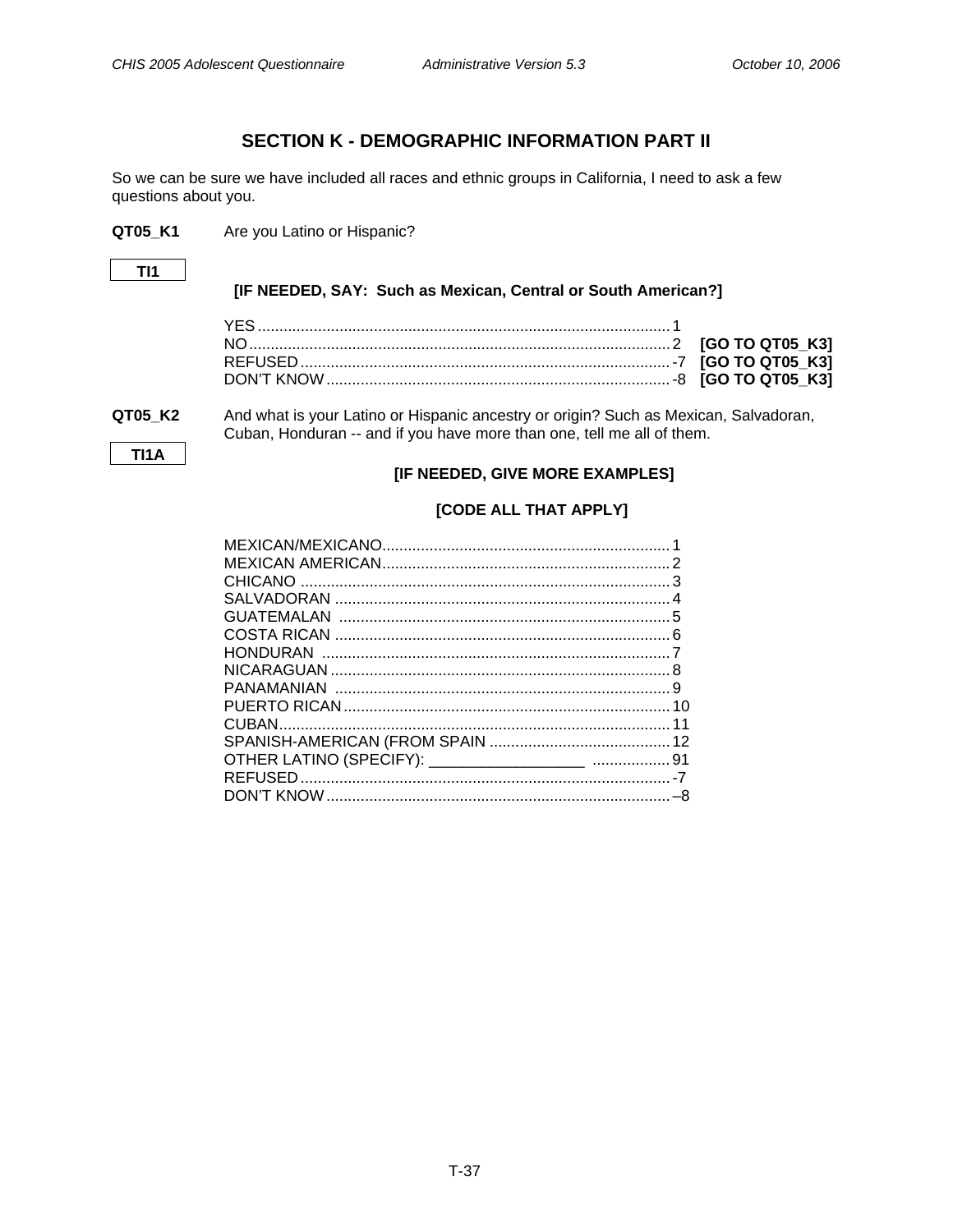### **PROGRAMMING NOTE QT05\_K3: IF QT05\_K1=1 (YES), CATI DISPLAY "You said you are Latino or Hispanic. Also…" IF MORE THAN ONE RACE GIVEN, AFTER ENTERING RESPONSES FOR QT05\_K3, CONTINUE WITH PROGRAMMING NOTE QT05\_K4; ELSE GO TO SKIPS AS INDICATED FOR SINGLE RESPONSES.**

**QT05\_K3** {You said you are Latino or Hispanic. Also}, Please tell me which one or more of the following you would use to describe yourself: Would you describe yourself as Native Hawaiian, Other Pacific Islander, American Indian, Alaska Native, Asian, Black, African American, or White?

```
TI2
```
 **[IF R GIVES AN "OTHER" RESPONSE YOU MUST SPECIFY WHAT IT IS]** 

### **[CODE ALL THAT APPLY]**

### **PROGRAMMING NOTE QT05\_K4: IF QT05\_ K3 = 4 (AMERICAN INDIAN, ALASKA NATIVE) CONTINUE WITH QT05\_K4; ELSE GO TO PROGRAMMING NOTE AT QT05**\_**K7.**

**QT05\_K4** You said, American Indian or Alaska Native, and what is your tribal heritage? If you have more than one tribe, tell me all of them.

### **TI2A**

### **[CODE ALL THAT APPLY]**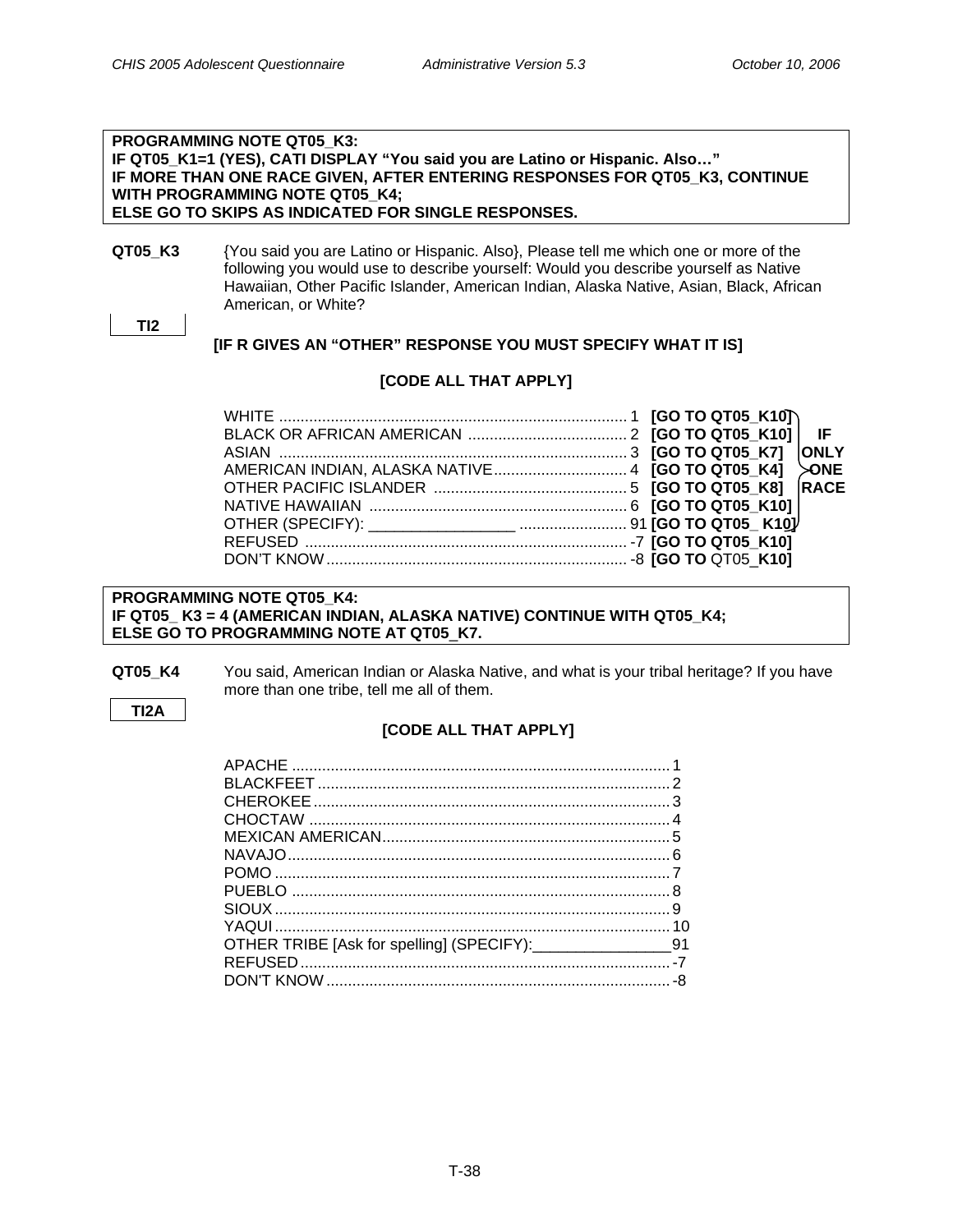**QT05\_K5** Are you an enrolled member in a federally or state recognized tribe?

### **TI2B**

### **QT05\_K6** Which tribe are you enrolled in?

### **TI2C APACHE**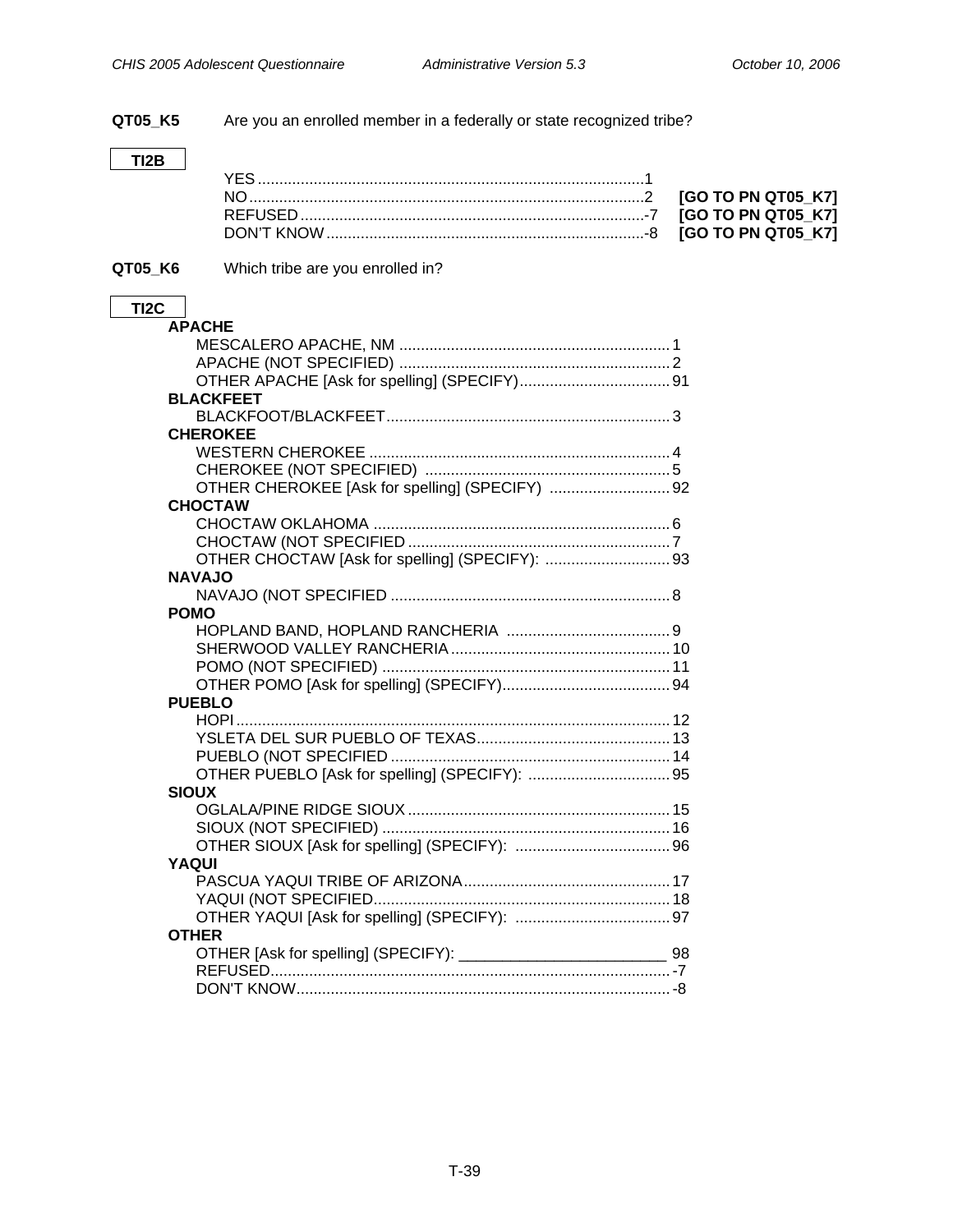### PROGRAMMING NOTE QT05 K7: IF QT05 K3 = 3 (ASIAN) CONTINUE WITH QT05 K7; ELSE GO TO PROGRAMMING NOTE QT05\_K8.

```
QT05 K7
    You said Asian, and what specific ethnic group are you, such as Chinese, Filipino,
    Vietnamese? If you are more than one, tell me all of them.
```
**TI2D** 

### [CODE ALL THAT APPLY]

| <b>BURMESE</b>  |    |
|-----------------|----|
|                 |    |
| CHINESE         |    |
|                 |    |
|                 |    |
|                 |    |
|                 |    |
| <b>JAPANESE</b> |    |
|                 |    |
|                 | 11 |
|                 |    |
|                 |    |
|                 |    |
|                 |    |
| THAI            |    |
|                 |    |
|                 |    |
|                 |    |
|                 |    |
|                 |    |

### PROGRAMMING NOTE QT05\_K8: IF QT05\_K3 = 5 (PACIFIC ISLANDER) CONTINUE WITH QT05\_K8; ELSE GO TO PROGRAMMING NOTE QT05 K9.

QT05\_K8 You said you are Pacific Islander. What specific ethnic group are you, such as Samoan, Tongan, or Guamanian? If you are more than one, tell me all of them.

**TI2D1** 

### [CODE ALL THAT APPLY]

| OTHER PACIFIC ISLANDER (SPECIFY):  91 |  |  |
|---------------------------------------|--|--|
|                                       |  |  |
|                                       |  |  |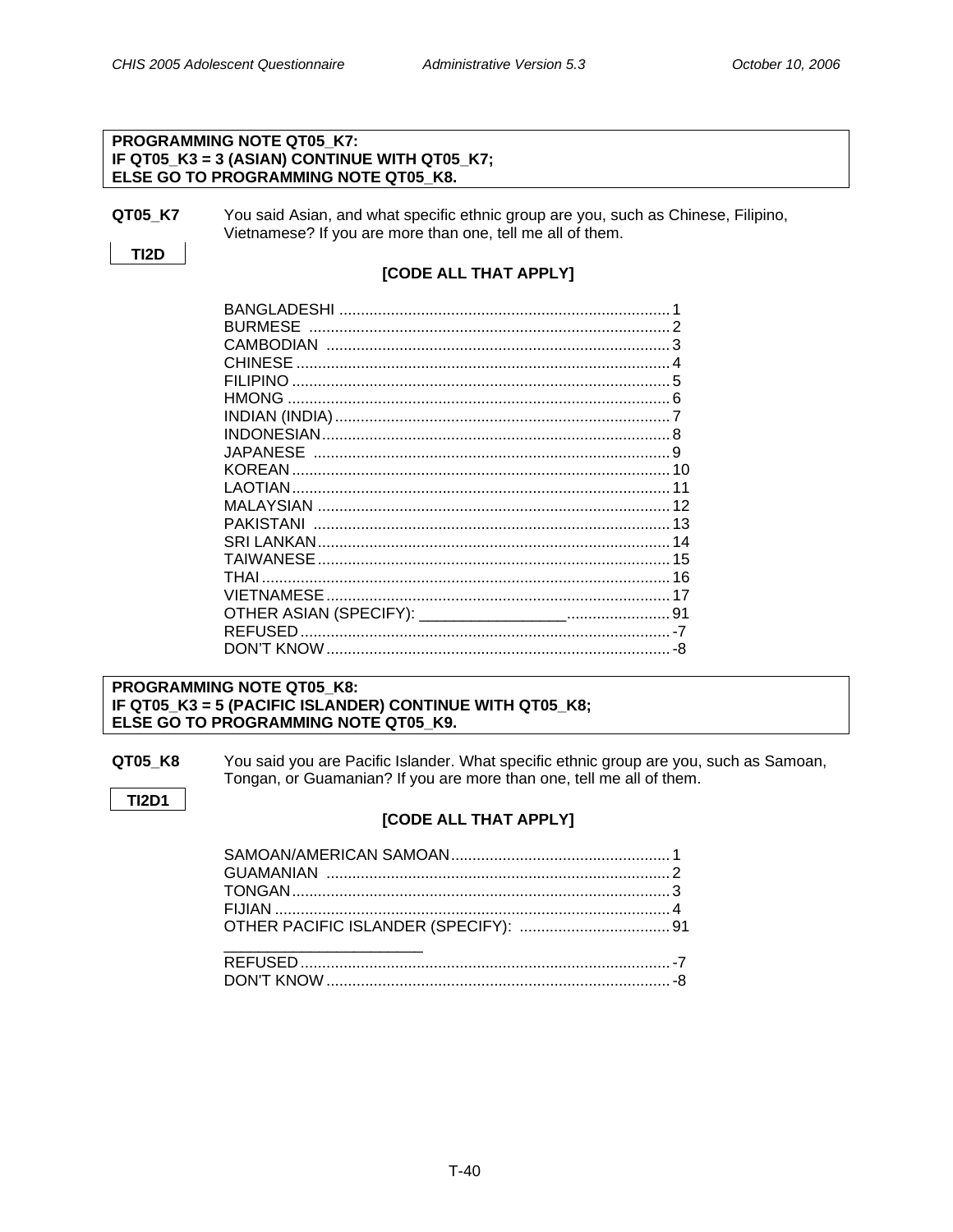### PROGRAMMING NOTE QT05 K9 IF QT05 K1 = 1 (YES, LATINO) AND [QT05 K3 = 6 (NATIVE HAWAIIAN) OR 5 (OTHER PACIFIC ISLANDER) OR 4 (AMERICAN INDIAN OR ALASKA NATIVE) OR 3 (ASIAN) OR 2 (BLACK OR AFRICAN AMERICAN) OR 1 (WHITE) OR 91 (OTHER (Specify))], CONTINUE WITH QT05\_K9; ELSE IF MULTIPLE RESPONSES TO QT05\_K3 OR QT05\_K7 OR QT05\_K8 [NOT COUNTING -7 OR -8 (REF/DK)], CONTINUE WITH QT05\_K9; ELSE GO TO QT05\_K10. FOR QT05\_K2 RESPONSES, INCLUDE "Specify" RESPONSE FOR 91 (OTHER LATINO); IF QT05 K1 = -7 (REFUSE), INSERT "Latino".

### QT05\_K9

You said that you are {DISPLAY RESPONSES FROM QT05\_K2, QT05\_K3, QT05\_1.14, QT05\_K8}. Of these, which do you MOST identify with?

TI<sub>2</sub>E

### [IF R IS UNABLE TO CHOOSE ONE, OFFER OPTION "BOTH/ALL/MULTIRACIAL"]

| AMERICAN INDIAN OR ALASKA NATIVE  18 |  |
|--------------------------------------|--|
|                                      |  |
|                                      |  |
|                                      |  |
|                                      |  |
|                                      |  |
|                                      |  |
|                                      |  |
|                                      |  |
|                                      |  |
|                                      |  |
|                                      |  |
|                                      |  |
|                                      |  |
|                                      |  |
|                                      |  |
|                                      |  |
|                                      |  |
|                                      |  |
|                                      |  |
|                                      |  |
|                                      |  |
|                                      |  |
|                                      |  |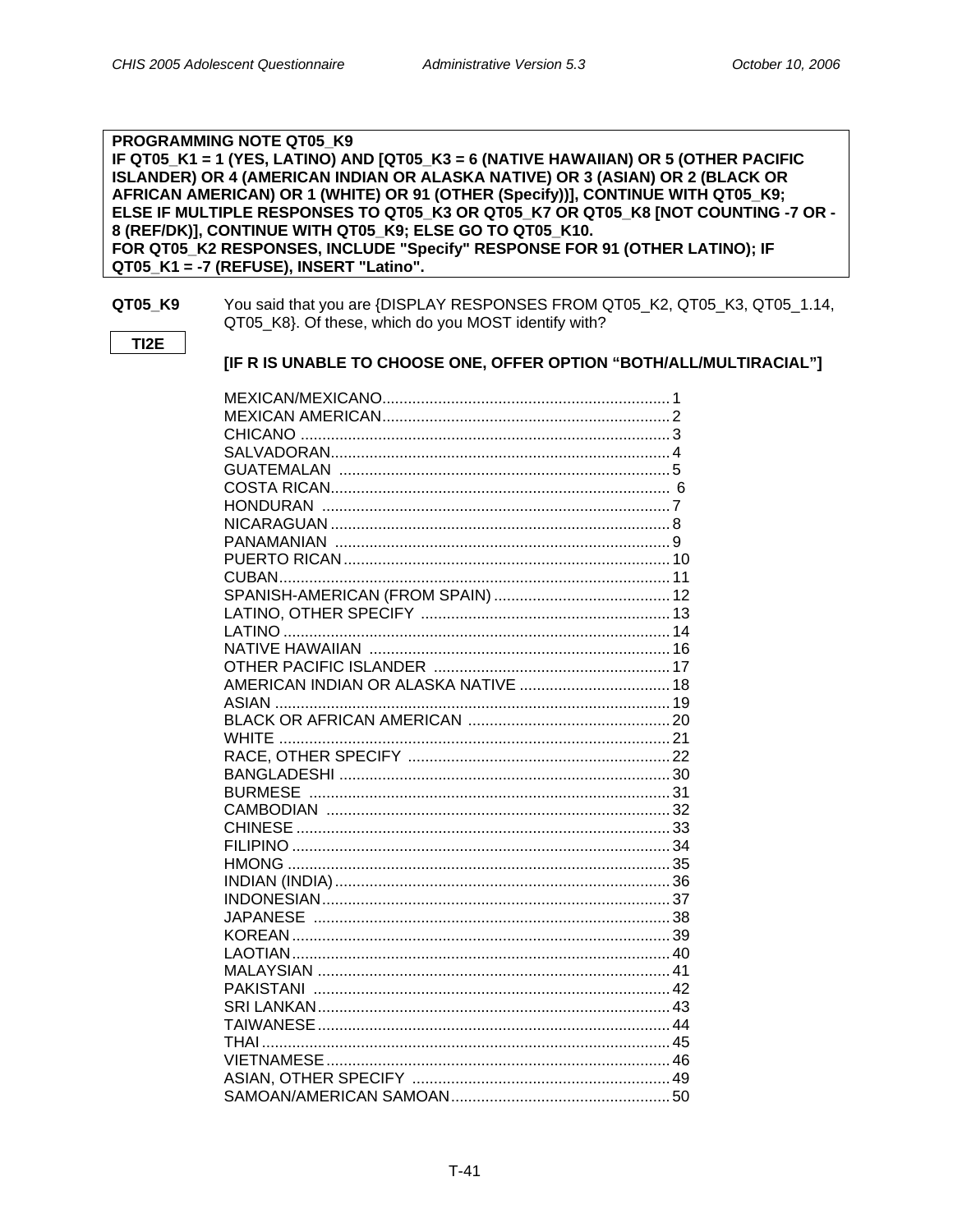<span id="page-44-0"></span>

### QT05\_K10

### In what country were you born?

### $TI3$

### PROGRAMMING NOTE QT05\_K11: IF QT05\_K10 = 1, 2, 9, 22, or 26 (BORN IN USA or US TERRITORY), GO TO QT05\_K14; ELSE, CONTINUE WITH QT05\_K11

QT05\_K11 Are you a citizen of the United States?

### $TI4$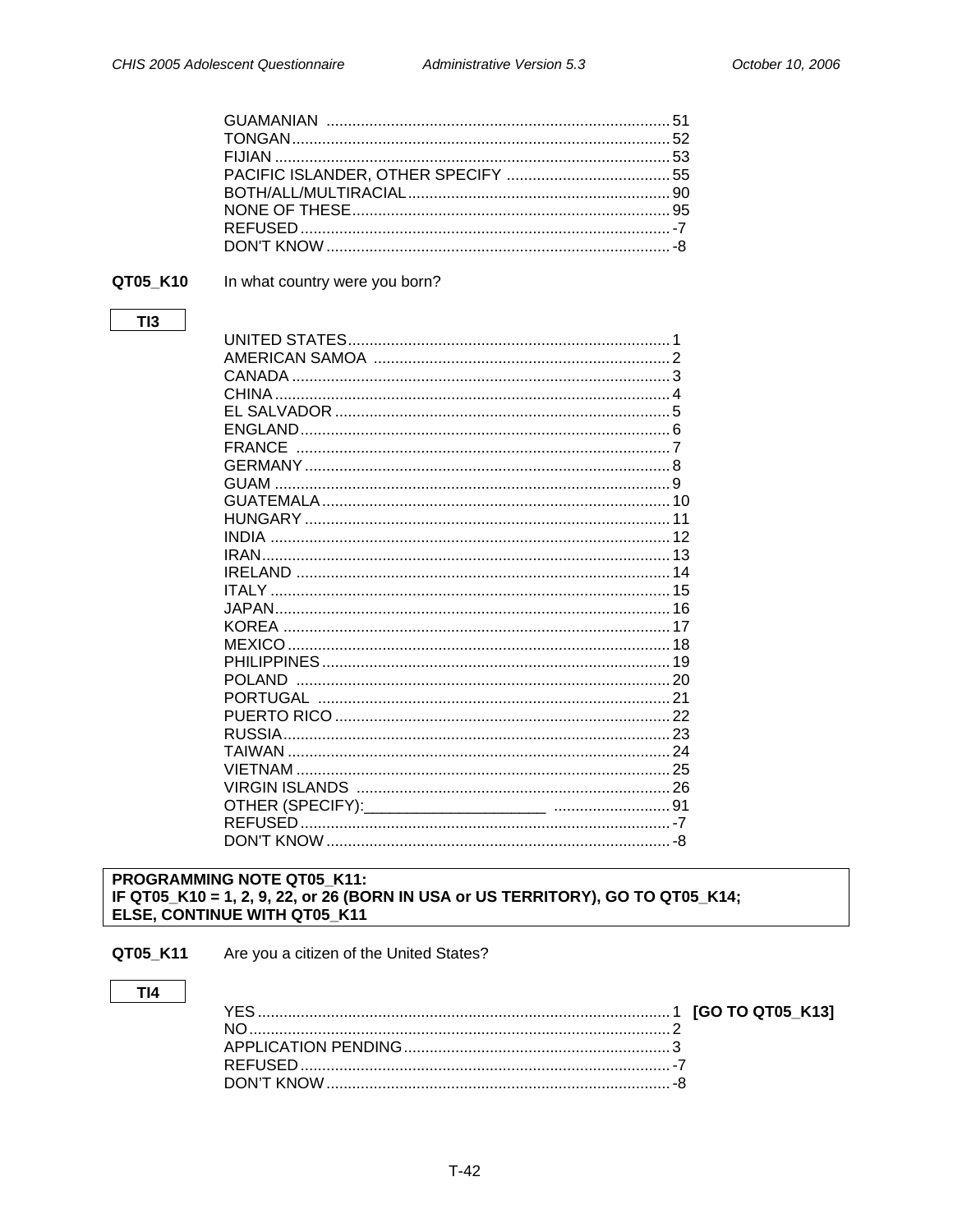<span id="page-45-0"></span>

| QT05_K12    | Are you a permanent resident with a green card?                                                                                                                               |  |
|-------------|-------------------------------------------------------------------------------------------------------------------------------------------------------------------------------|--|
| TI5         |                                                                                                                                                                               |  |
|             | <b>[IF NEEDED SAY:</b> "People usually call this a "Green Card" but the color can also be<br>pink, blue or white."]                                                           |  |
|             |                                                                                                                                                                               |  |
| QT05_K13    | About how many years have you lived in the United States?                                                                                                                     |  |
| TI6         | [FOR LESS THAN A YEAR, ENTER 1 YEAR]                                                                                                                                          |  |
|             |                                                                                                                                                                               |  |
|             | NUMBER OF YEARS [HR: 0-17]<br>$\{OR\}$                                                                                                                                        |  |
|             | YEAR FIRST CAME TO LIVE IN U.S. HR: 1982-2000]                                                                                                                                |  |
|             |                                                                                                                                                                               |  |
| QT05_K14    | What languages do you speak at home?                                                                                                                                          |  |
| TI7         |                                                                                                                                                                               |  |
|             | [CODE ALL THAT APPLY]<br>[PROBE: "Any others?"]                                                                                                                               |  |
|             |                                                                                                                                                                               |  |
|             |                                                                                                                                                                               |  |
|             |                                                                                                                                                                               |  |
|             |                                                                                                                                                                               |  |
|             |                                                                                                                                                                               |  |
|             |                                                                                                                                                                               |  |
|             | <b>KOREAN</b>                                                                                                                                                                 |  |
|             |                                                                                                                                                                               |  |
|             |                                                                                                                                                                               |  |
|             |                                                                                                                                                                               |  |
|             |                                                                                                                                                                               |  |
|             |                                                                                                                                                                               |  |
| QT05 K15    | Those are my final questions. I appreciate your time and cooperation. Finally, do you<br>think you would be willing to do a follow-up to this survey some time in the future? |  |
| <b>TI10</b> |                                                                                                                                                                               |  |
|             |                                                                                                                                                                               |  |
|             |                                                                                                                                                                               |  |
|             |                                                                                                                                                                               |  |
|             |                                                                                                                                                                               |  |
|             |                                                                                                                                                                               |  |

Thank you. You have helped with a very important health survey. Goodbye.